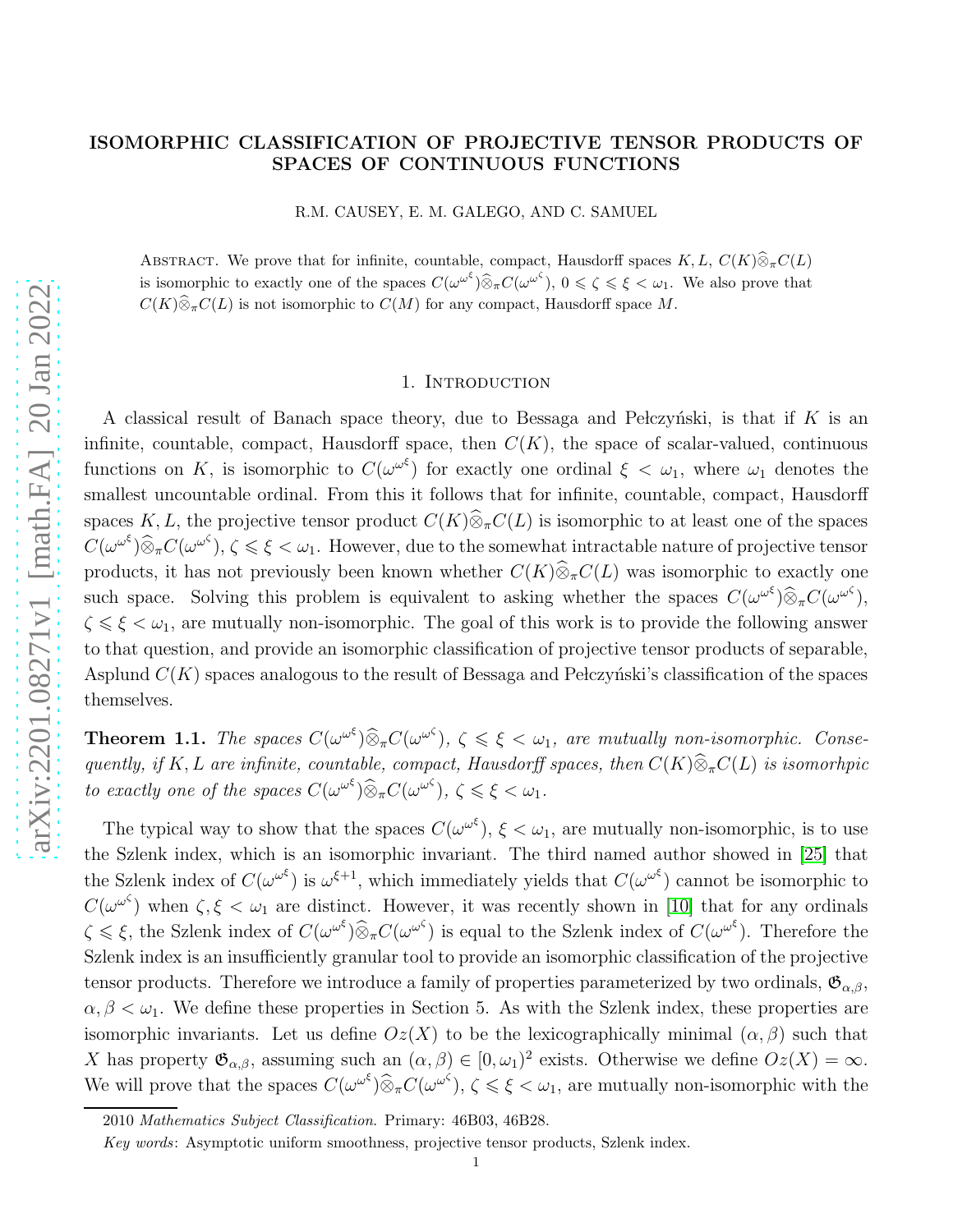following result. In Section 2, we provide a detailed presentation of the geometry underlying these properties and how we will verify that the spaces  $C(\omega^{\omega^{\xi}}) \widehat{\otimes}_{\pi} C(\omega^{\omega^{\zeta}})$  enjoy these properties.

# **Theorem 1.2.** For  $\zeta \le \xi < \omega_1$ ,  $Oz(C(\omega^{\omega^{\xi}})) \widehat{\otimes}_{\pi} C(\omega^{\omega^{\zeta}})) = (\xi, 1 + \zeta)$ .

Throughout, all Banach spaces are over the field K, which is either R or C. By subspace, we shall mean closed, linear subspace, and by operator, we shall mean, bounded, linear operator. If X is a Banach space,  $x \in X$  and  $x^* \in X^*$  we denote  $x^*(x)$  by  $\langle x^*, x \rangle$ .

Let X and Y be two Banach spaces.  $\mathcal{B}(X, Y)$  denotes the space of bounded, bilinear forms on  $X \times Y$ . The space  $\mathcal{B}(X, Y)$  is isometrically isomorphic to the space  $\mathcal{L}(X, Y^*)$  of operators from X to Y<sup>\*</sup>. Fix  $u = \sum_{i=1}^m x_i \otimes y_i \in X \otimes Y$ . The norm  $\|\cdot\|_{\varepsilon}$  is defined on the tensor product  $X \otimes Y$  by

$$
||u||_{\varepsilon} = \sup \left\{ \left\| \sum_{i=1}^{m} x^*(x_i) y^*(y_i) \right\| : x^* \in B_{X^*} \text{ and } y^* \in B_{Y^*} \right\}.
$$

The norm  $\|\cdot\|_{\pi}$  is defined on the tensor product  $X \otimes Y$  by

$$
||u||_{\pi} = \sup \left\{ \left\| \sum_{i=1}^{m} b(x_i, y_i) \right\| : b \in B_{\mathcal{B}(X,Y)} \right\} = \sup \left\{ \left\| \sum_{i=1}^{m} T(x_i)(y_i) \right\| : T \in B_{\mathcal{L}(X,Y^*)} \right\}.
$$

We denote by  $X\widehat{\otimes}_{\varepsilon} Y$  the completion of  $X\otimes Y$  with respect to  $\|\cdot\|_{\varepsilon}$  and by  $X\widehat{\otimes}_{\pi} Y$  the completion of  $X \otimes Y$  with respect to  $\|\cdot\|_{\pi}$ .

# 2. 1-WEAKLY SUMMING SEQUENCES AND 2-WEAKLY SUMMING SEQUENCES IN  $C(\omega^{\omega^{\xi}}) \widehat{\otimes}_{\pi} C(\omega^{\omega^{\zeta}})$

The Szlenk index can be characterized as the complexity which is required to obtain arbitrarily small convex (or  $\ell_1^+$ ) combinations of the branches of weakly null trees in the unit ball of an Asplund space. Here, complexity is an ordinal-quantified notion. Roughly speaking, a complexity means trivial convex combinations, by which we mean a single vector with coefficient 1. Having Szlenk index  $1 = \omega^0$  is equivalent to the property that every weakly null net in the unit ball of the space is norm null, since in this case the tree consists of many incomparable nodes and the convex combinations of a branch are single vectors with coefficient 1. The next level, complexity 1, means that among the branches of a weakly null tree in the ball of the space, we can find branches, say  $(x_1, \ldots, x_n)$ , such that  $\|\frac{1}{n}\|$  $\frac{1}{n}\sum_{i=1}^n x_i$   $\leq \theta_n$ , where  $(\theta_n)_{n=1}^{\infty}$  is a null sequence which depends on the space, but not on the particular tree. For example, in  $\ell_p$ ,  $1 < p < \infty$ , we obtain such convex combinations with  $\theta_n = n^{1/p-1} + \varepsilon$ . In other words, complexity 1 consists of flat averages. Complexity 2 consists of flat averages of flat averages. That is, convex combinations of the form 1  $\frac{1}{n}\sum_{i=1}^n$ 1  $\frac{1}{n_i} \sum_{j=1}^{n_i} x_{ij}$ , where in order to obtain small norms,  $n_i$  must be chosen sufficiently large in a way that depends on the previously chosen vectors  $x_{kj}$ ,  $k < i$ . Such vectors appear naturally, for example, in classical computations in Schreier space or in Schlumprecht space. Complexity 3 is flat averages of flat averages of flat averages, etc. When dealing with the repeated averages hierarchy, which is not the only way to extend this quantification of complexity beyond the finite ordinals, but which is our approach in this paper, we diagonalize at limit ordinals.

It is a classical result of Bessaga and Pełczyński that if  $K$  is infinite, countable, compact, Hausdorff, then  $C(K)$  is isomorphic to one of the spaces  $C(\omega^{\omega^{\xi}})$ ,  $0 \leq \xi < \omega_1$ . Of course, they showed that  $C(K)$  is isomorphic to exactly one of these spaces, but we only wish to cite one direction of this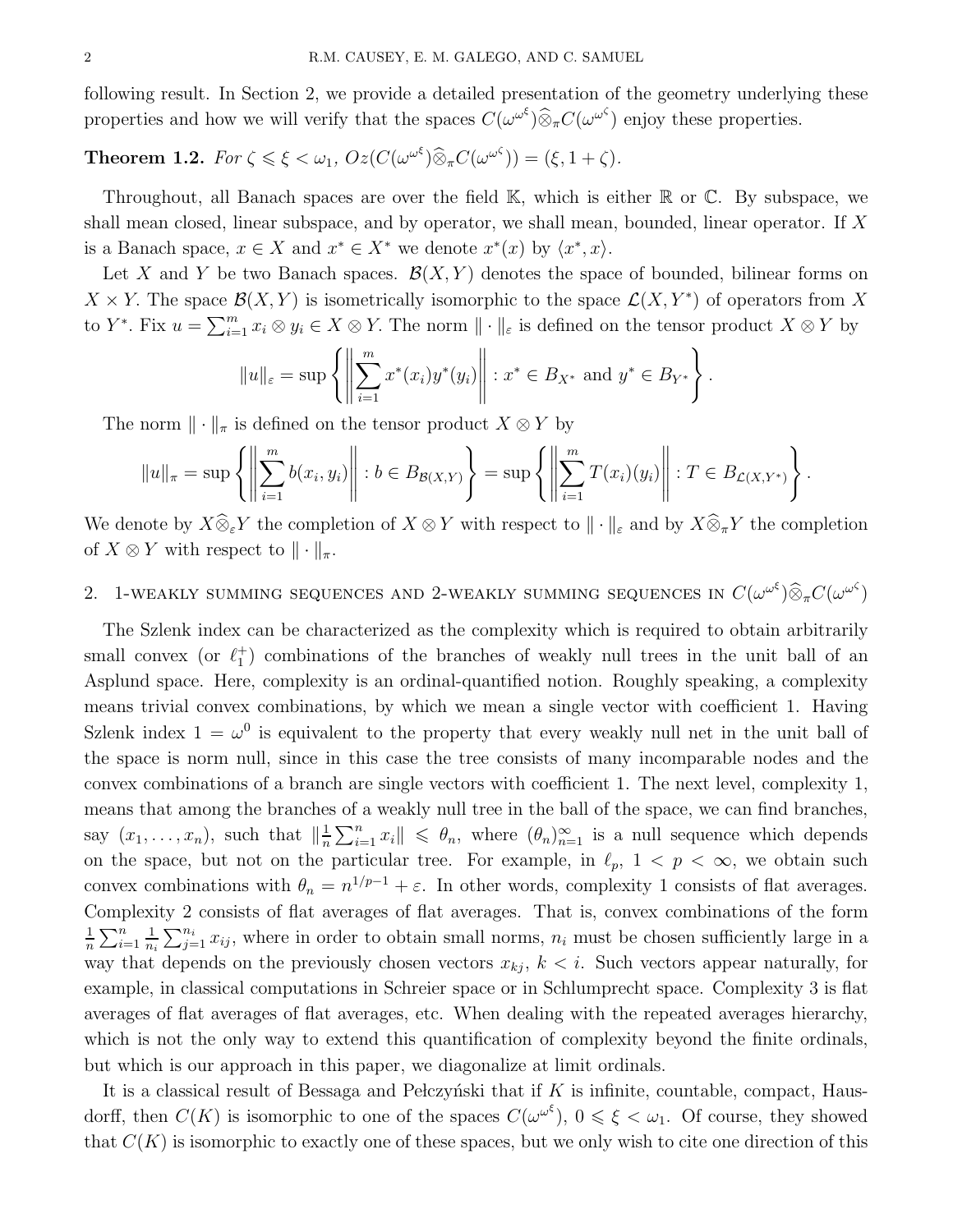result, while we will discuss the use of the Szlenk index to deduce the other direction. The reason for this is because the cited direction immediately yields that if  $K, L$  are both infinite, countable, compact, Hausdorff spaces, then  $C(K)\widehat{\otimes}_{\pi}C(L)$  is isomorphic to one of the spaces  $C(\omega^{\omega^{\xi}})\widehat{\otimes}_{\pi}C(\omega^{\omega^{\zeta}})$ ,  $0 \le \zeta \le \xi \le \omega_1$ . The goal of this work is to prove that  $C(K)\widehat{\otimes}_\pi C(L)$  is isomorphic to only one of the spaces  $C(\omega^{\omega^{\zeta}}) \widehat{\otimes}_{\pi} C(\omega^{\omega^{\zeta}})$ . So we first indicate how the Szlenk index is used for the case of a single space, and then indicate how our approach to characterize the projective tensor products is analogous to the case of a single space.

The Szlenk index is an isomorphic invariant, which tautologically means that spaces with different Szlenk indices cannot be isomorphic. Therefore in order to show that  $C(K)$  cannot be isomorphic to  $C(\omega^{\omega^{\xi}})$  for two different  $\xi < \omega_1$ , it is sufficient to show that no two of the spaces  $C(\omega^{\omega^{\xi}})$ ,  $\xi < \omega_1$ , have the same Szlenk index. Since it was shown by Samuel the third named author that  $Sz(C(\omega^{\omega^{\xi}})) = \omega^{\xi+1}$  for each  $\xi < \omega_1$ , we obtain the other direction of the isomorphic classification. In fact, due to properties of the Szlenk index which we will later recall and analogize, it follows from the fact that  $Sz(C(\omega^{\omega^{\xi}})) = \omega^{\xi+1}$  for  $\xi < \omega_1$  that  $C(\omega^{\omega^{\xi}})$  is not isomorphic to any subspace of any quotient of  $C(\omega^{\omega^{\zeta}})$  for  $\zeta < \xi$ . The computation  $Sz(C(\omega^{\omega^{\zeta}})) = \omega^{\xi+1}$  can be cleanly and conceptually separated into the upper and lower estimates  $Sz(C(\omega^{\omega^{\xi}})) \leq \omega^{\xi+1}$  and  $Sz(C(\omega^{\omega^{\xi}})) \geq \omega^{\xi+1}$ , which involve, respectively, showing that every weakly null tree of rank  $\omega^{\xi+1}$  in  $B_{C(\omega^{\omega^{\xi}})}$  has a branch with an arbitrarily small convex combination, and that there exists a weakly null tree of rank  $\omega^{\xi}$  in  $B_{C(\omega^{\omega^\xi})}$  such that all the convex combinations of the branches are uniformly bounded away from 0. In this work, we proceed in the same way, proving in Section [6](#page-24-0) that  $C(\omega^{\omega^{\zeta}}) \widehat{\otimes}_{\pi} C(\omega^{\omega^{\zeta}})$  has a certain property quantified by a pair of ordinals, and in Section [7](#page-30-0) that it does not have any quantitatively better property.

In this work, the Szlenk index is too coarse a tool to deduce that  $C(K)\widehat{\otimes}_{\pi}C(L)$  is isomorphic to at most one of the spaces  $C(\omega^{\omega^{\xi}}) \widehat{\otimes}_{\pi} C(\omega^{\omega^{\zeta}}), 0 \leq \zeta \leq \xi < \omega_1$ . Indeed, we will show that

$$
Sz(C(\omega^{\omega^{\xi}})\widehat{\otimes}_{\pi}C(\omega^{\omega^{\zeta}})) = \omega^{\xi+1} = Sz(C(\omega^{\omega^{\xi}}))
$$

for any  $0 \le \zeta \le \xi \le \omega_1$ . So we introduce properties which depend on two ordinals. More precisely, we will define for each Banach space X a (possibly infinite) quantity  $\mathfrak{g}_{\xi,\zeta}(X)$ , and X will have the  $\mathfrak{G}_{\xi,\zeta}$  property provided that  $\mathfrak{g}_{\xi,\zeta}(X) < \infty$ . Moreover, if X has a separable dual, then  $\mathfrak{g}_{\xi,\zeta}(X) = 0$  for some (equivalently, every)  $\zeta < \omega_1$ ) if and only if  $Sz(X) \leq \omega^{\xi}$ , and if  $\mathfrak{g}_{\xi,\zeta}(X) < \infty$  for some  $\zeta < \omega_1$ , then  $Sz(X) \le \omega^{\xi+1}$ . Therefore for a fixed  $\xi < \omega_1$  and a Banach space X with separable dual, X can only have one of the properties  $\mathfrak{G}_{\xi,\zeta}$ ,  $\zeta < \omega_1$  in a non-trivial way (that is,  $\mathfrak{g}_{\xi,\zeta}(X) \in (0,\infty)$ ) if and only if  $Sz(X) = \omega^{\xi+1}$ . In this way, the  $\xi$  can be thought of as quantifying some coarser quantification, and the ordinal  $\zeta$  provides some finer gradations within the coarser classes.

As mentioned above, the Szlenk index can be thought of as the complexity required to obtain  $\ell_1^+$  combinations of the branches of weakly null trees in the ball of a given space. In our properties  $\mathfrak{G}_{\xi,\zeta}$ , and some associated auxiliary properties  $\mathfrak{S}_{\xi}$ , the coarser ordinal  $\xi$  will quantify the complexity required of  $\ell_1^+$  combinations of the branches of weakly null trees to guarantee that when we obtain an appropriately complex sequence of  $\ell_1^+$  combinations of a branch of a weakly null tree in the ball of our space, that sequence will be 2-weakly summing with 2-weakly summing norm depending only on the space. Of course, we can then begin to block the sequence of  $\ell_1^+$  combinations. Since the sequence of  $\ell_1^+$  combinations is 2-weakly summing, we can block it with not into further  $\ell_1^+$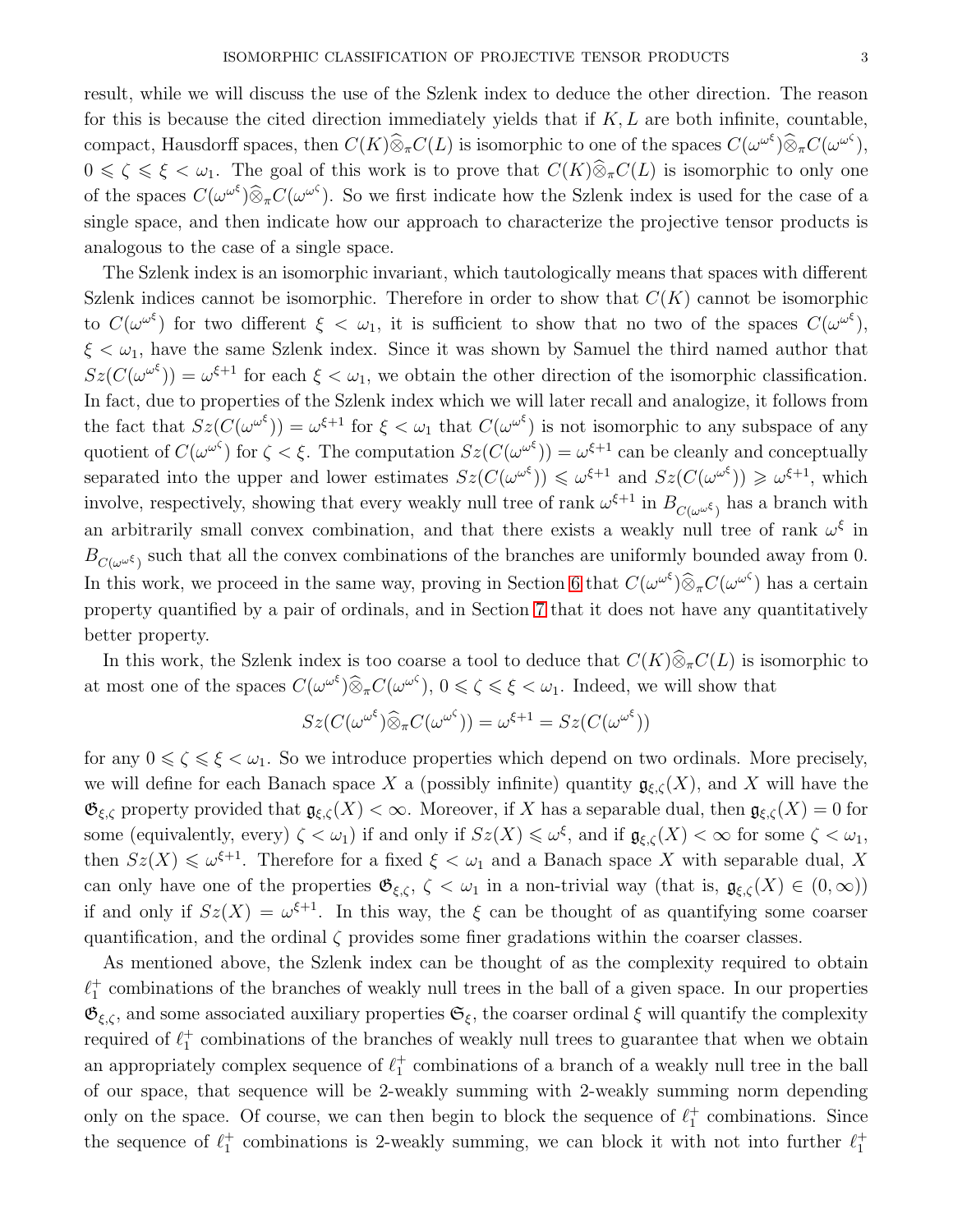combinations, but into  $\ell_2^+$  combinations. The purpose of the coarser property is only to guarantee that such  $\ell_2^+$  combinations remain bounded. The complexity of  $\ell_2^+$  combinations can be defined as we did with  $\ell_1^+$  combinations. A level 0 combination is no blocking, which would be the situation of performing only the initial  $\ell_1^+$  combinations and no further  $\ell_2^+$ . Level 1 would be to first obtain a sequence  $(x_i)_{i=1}^n$  of  $\ell_1^+$  combinations, and then further combine then into a vector of the form √ 1  $\frac{1}{n}\sum_{i=1}^n x_i$ . Level 2 would be vectors of the form  $\frac{1}{\sqrt{n}}$  $\frac{1}{n} \sum_{i=1}^n$  $\frac{1}{\sqrt{n_i}}\sum_{j=1}^{n_i} x_{ij}$ , where the  $x_{ij}$  are obtained by the initial  $\ell_1^+$  combinations. In general, the coefficients are simply the 2-concavifications of the corresponding level of the repeated averages hierarchy. The finer ordinal,  $\zeta$ , is determined by the complexity of the  $\ell_2^+$  combinations, performed on the  $\ell_1^+$  combinations, which are required to obtain sequences which are 1-weakly summing. Roughly speaking, among the branches of a weakly null tree in the unit ball of our space, we first take  $\ell_1^+$  combinations of the required complexity  $\xi$  such that the resulting combinations of the branches begin to have  $\ell_2$  upper estimates, and then take  $\ell_2^+$ combinations of the  $\ell_1^+$  combinations until the resulting branches begin to have  $c_0$  upper estimates.

Let us now discuss how to obtain sequences with  $\ell_2$  and  $c_0$  upper estimates in the spaces  $C_0(\omega^{\omega^\xi})\widehat{\otimes}_{\pi}C_0(\omega^{\omega^\zeta})$ . Note the use of  $C_0(\omega^{\omega^\xi})$  in place of  $C(\omega^{\omega^\xi})$ . In the subsequent discussion, we assume  $\zeta \leq \xi$ . The statements we make here are exactly what we will show in Section [6.](#page-24-0) We think about tensors in  $U := C_0(\omega^{\omega^\xi}) \widehat{\otimes}_\pi C_0(\omega^{\omega^\zeta})$  as block matrices Any sequence  $(u_n)_{n=1}^\infty \subset B_U$ supported as in Figure 1 is 2-weakly summing with  $\|(u_n)_{n=1}^{\infty}\|_{2}^{w} \leq k_G$ , where  $k_G$  is Grothendieck's constant. This is shown for elementary tensors in Proposition [3.1,](#page-7-0) and extends to the general by noting that any sequence  $(u_n)_{n=1}^{\infty}$  supported as in Figure 1 has the property that each  $u_n$  lies in the closed, convex hull of elementary tensors supported in the same rectangles and using the triangle inequality. Here we are using the fact that ordinal intervals  $(\alpha_{n-1}, \alpha_n]$  are clopen, and so vectors supported in Cartesian products of such intervals lie in 1-complemented subspaces of U. Of course, by symmetry, a sequence  $(v_n)_{n=1}^{\infty}$  supported as in  $B_U$  is also 2-weakly summing with norm not more than  $k_G$ .



From this it follows that a sequence  $(w_n)_{n=1}^{\infty} \subset B_U$  supported as in Figure 3 is 2-weakly summing with 2-weakly summing norm not exceeding  $2k_G$ , by decomposing this sequence as in Figure 4. This is the reason for the factor of 2 in our results. Sequences of the form depicted in Figure 3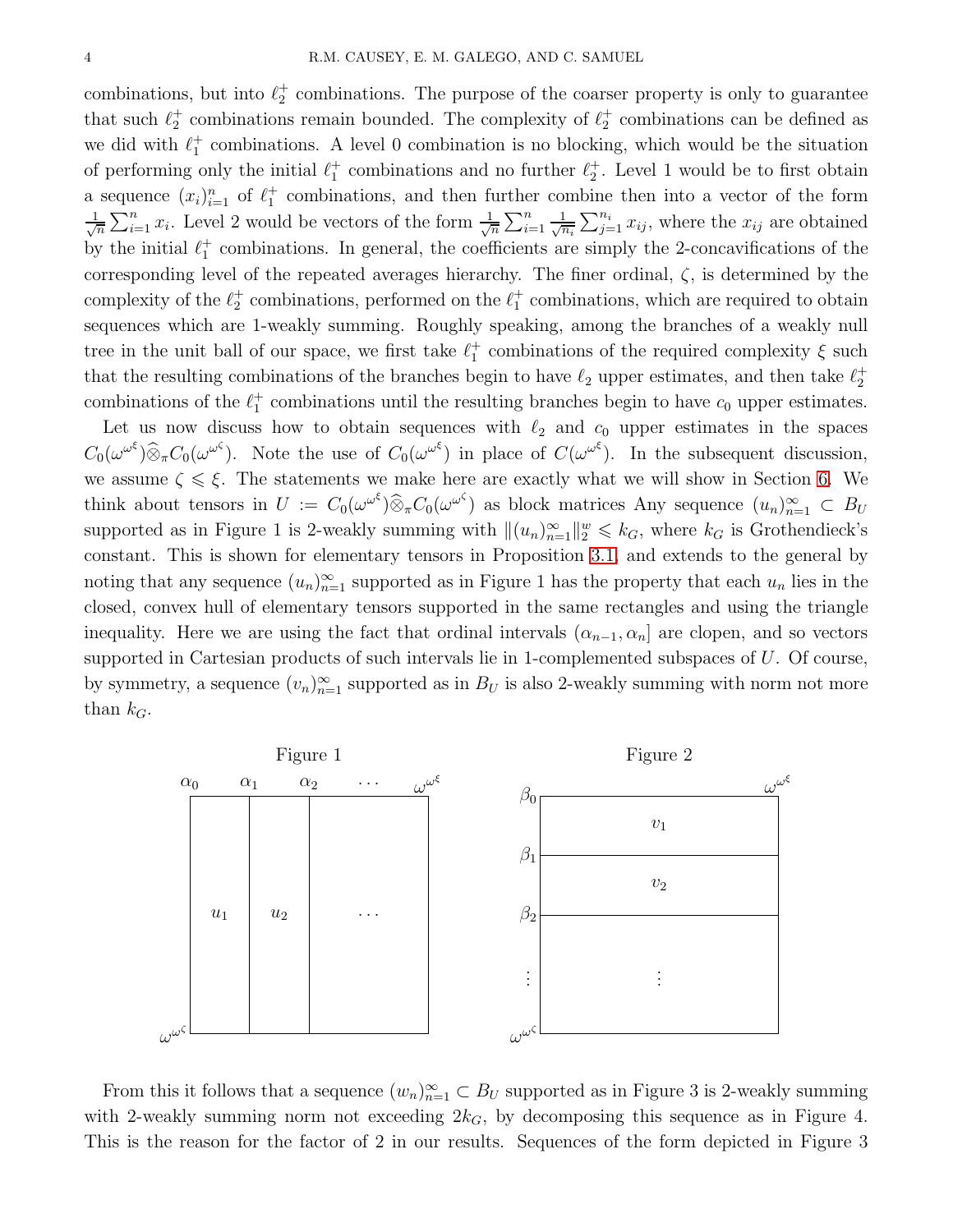are exactly the ones we will find with  $\ell_2$  upper estimates after taking  $\ell_1^+$  combinations of sufficient complexity.



Our method of obtaining sequences of the form  $(w_n)_{n=1}^{\infty}$  as in Figure 3 will be to use an inductive hypothesis on the Szlenk index of  $C_0(\omega^{\omega^{\xi}}) \widehat{\otimes}_{\pi} C_0(\omega^{\omega^{\zeta}})$  which guarantees that for  $\alpha < \omega^{\omega^{\xi}}$  and  $\beta < \infty$  $\omega^{\omega^{\zeta}}, C(\alpha) \widehat{\otimes}_{\pi} C(\beta)$  has Szlenk index not exceeding  $\omega^{\xi}$ , from which it follows that a  $\ell_1^+$  combinations of complexity  $\xi$  can be made to be arbitrarily small on regions such as the shaded region in Figure 5. We then apply this recursively to obtain the sequence  $(w_n)_{n=1}^{\infty}$  as depicted in Figure 6. This is the reason we use  $C_0(\omega^{\omega^\xi})\widehat{\otimes}_\pi C_0(\omega^{\omega^\zeta})$  in place of  $C(\omega^{\omega^\xi})\widehat{\otimes}_\pi C(\omega^{\omega^\zeta})$ . This will give our coarser results, which are determined by the maximum of  $\xi$  and  $\zeta$ . For a concrete example, in  $c_0\widehat{\otimes}_{\pi}c_0$ , which corresponds to  $\xi = \zeta = 0$ , the gray region in Figure 5 corresponds to a finite dimensional subspace. Therefore any weakly null sequence will have terms arbitrarily small on the gray region, and therefore we can obtain vectors which are small perturbations of a sequence of the form of  $(w_n)_{n=1}^{\infty}$  by taking  $\ell_1^+$  combinations at the 0 level, which means single vectors with coefficients 1.



For  $\kappa > 0$  and any  $(x_n)_{n=1}^{\infty} \subset \kappa B_U$  supported as in Figure 7,  $\|(x_n)_{n=1}^{\infty}\|_1^w \leq \kappa$ . This is trivial for elementary tensors, since in any Banach spaces  $Y, Z$  and  $(y_n)_{n=1}^{\infty} \in \ell_1^w(Y)$ ,  $(z_n)_{n=1}^{\infty} \in \ell_1^w(Z)$ ,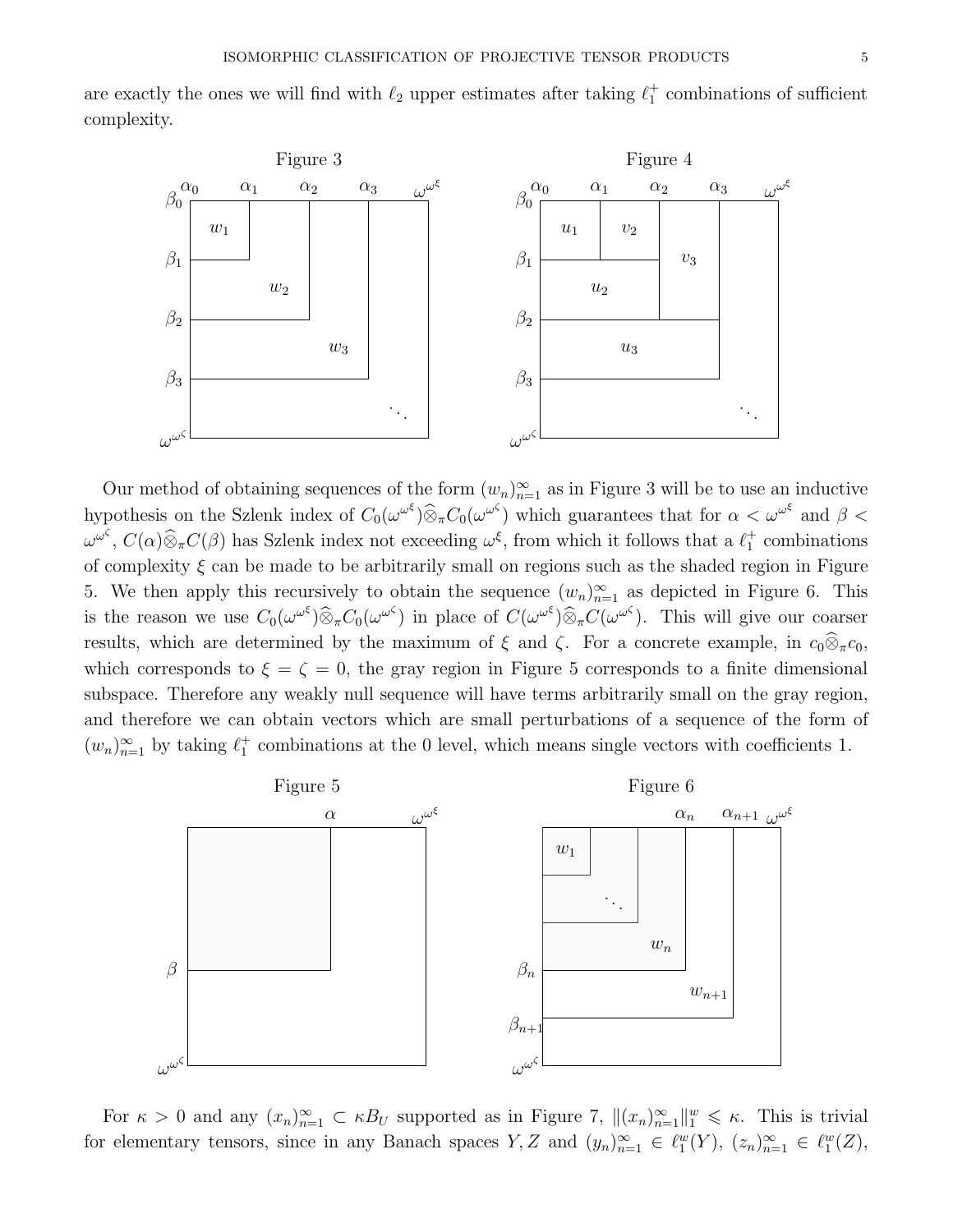$||(y_n \otimes z_n)_{n=1}^{\infty}||_{1,\pi}^w \leq ||(y_n)_{n=1}^{\infty}||_1^w ||(z_n)_{n=1}^{\infty}||_1^w$ . We extend from elementary tensors to general sequences supported as in Figure 7 using the triangle inequality and 1-complemented subspaces as above.



We next discuss how to further block the  $\ell_1^+$  combinations using  $\ell_2^+$  coefficients to obtain sequences as in Figure 7. We must take a sufficiently large combination to guarantee that the resulting vector is essentially zero in the gray region of Figure 8. Of course, by symmetry, we would also like have the vector be essentially zero in the gray region in Figure 9. To return to our concrete example of  $c_0\hat{\otimes}_{\pi}c_0$ , the gray region in Figure 8 can be identified with  $\ell_1^{\gamma}\hat{\otimes}_{\pi}c_0$ , which is isomorphic to  $c_0$ . This means that sufficiently well-separated vectors  $(x_i)_{i=1}^n \subset B_{c_0\widehat{\otimes}_{\pi}c_0}$  will satisfy the estimate  $||P\frac{1}{\sqrt{2}}$  $\frac{1}{n}\sum_{i=1}^n x_i$   $\leq C/\sqrt{n}$ , where P is the projection onto the gray region of Figure 8. Here, C is a constant that depends on  $\gamma$ , and in our recursive selections,  $\gamma$  will depend on the supports of previously chosen vectors. Therefore we must take larger and larger  $n$ , depending on the choices already made, which is characteristic of level 1 averaging.



Actually, it is essential that we be able to find a single  $\ell_2^+$  combination which is simultaneously essentially zero on the gray regions in both Figures 8 and 9. We will define our properties  $\mathfrak{G}_{\xi,\zeta}$  and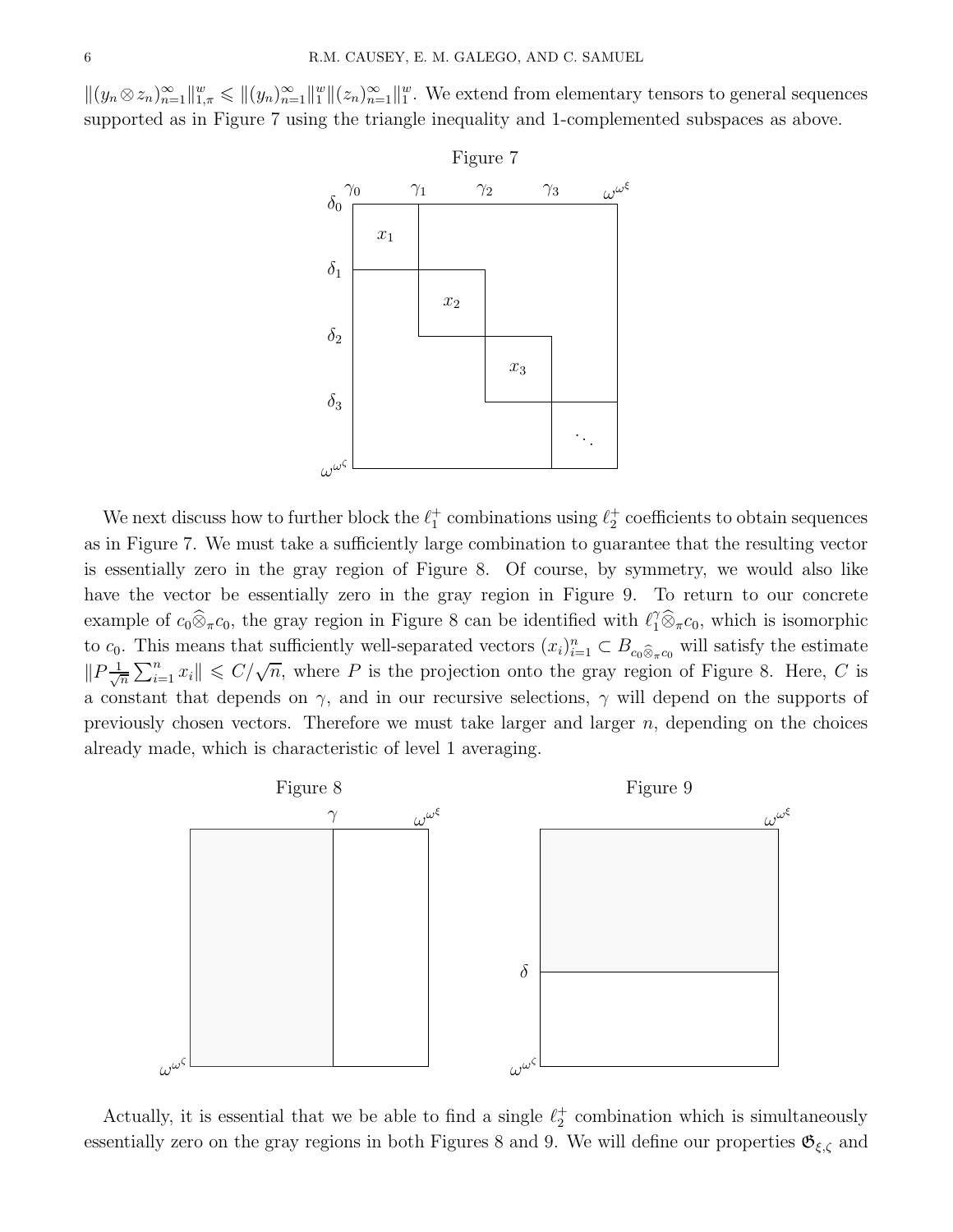frame our induction in such a way that we can easily choose our  $\ell_2^+$  combinations to be simultaneously small on both gray regions, and therefore on the gray region in Figure 10. From this we can inductively choose our sequence  $(x_n)_{n=1}^{\infty}$  as depicted in Figure 11.



In summary, Figures 6 and 11 demonstrate how we will choose our blockings, first  $\ell_1^+$  combinations which vanish in the gray regions as in Figure 6 and are therefore 2-weakly summing, and then  $\ell_2^+$ combinations of the  $\ell_1^+$  combinations which vanish in the gray regions as in Figure 11 and are therefore 1-weakly summing. We will show that, with our quantifications described above, we must take  $\ell_1^+$  combinations of complexity  $\xi$  and then  $\ell_2^+$  combinations of complexity  $1 + \zeta$ .

The result above is analogous to the upper estimates  $Sz(C(\omega^{\omega^{\xi}})) \leq \omega^{\xi+1}$ . In Section [7,](#page-30-0) we show the analogue of the lower estimate, which involves constructing sufficiently large trees without the requisite upper estimates. For this, we use a tree of trees approach. In the dual of  $C(\omega^{\omega^{\xi}})$ , we obtain a normalized, weak<sup>∗</sup> -null, separated tree, which can be used to well-norm a weakly null tree of rank  $\omega^{\xi}$  in  $B_{C(\omega^{\omega^{\xi}})}$ . We also build a large tree in the dual of  $C(\omega^{\omega^{\zeta}})$  whose branches are Rademacher systems, and therefore have  $\ell_2$  upper estimates. We then create a tree in the dual of  $C(\omega^{\omega^{\xi}}) \widehat{\otimes}_{\pi} C(\omega^{\omega^{\zeta}})$  of the appropriate rank, with the inner trees coming from our tree in  $C(\omega^{\omega^{\zeta}})^*$  and the outer tree coming from  $C(\omega^{\omega^{\zeta}})^*$ . We then use these trees to norm the branches of a carefully chosen weakly null predual tree to prove that insufficiently large  $\ell_2^+$  combinations of  $\ell_1^+$  combinations have  $\ell_2$  lower estimates, and therefore do not have  $c_0$  upper estimates.

Note that the space  $C(\omega^{\omega^{\xi}}) \widehat{\otimes}_{\pi} \mathbb{K}$  fits naturally into this hierarchy as well, since we can obtain 1weakly summing combinations by taking  $\ell_1^+$  combinations of complexity  $\xi$  and then  $\ell_2^+$  combinations of complexity 0, which simply means without any further blocking. Therefore, with the establishment of the convention  $C(\omega^{\omega^{-1}}) = \mathbb{K}$ , for  $0 \le \xi < \omega_1$  and  $-1 \le \zeta \le \xi$ , the space  $C(\omega^{\omega^{\xi}}) \widehat{\otimes}_{\pi} C(\omega^{\omega^{\zeta}})$ will have property  $\mathfrak{G}_{\xi,1+\zeta}$  and no better. Since we will show that these properties are isomorphic invariants, these spaces are mutually non-isomorphic.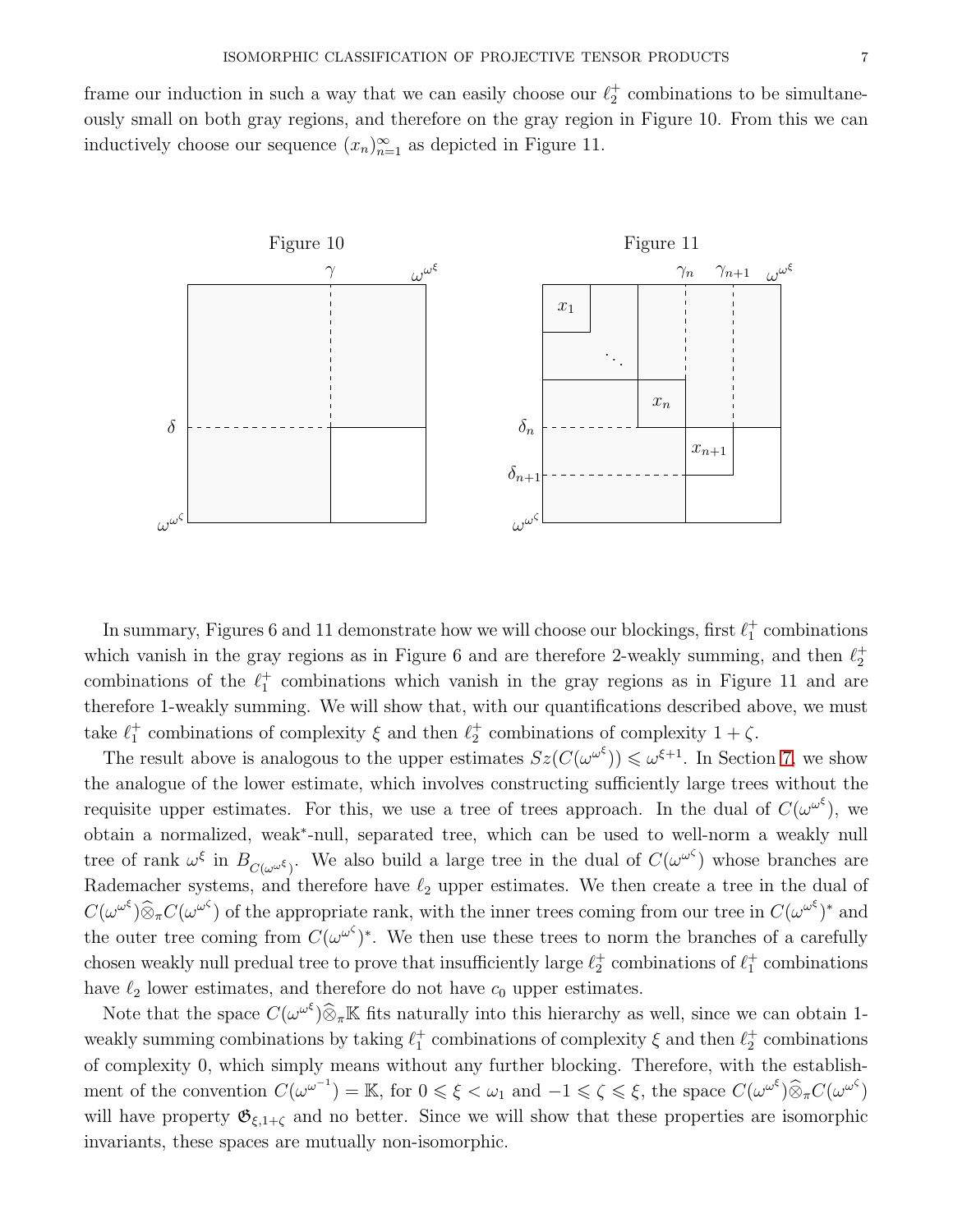### 3. TENSOR PRODUCTS AND  $p$ -WEAKLY SUMMABLE SEQUENCES

We recall that for a Banach space  $E, 1 \leq p < \infty$ , a sequence  $(e_i)_{i=1}^{\infty}$  is said to be *weakly p-summing* provided that

$$
\|(e_i)_{i=1}^{\infty}\|_p^w := \sup \left\{ \left(\sum_{i=1}^{\infty} |\langle e^*, e_i \rangle|^p \right)^{1/p} : e^* \in B_{E^*} \right\}
$$

is finite. In this case,  $\|(e_i)_{i=1}^{\infty}\|_p^w$  denotes the *weakly p-summing* norm of  $(e_i)_{i=1}^{\infty}$ . We note that if  $1/p + 1/q = 1,$ 

$$
\|(e_i)_{i=1}^{\infty}\|_p^w = \sup \{ \left\| \sum_{i=1}^{\infty} a_i e_i \right\| : \|(a_i)_{i=1}^{\infty}\|_{\ell_q} = 1 \}.
$$

The following is a consequence of Grothendieck's theorem.

<span id="page-7-0"></span>**Proposition 3.1.** [\[29,](#page-38-1) Lemma 1.1] Let K, L be compact, Hausdorff spaces. If  $(f_n)_{n=1}^{\infty}$  is a sequence in  $B_{C(K)}$  such that  $\|(f_n)_{n=1}^{\infty}\|_{2}^w \leq 1$ , then for any sequence  $(g_n)_{n=1}^{\infty}$  in  $B_{C(L)}$ ,  $\|(f_n \otimes g_n)_{n=1}^{\infty}\|_{2}^w \leq k_G$ .

The following facts regarding the tensorization of weakly p-summing norms behave under the formation of projective and injective tensor products.

**Proposition 3.2.** Let X, Y be Banach spaces and fix a sequence  $(x_n)_{n=1}^{\infty}$  in X and a sequence  $(y_n)_{n=1}^{\infty}$  in Y.

- <span id="page-7-1"></span>(i)  $\|(x_n \otimes y_n)_{n=1}^{\infty}\|_{1,\pi}^w \leq \|(x_n)_{n=1}^{\infty}\|_1^w \|(y_n)_{n=1}^{\infty}\|_1^w.$
- (ii)  $\|(x_n \otimes y_n)_{n=1}^{\infty}\|_{2,\varepsilon}^{w} \leq \|(x_n)_{n=1}^{\infty}\|_{2}^{w}\|(y_n)_{n=1}^{\infty}\|_{\infty}$ .

Here,  $\|\cdot\|_{1,\pi}^w$  denotes the weakly 1-summing norm of the sequence of tensors considered as members of  $X\widehat{\otimes}_\pi Y$  and  $\|\cdot\|_{2,\varepsilon}^w$  denotes the weakly 2-summing norm of the sequence of tensors considered as members of  $X\widehat{\otimes}_{\varepsilon}Y$ .

*Proof.* (*i*) Let  $(\varepsilon_i)_{i=1}^{\infty}$  be a Rademacher sequence. Fix  $m \in \mathbb{N}$  and scalars  $(\delta_i)_{i=1}^m$  such that  $|\delta_i|=1$ for all  $1 \leq i \leq m$ ,

$$
\sum_{i=1}^m \delta_i x_i \otimes y_i = \mathbb{E}\left(\left(\sum_{i=1}^m \delta_i \varepsilon_i x_i\right) \otimes \left(\sum_{i=1}^m \varepsilon_i y_i\right)\right),
$$

where  $\mathbb E$  is the expectation with respect to  $(\varepsilon_i)_{i=1}^{\infty}$ , so

$$
\Big\|\sum_{i=1}^m \delta_i x_i \otimes y_i\Big\|_{\pi} \leq \mathbb{E}\left(\Big\|\sum_{i=1}^m \delta_i \varepsilon_i x_i\Big\|\Big\|\sum_{i=1}^m \varepsilon_i y_i\Big\|\right) \leq \|(x_i)_{i=1}^\infty\|_1^w \|(y_i)_{i=1}^\infty\|_1^w.
$$

(*ii*) Fix  $x^* \in B_{X^*}$  and  $y^* \in B_{Y^*}$ . Fix  $m \in \mathbb{N}$  and scalars  $(a_i)_{i=1}^m$  such that  $1 = \sum_{i=1}^m |a_i|^2$ . Then

$$
\left| \left\langle x^* \otimes y^*, \sum_{i=1}^m a_i x_i \otimes y_i \right\rangle \right| \leq \left\| \sum_{i=1}^m a_i \langle y^*, y_i \rangle x_i \right\| \leq \| (x_i)_{i=1}^\infty \|_2^w \| (a_i \langle y^*, y_i \rangle)_{i=1}^m \|_{\ell_2}
$$
  

$$
\leq \| (x_i)_{i=1}^\infty \|_2^w \| y^* \| \| (y_i)_{i=1}^\infty \|_\infty \| (a_i)_{i=1}^m \|_{\ell_2}
$$
  

$$
\leq \| (x_i)_{i=1}^\infty \|_2^w \| (y_i)_{i=1}^\infty \|_\infty.
$$

 $\Box$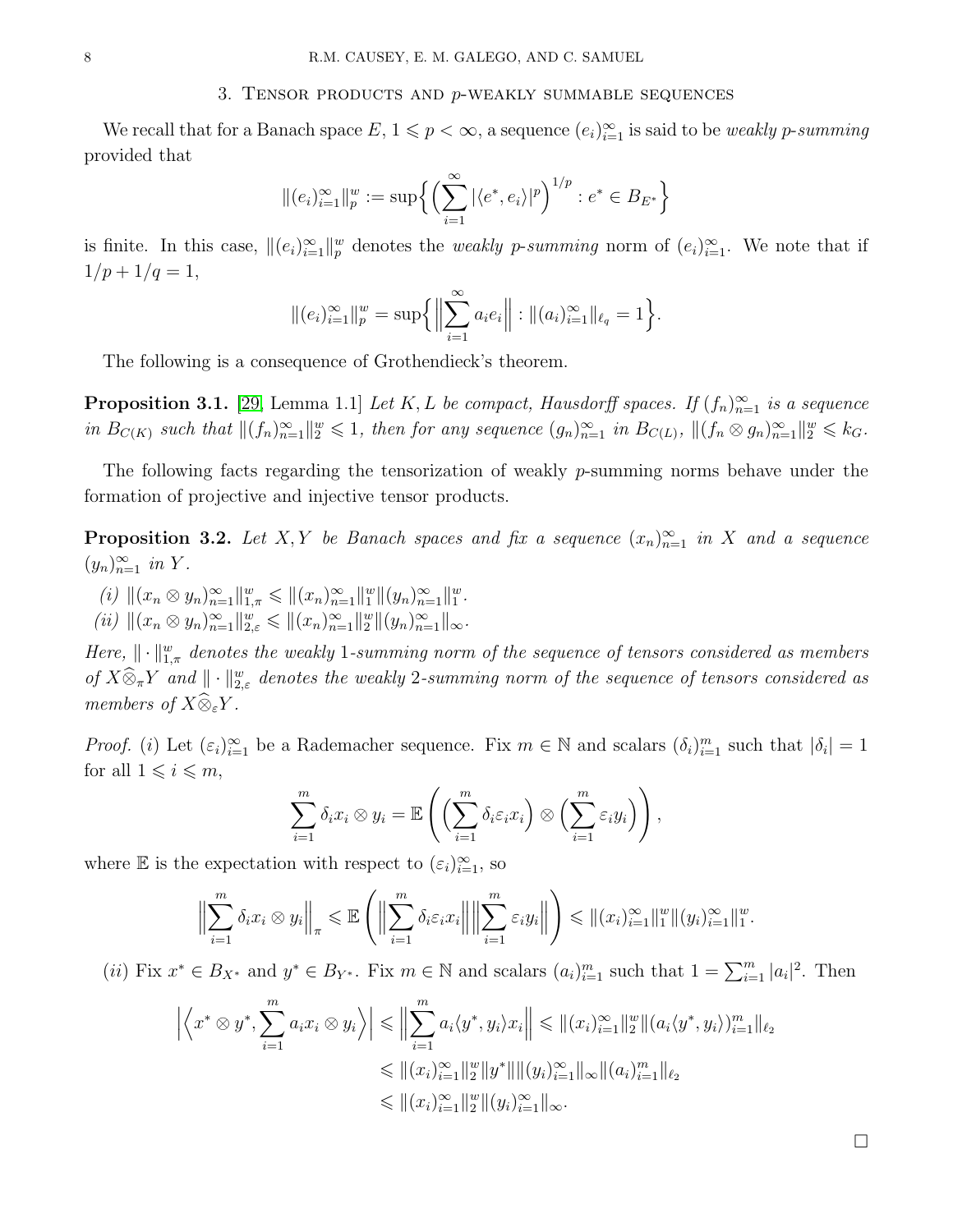## 4. Trees and indices

If  $\Omega$  is a topological space and  $\rho$  is a metric on  $\Omega$  (not necessarily compatible with the topology on  $\Omega$ ),  $\varepsilon > 0$ , and if L is a subset of  $\Omega$ , we can define the derived set  $\iota(L, \rho, \varepsilon)$  of L to be the set of all  $\overline{\omega} \in L$  such that for any open neighborhood U of  $\overline{\omega}$ , diam<sub> $\rho$ </sub> $(U \cap L) > \varepsilon$ . We define the higher order derived sets by

$$
\iota^{0}(L, \rho, \varepsilon) = L,
$$
  

$$
\iota^{\xi+1}(L, \rho, \varepsilon) = \iota(\iota^{\xi}(L, \rho, \varepsilon), \rho, \varepsilon),
$$

and if  $\xi$  is a limit ordinal,

$$
\iota^{\xi}(L,\rho,\varepsilon)=\bigcap_{\zeta<\xi}\iota^{\zeta}(L,\rho,\varepsilon).
$$

We say a subset L of  $\Omega$  is  $\rho$ -fraqmentable provided that for any  $\varepsilon > 0$ , there exists an ordinal  $\xi$  such that  $\iota^{\xi}(L,\rho,\varepsilon) = \emptyset$ . If L is  $\rho$ -fragmentable, we define Frag $(L,\rho,\varepsilon)$  to be the minimum ordinal  $\xi$ such that  $\iota^{\xi}(L,\rho,\varepsilon)=\varnothing$ , and we define  $\text{Frag}(L,\rho)=\sup_{\varepsilon>0}\text{Frag}(L,\rho,\varepsilon)$ . We refer to this as the  $\rho$ fragmentation index of L. Formally speaking, this terminology should also reference the underlying topology, but the topology under consideration will be clear from context in all cases.

Given a set  $\Lambda$ , we let  $\Lambda^{<\omega} = \bigcup_{n=0}^{\infty} \Lambda^n$  denote the set of all finite sequences of elements in  $\Lambda$ . We note that  $\Lambda^{\leq \omega}$  also includes the empty sequence, which we denote by  $\varnothing$ . For  $t \in \Lambda^{\leq \omega}$ , we let  $|t|$ denote the length of t. For  $t \in \Lambda^{\leq \omega}$  and  $0 \leq i \leq |t|$ , we let  $t|_i$  denote the initial segment of t having length i. We endow  $\Lambda^{\leq \omega}$  with the initial segment order, denoted  $\preceq$ . We note that  $s \preceq t$  if  $|s| \leq t$ and  $s = t|_{|s|}$ .

A non-empty subset T of  $\Lambda^{\leq \omega}$  is called a *tree on*  $\Lambda$  (or just a *tree*) provided that if  $s \preceq t$  and  $t \in T$ , then  $s \in T$ . For a tree T, we let  $MAX(T)$  denote the set of all maximal members of T with respect to the initial segment ordering. For a tree  $T$ , we define the *derived tree* of  $T$ , denoted by  $T'$ , by

$$
T' = T \setminus MAX(T).
$$

We define the transfinite derived trees by

$$
T^0 = T,
$$
  

$$
T^{\xi+1} = (T^{\xi})',
$$

and if  $\xi$  is a limit ordinal,

$$
T^{\xi} = \bigcap_{\zeta < \xi} T^{\zeta}.
$$

We say T is well-founded provided there exists an ordinal  $\xi$  such that  $T^{\xi} = \emptyset$ . In this case, the rank of T is defined to be the minimum  $\xi$  such that  $T^{\xi} = \emptyset$ . We say T is ill-founded if it is not well-founded. We note that if  $\Omega = \Lambda^{<\omega}$  is endowed with the (non-Hausdorff) topology whose subbase consists of all wedges  $V_t = \{s \in \Lambda^{\leq \omega} : t \leq s\}$ , and if  $\rho$  is the discrete metric on  $\Lambda^{\leq \omega}$ , then  $T \subset \Lambda^{\leq \omega}$  is well-founded if and only if it is  $\rho$ -fragmentable, and the rank of the tree is its  $\rho$ fragmentation index.

We denote by  $[N]^{<\omega}$  the set of finite subsets of N. We denote by  $[N]$  the set of infinite subsets of N. Similarly, for  $M \in [\mathbb{N}]$ , we let  $[M]^{<\omega}$  and  $[M]$  denote the sets of finite and infinite subsets of  $M$ , respectively. By an abuse of notation, we identify subsets of  $N$  with finite or infinite strictly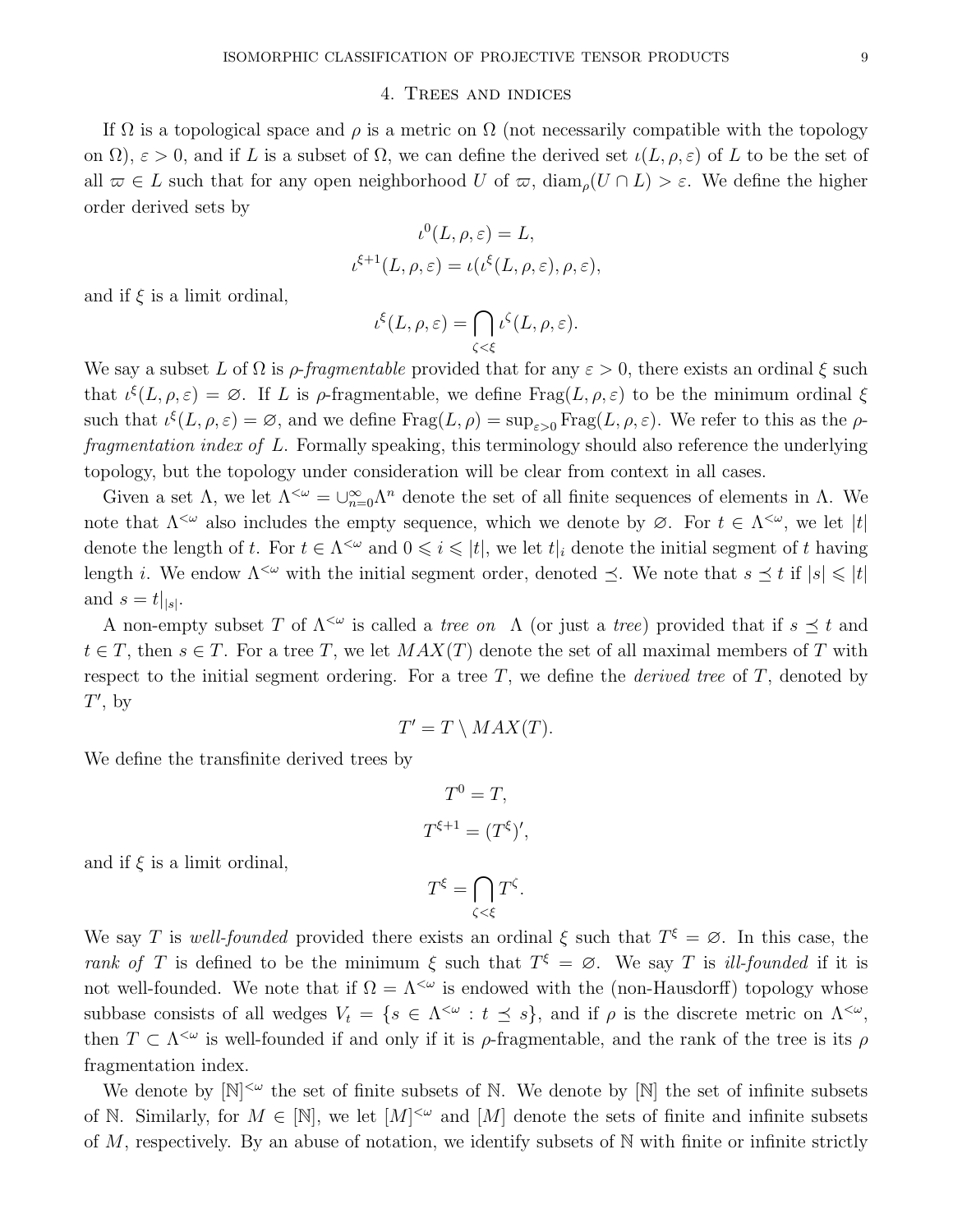increasing sequences. We use set and sequential notation interchangeably. More precisely, we identify a subset  $E$  of  $N$  with the sequence obtained by listing the members of  $E$  in increasing order. With this identification,  $[N]^{<\omega}$  can be treated as a subset of  $N^{<\omega}$ . For a finite subset E of N, the notation  $|E|$  for the cardinality of E is equal to the length of E when treated as a sequence, so the notation is unambiguous. For  $E \subset \mathbb{N}$  and  $1 \leq n \leq |E|$ , we let  $E(n)$  denote the  $n^{th}$  smallest member of E. Similarly, for an infinite subset M of N and  $n \in \mathbb{N}$ , we let  $M(n)$  denote the  $n^{th}$  smallest member of M. We let  $E < F$  denote the relation that either  $E = \emptyset$ ,  $F = \emptyset$ , or max  $E < \min F$ . For  $E < F$ , we let  $E \cap F$  denote the concatenation of E with F.

We say a set  $\mathcal{F} \subset [\mathbb{N}]^{<\omega}$  is *hereditary* provided that if  $E \subset F$  and  $F \in \mathcal{F}$ , then  $E \in \mathcal{F}$ . Using our identification of subsets of N with sequences in N, each hereditary subset of  $[N]^{<\omega}$  can be treated as a tree on N.

We endow the power set  $2^{\mathbb{N}}$  of  $\mathbb{N}$  with the Cantor topology, which is the topology making the identification  $2^{\mathbb{N}} \ni E \leftrightarrow 1_E \in \{0,1\}^{\mathbb{N}}$  a homeomorphism, where  $\{0,1\}^{\mathbb{N}}$  is endowed with the product of the discrete topology. We say a subset  $\mathcal F$  of  $2^{\mathbb N}$  is *compact* if it is compact in the Cantor topology.

For  $(m_i)_{i=1}^p, (n_i)_{i=1}^p \in [\mathbb{N}]^{\leq \omega}$ , we say  $(n_i)_{i=1}^p$  is a spread of  $(m_i)_{i=1}^p$  provided that  $m_i \leq n_i$  for all  $1 \leq i \leq p$ . We say  $\mathcal{F} \subset [\mathbb{N}]^{<\omega}$  is spreading provided  $\mathcal F$  contains all spreads of its members. We say a subset  $\mathcal F$  of  $[\mathbb N]^{<\omega}$  is *regular* provided it is compact, spreading, and hereditary.

For a compact, Hausdorff topological space K and a subset L of K, we let  $L'$  denote the set of members of  $L$  which are not relatively isolated in  $L$ . The set  $L'$  is the *Cantor Bendixson derivative* of L. We define

$$
K^0 = K,
$$
  

$$
K^{\xi+1} = (K^{\xi})',
$$

and if  $\xi$  is a limit ordinal, we let

$$
K^{\xi} = \bigcap_{\zeta < \xi} K^{\zeta}.
$$

We say that K is scattered (or dispersed) provided that there exists some ordinal  $\xi$  such that  $K^{\xi} = \varnothing$  (equivalently, every non-empty subset of K has an isolated point). In this case, we let  $CB(K)$  denote the minimum ordinal  $\xi$  such that  $K^{\xi} = \emptyset$ . The ordinal  $CB(K)$  is the Cantor-Bendixson index of K. We note that if  $\rho$  is the discrete metric on K, then K is scattered if and only if it is  $\rho$ -fragmentable, and the Cantor-Bendixson index is its  $\rho$  fragmentation index.

We recall the *coarse wedge* topology on a tree T, which is the topology for which wedges  $V_t$  and their complements form a subbase. Let us suppose that a tree  $T$  has the following property: For each ordinal  $\xi$  and each  $t \in T^{\xi}$ , either  $t \in MAX(T^{\xi})$  or  $\{s \in T^{\xi} : t \prec s\}$  is infinite. If the tree T has this property, then the derived trees  $T^{\xi}$  coincide with the Cantor-Bendixson derivatives, the tree is well-founded if and only if it is compact and scattered with the coarse wedge topology, and the rank of the tree is equal to its Cantor-Bendixson index.

We last define the Szlenk index, which is the fragmentation of the dual ball  $B_{X^*}$  of a Banach space with the weak<sup>\*</sup>-topology and the metric induced by the norm. More precisely, for  $\varepsilon > 0$  and  $K \subset X^*$ , we let  $s_{\varepsilon}(K)$  denote the set of  $x^* \in K$  such that for any weak\*-neighborhood V of  $x^*$ , diam( $V \cap K$ ) >  $\varepsilon$ . We define

$$
s_{\varepsilon}^{0}(K)=K,
$$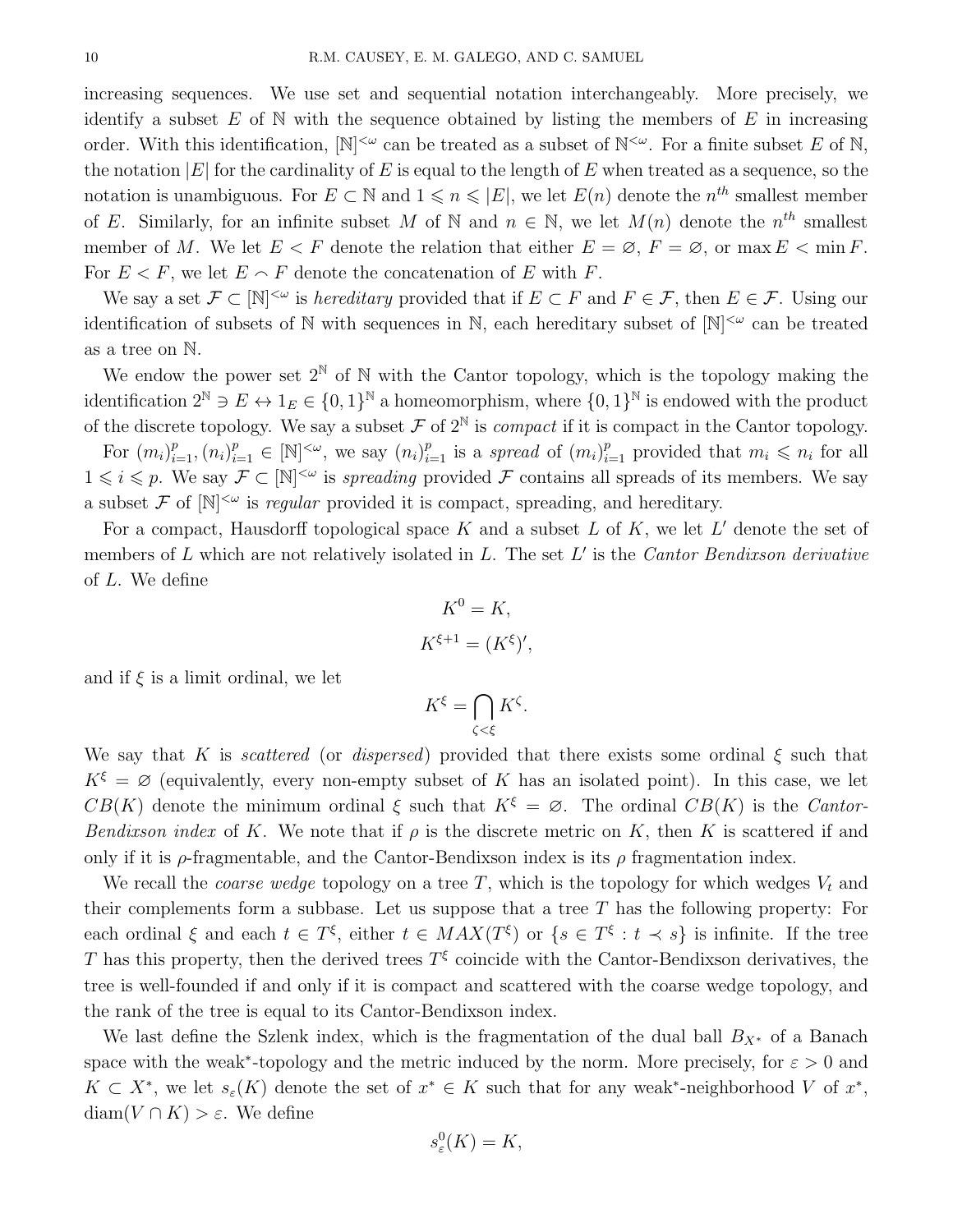$$
s_{\varepsilon}^{\xi+1}(K) = s_{\varepsilon}(s_{\varepsilon}^{\xi}(K)),
$$

and if  $\xi$  is a limit ordinal,

$$
s_{\varepsilon}^{\xi}(K)=\bigcap_{\zeta<\xi}s_{\varepsilon}^{\zeta}(K).
$$

We let  $Sz(K, \varepsilon)$  denote the minimum  $\xi$  such that  $s_{\varepsilon}^{\xi}(K) = \varnothing$ , if such a  $\xi$  exists, and otherwise we write  $Sz(K, \varepsilon) = \infty$ . We let  $Sz(K) = \sup_{\varepsilon > 0} Sz(K, \varepsilon)$  if  $Sz(K, \varepsilon)$  is an ordinal for all  $\varepsilon > 0$ , and we write  $Sz(K) = \infty$  if  $Sz(K, \varepsilon) = \infty$  for some  $\varepsilon > 0$ . For a Banach space X, we let  $Sz(X, \varepsilon) = Sz(B_{X^*}, \varepsilon)$  and  $Sz(X) = Sz(B_{X^*}).$ 

We next recall the definition of the Schreier families, which are regular families of subsets of  $[N]^{<\omega}$ . We let

$$
\mathcal{S}_0 = \{ \varnothing \} \cup \{ (n) : n \in \mathbb{N} \}.
$$

Assuming that  $S_{\xi}$  has been defined for some  $\xi < \omega_1$ , we let

$$
\mathcal{S}_{\xi+1} = \{ \varnothing \} \cup \Biggl\{ \bigcup_{n=1}^m E_n : E_1 < \ldots < E_m, \varnothing \neq E_n \in \mathcal{S}_{\xi}, m \leqslant E_1 \Biggr\},\
$$

and if  $\xi$  is a limit ordinal, fix a sequence  $\xi_n \uparrow \xi$  and let

 $\mathcal{S}_{\xi} = {\emptyset} \cup {E : \exists n \leqslant E \text{ and } E \in \mathcal{S}_{\xi_n+1}}.$ 

We refer to this sequence as the *characteristic sequence in*  $\xi$ . We note that the sequence  $(\xi_n)_{n=1}^{\infty}$ can be chosen to satisfy the property that  $\mathcal{S}_{\xi_n+1} \subset \mathcal{S}_{\xi_{n+1}}$  for all  $n \in \mathbb{N}$ , which was shown in [\[5\]](#page-37-1). We assume these sequences are chosen in this way, from which it follows that

$$
\mathcal{S}_{\xi} = \{ \varnothing \} \cup \Big\{ E : \varnothing \neq E \in \mathcal{S}_{\xi_{\min E} + 1} \}.
$$

We also recall a common method for constructing new families from old. If  $\mathcal{F}, \mathcal{G} \subset [\mathbb{N}]^{<\omega}$ ,

$$
\mathcal{F}[\mathcal{G}] = \{ \varnothing \} \cup \Big\{ \bigcup_{n=1}^m E_n : E_1 < \ldots < E_m, \varnothing \neq E_n \in \mathcal{G}, (\min E_n)_{n=1}^m \in \mathcal{F} \Big\}.
$$

Our main interest with this construction will be  $S_{\zeta}[\mathcal{S}_{\xi}]$  for  $\zeta, \xi < \omega_1$ , in which case

$$
\mathcal{S}_{\zeta}[\mathcal{S}_{\xi}] = \{\varnothing\} \cup \Big\{\bigcup_{n=1}^m E_n : E_1 < \ldots < E_m, \varnothing \neq E_n \in \mathcal{S}_{\xi}, (\min E_n)_{n=1}^m \in \mathcal{S}_{\zeta}\Big\}.
$$

We note that  $\mathcal{S}_{\xi+1} = \mathcal{S}_1[\mathcal{S}_\xi]$  for all  $\xi < \omega_1$ .

We let  $MAX(\mathcal{S}_{\xi})$  denote the set of all maximal elements of  $\mathcal{S}_{\xi}$  with respect to the initial segment order. We note that since  $S_{\xi}$  is spreading and hereditary,  $MAX(S_{\xi})$  is also the set of maximal elements of  $S_{\xi}$  with respect to inclusion. Similarly, we denote by  $MAX(S_{\zeta}[S_{\xi}])$  the set of all maximal elements of  $S_{\zeta}[\mathcal{S}_{\xi}]$  with respect to the initial segment ordering (equivalently, with respect to inclusion).

We isolate the following important properties of the Schreier families. Each of these properties can be found in [\[5\]](#page-37-1).

# Lemma 4.1.  $Fix \xi, \zeta < \omega_1$ .

(i)  $S_{\xi}$  is a regular family with rank  $\omega^{\xi}+1$ . More generally,  $S_{\zeta}[\mathcal{S}_{\xi}]$  is a regular family with rank  $\omega^{\xi+\zeta}+1.$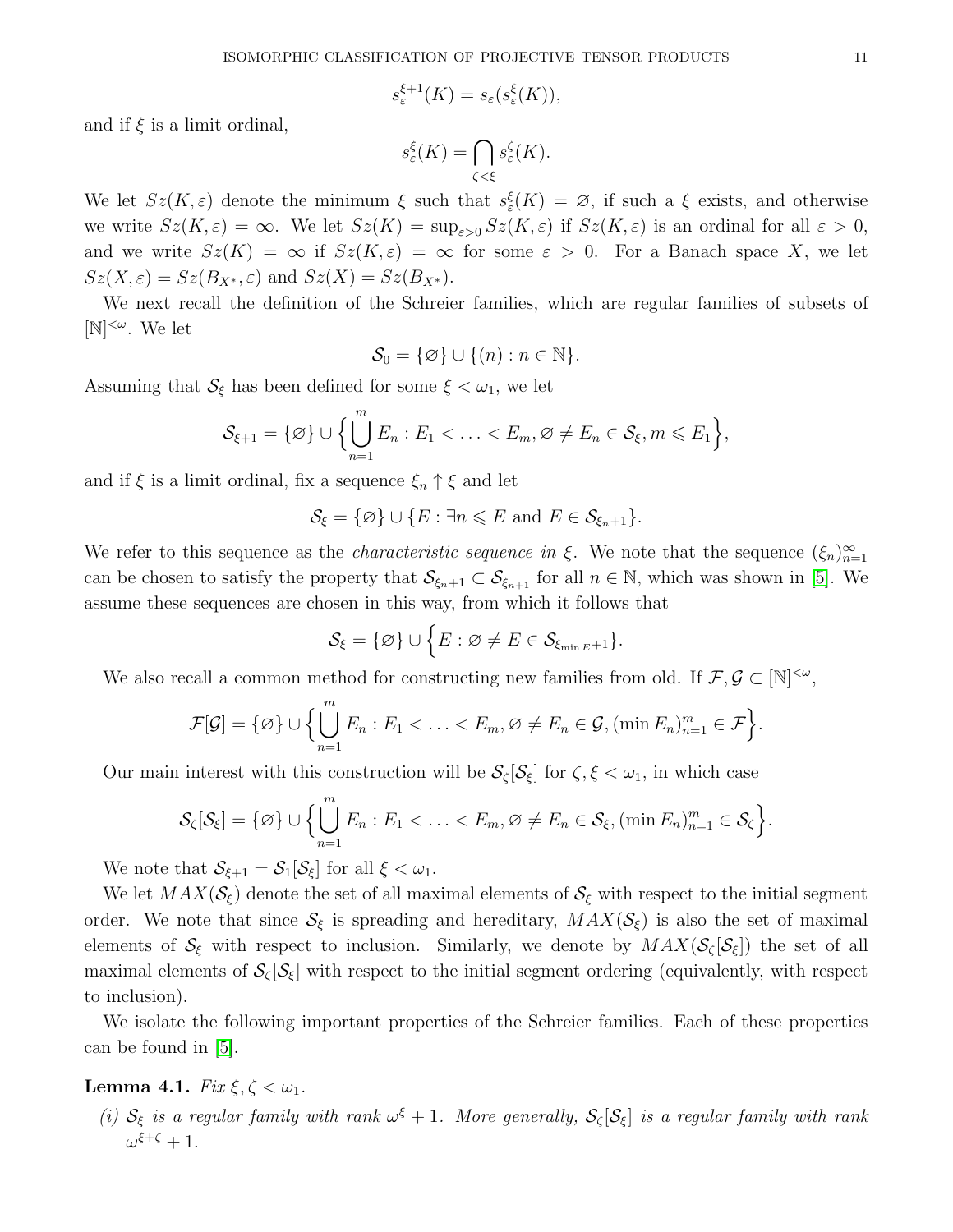- (ii) If  $\xi \leq \zeta$ , there exists  $k = k(\xi, \zeta) \in \mathbb{N}$  such that if  $k \leq E \in \mathcal{S}_{\xi}$ , then  $E \in \mathcal{S}_{\zeta}$ .
- <span id="page-11-0"></span>(iii) For  $E \in \mathcal{S}_{\xi}$ , either  $E \in MAX(\mathcal{S}_{\xi})$  or  $E \cap (n) \in \mathcal{S}_{\xi}$  for all  $E < n \in \mathbb{N}$ .
- (iv) For  $E \in MAX(\mathcal{S}_{\xi})$ , if  $E \preceq F \in \mathcal{S}_{\xi}$ , then  $E = F$ .

**Remark 4.2.** Fix  $\xi, \zeta < \omega_1$ . For each infinite subset M of N, there exist a unique sequence  $(F_k)_{k=1}^{\infty}$  of successive members in  $MAX(S_{\xi})$  and a unique sequence  $(E_k)_{k=1}^{\infty}$  of successive members in  $MAX(S_{\zeta}[\mathcal{S}_{\xi}])$  such that  $M = \bigcup_{k=1}^{\infty} E_k = \bigcup_{k=1}^{\infty} F_k$ . The sequence  $(F_k)_{k=1}^{\infty}$  is called the  $\mathcal{S}_{\xi}$ -decomposition of M and the sequence  $(E_k)_{k=1}^{\infty}$  is called the  $\mathcal{S}_{\zeta}[\mathcal{S}_{\xi}]$ -decomposition of M. Since  $\mathcal{S}_0[\mathcal{S}_\xi] = \mathcal{S}_\xi$ , it is sufficient to prove the  $\mathcal{S}_\zeta[\mathcal{S}_\xi]$ -decomposition. We let  $M|_{\xi,\zeta,0} = M|_{\xi,0} = \varnothing$ ,  $M|_{\xi,\zeta,n} = \bigcup_{k=1}^n E_k$  and  $M|_{\xi,n} = \bigcup_{k=1}^n F_k$ .

In order to see that each M admits such a decomposition, it is sufficient to note that there exists a (necessarily unique) initial segment of M which is a maximal member of  $\mathcal{S}_{\zeta}[\mathcal{S}_{\xi}]$ , which we denote by  $M|_{\xi,\zeta,1}$ . We then note if  $E_1 = M|_{\xi,\zeta,1}$ ,  $E_2 = (M \setminus E_1)|_{\xi,\zeta,1}$ , ...,  $E_{n+1} = (M \setminus \bigcup_{k=1}^n E_k)|_{\xi,\zeta,1}$ , then  $M = \bigcup_{k=1}^{\infty} E_k$  is the unique decomposition of M into successive, maximal member of  $S_{\zeta}[\mathcal{S}_{\xi}]$ .

Let us explain how to deduce the existence of  $M|_{\xi,\zeta,1}$ . We let

$$
A = \{m \in \mathbb{N} : (M(1), \ldots, M(m)) \in \mathcal{S}_{\zeta}[\mathcal{S}_{\xi}]\}.
$$

Since  $\mathcal{S}_{\zeta}[\mathcal{S}_{\xi}]$  contains all singletons,  $1 \in A \neq \emptyset$ . Since  $\mathcal{S}_{\zeta}[\mathcal{S}_{\xi}]$  is hereditary, A is an interval. Since  $\mathcal{S}_{\zeta}[\mathcal{S}_{\xi}]$  is compact, the set A is finite. Indeed, if A were infinite, then it would be the case that  $A = \mathbb{N}$ , which means  $F_m := (M(1), M(2), \ldots, M(m)) \in \mathcal{S}_{\zeta}[\mathcal{S}_{\xi}]$  for all  $m \in \mathbb{N}$ . But the sequence  $(F_m)_{m=1}^{\infty}$  converges to M and so  $M \in \mathcal{S}_{\zeta}[\mathcal{S}_{\xi}]$ , contradicting the fact that  $\mathcal{S}_{\zeta}[\mathcal{S}_{\xi}]$  consists only of finite sets. Therefore the set A is finite and non-empty so it has a maximum, call it m.

By definition of A and maximality of  $m, E_1 := (M(1), \ldots, M(m)) \in \mathcal{S}_{\zeta}[\mathcal{S}_{\xi}]$  and  $E_1 \cap (M(m +$  $(1)(1) = (M(1), \ldots, M(m+1)) \notin \mathcal{S}_{\zeta}[\mathcal{S}_{\xi}]$ . It remains to show that  $E_1$  is a maximal member of  $\mathcal{S}_{\zeta}[\mathcal{S}_{\xi}]$ . Here we recall that maximality with respect to inclusion and initial segment ordering are equivalent. If it were not maximal, then it would be a proper initial segment of some other member of  $S_{\zeta} |S_{\zeta}|$ , and since  $\mathcal{S}_{\zeta}[\mathcal{S}_{\xi}]$  is hereditary,  $E_1 \frown (p) \in \mathcal{S}_{\zeta}[\mathcal{S}_{\xi}]$  for some  $E_1 < p$ . By by Lemma [4.1\(](#page-11-0)*iii*), this would imply that  $E_1 \sim (M(m + 1)) = (M(1), \ldots, M(m + 1)) \in \mathcal{S}_{\zeta}[\mathcal{S}_{\xi}]$ , contradicting the maximality of m. This shows that  $E_1$  is maximal in  $\mathcal{S}_{\zeta}[\mathcal{S}_{\xi}].$ 

Note also that non-empty members of  $\mathcal{S}_{\zeta}[\mathcal{S}_{\xi}]$  admit a canonical representation: For  $\varnothing \neq E \in$  $\mathcal{S}_{\zeta}[\mathcal{S}_{\xi}]$ , we can write  $E = \bigcup_{n=1}^{m} E_n$  with  $E_n \in \mathcal{S}_{\xi}$  for each  $1 \leq n \leq m$ , and  $E_n \in MAX(\mathcal{S}_{\xi})$ for  $1 \leq n \leq m$ . If  $E \in \mathcal{S}_{\zeta}[\mathcal{S}_{\xi}]$  and if  $E = \bigcup_{n=1}^{m} E_n$  is the canonical representation of E, then  $(\min E_n)_{n=1}^m \in \mathcal{S}_{\zeta}$ . The existence of this representation is established similarly to the previous paragraphs. If  $F \in [\mathbb{N}]^{\leq \omega}$ , we let  $E_1$  be the maximal initial segment of F which is in  $\mathcal{S}_{\zeta}[\mathcal{S}_{\xi}]$ . Then either  $E_1 = F$ , in which case  $F \in \mathcal{S}_{\zeta}[\mathcal{S}_{\xi}]$  may be non-maximal in  $\mathcal{S}_{\zeta}[\mathcal{S}_{\xi}]$ , or  $E_1 \prec F$  and  $E_1$  is maximal in  $\mathcal{S}_{\zeta}[\mathcal{S}_{\xi}]$ , with the same proof as in the last paragraphs. In the latter case, we let  $E_2$ denote the maximal initial segment of  $F \setminus E_1$  which is a member of  $\mathcal{S}_{\zeta}[\mathcal{S}_{\xi}]$ , etc. We arrive at the advertised decomposition where each set  $E_k$ , except possibly the last, is maximal in  $\mathcal{S}_{\zeta}[\mathcal{S}_{\xi}]$ .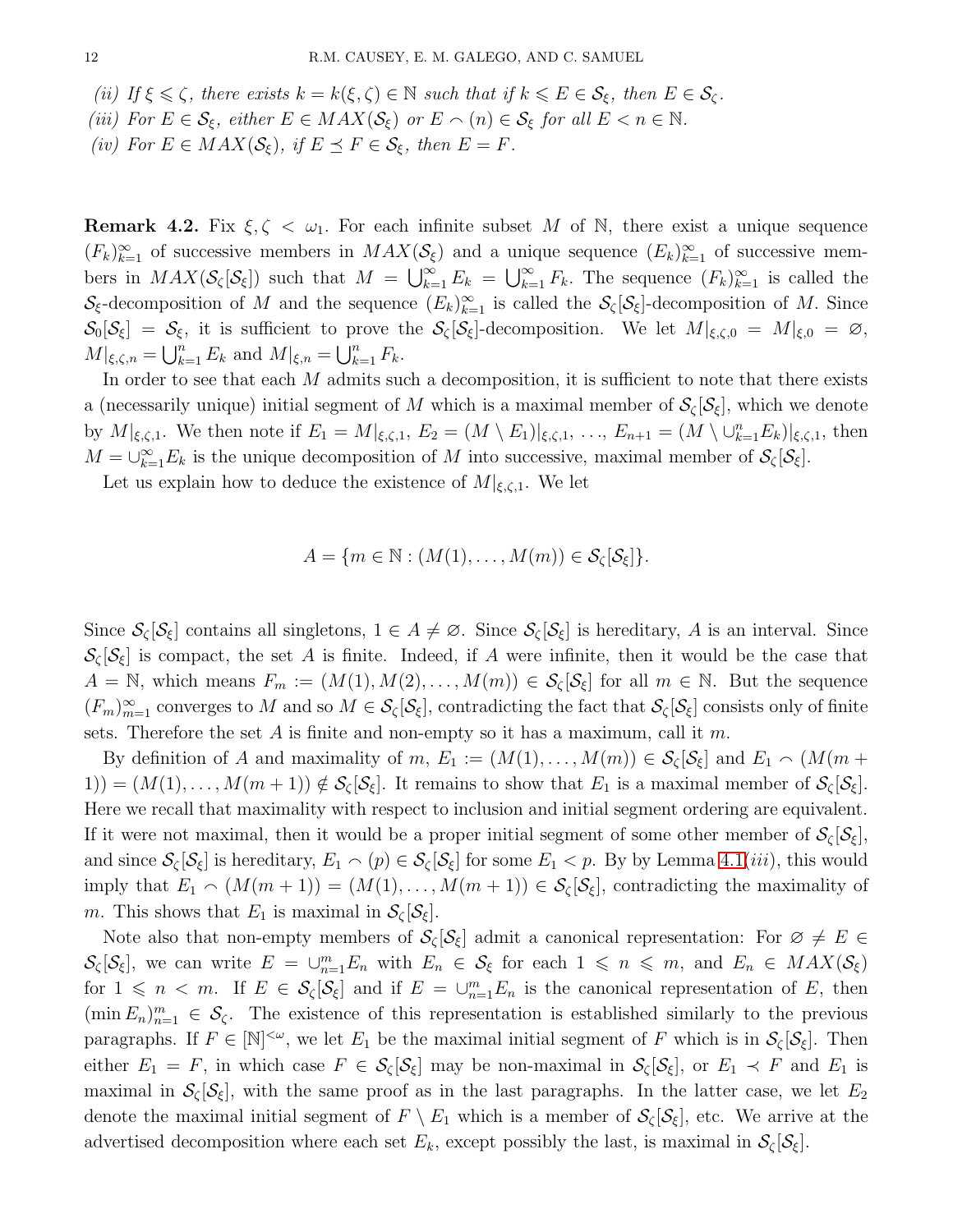We also note that the convolution sets  $S_{\zeta}[\mathcal{S}_{\xi}]$  satisfy the following identity for all countable  $\zeta, \xi$ :

$$
\mathcal{S}_{\zeta+1}[\mathcal{S}_{\xi}] = (\mathcal{S}_1[\mathcal{S}_{\zeta}])[\mathcal{S}_{\xi}] = \mathcal{S}_1[\mathcal{S}_{\zeta}[\mathcal{S}_{\xi}]]
$$
  
=  $\{\emptyset\} \cup \left\{\bigcup_{n=1}^m E_n : E_1 < \ldots < E_m, \emptyset \neq E_n \in \mathcal{S}_{\zeta}[\mathcal{S}_{\xi}], m \leq \min E_1\right\}.$ 

Note that members of  $S_1[S_\zeta[S_\xi]]$  admit a canonical decomposition.

#### 5. Properties of interest

We next define the weights which we will use throughout this work. The weights in question are the coefficients coming from the repeated averages hierarchy, and their square roots, but we find it convenient to depart somewhat from the usual notation. We begin by defining the weights  $p_I^{\xi}$  $E$  for each  $\xi < \omega_1$  and  $\varnothing \neq E \in [\mathbb{N}]^{<\omega}$ . We let  $p_E^0 = 1$  for all  $\varnothing \neq E \in [\mathbb{N}]^{<\omega}$ . Next, assume that  $p_E^{\xi}$  has been defined for some  $\xi < \omega_1$  and every  $\varnothing \neq E \in [\mathbb{N}]^{<\omega}$ . For  $\varnothing \neq E \in [\mathbb{N}]^{<\omega}$ , we can uniquely write  $E = \bigcup_{n=1}^{m} E_n, E_1 < \ldots < E_m$ , where  $E_n \in MAX(\mathcal{S}_{\xi+1})$  for each  $1 \leq n < m$  and  $\varnothing \neq E_m \in \mathcal{S}_{\xi+1}$ . Since  $E_m \in \mathcal{S}_{\xi+1}$ , we can uniquely write  $E_m = \bigcup_{n=1}^l F_n$ ,  $F_1 < \ldots < F_l$ , with  $F_n \in MAX(\mathcal{S}_{\xi})$  for each  $1 \leq n < l$  and  $\varnothing \neq F_l \in \mathcal{S}_{\xi}$ . We define  $p_E^{\xi+1} = p_I^{\xi}$  $\frac{\xi}{F_l}/\min E_m$ . Assume  $\xi < \omega_1$  is a limit ordinal and  $p_E^{\nu}$  has been defined for each  $\nu < \xi$  and  $\varnothing \neq E \in [\mathbb{N}]^{<\omega}$ . Let  $\xi_n \uparrow \xi$  be the characteristic sequence of  $\xi$  and fix  $\emptyset \neq E \in [\mathbb{N}]^{<\omega}$ . We can uniquely write  $E = \bigcup_{n=1}^m E_n$ ,  $E_1 \leq \ldots \leq E_m$ ,  $E_n \in MAX(\mathcal{S}_{\xi})$ for each  $1 \leq n < m$  and  $E_m \in \mathcal{S}_{\xi}$ . Then  $E_m \in \mathcal{S}_{\xi_{\min E_m}+1}$ . We define  $p_E^{\xi} = p_{E_m}^{\xi_{\min E_m}+1}$  $\frac{E_{m}E_{m}+1}{E_{m}}$ .

Next, for  $\xi, \zeta \leq \omega_1$ , we define coefficients  $q_E^{\xi, \zeta}$  $\mathcal{E}^{\xi,\zeta}_{E}$  for each  $\varnothing \neq E \in [\mathbb{N}]^{<\omega}$ . The definition is by induction on  $\zeta$  for  $\xi$  held fixed. We let  $q_E^{\xi,0} = 1$  for all  $\varnothing \neq E \in [\mathbb{N}]^{<\omega}$ . Assume that  $q_E^{\xi,\zeta}$ E has been defined for some  $\zeta < \omega_1$  and all  $\varnothing \neq E \in [\mathbb{N}]^{<\omega}$ . Fix  $\varnothing \neq E \in [\mathbb{N}]^{<\omega}$ . We can uniquely write  $E = \bigcup_{n=1}^m E_n$ ,  $E_1 < \ldots < E_m$ ,  $E_n \in MAX(S_{\zeta+1}[\mathcal{S}_{\zeta}])$  for each  $1 \leq n \leq m$ , and  $E_m \in \mathcal{S}_{\zeta+1}[\mathcal{S}_{\zeta}] = \mathcal{S}_1[\mathcal{S}_{\zeta}[\mathcal{S}_{\zeta}]]$ . We then express  $E_m = \bigcup_{n=1}^l F_n, F_1 < \ldots < F_l, F_n \in MAX(\mathcal{S}_{\zeta}[\mathcal{S}_{\zeta}])$  for  $1 \leq n \leq l$ , and  $F_l \in \mathcal{S}_{\zeta}[\mathcal{S}_{\xi}]$ . We then define

$$
q_E^{\xi,\zeta+1} = q_{F_l}^{\xi,\zeta}/\sqrt{\min E_m}.
$$

Assume  $\zeta < \omega_1$  is a limit ordinal and  $q_E^{\xi,\nu}$  has been defined for each  $\nu < \zeta$  and  $\varnothing \neq E \in [\mathbb{N}]^{<\omega}$ . Let  $\zeta_n \uparrow \zeta$  be the characteristic sequence of  $\zeta$  and fix  $\varnothing \neq E \in [\mathbb{N}]^{<\omega}$ . We can uniquely write  $E = \bigcup_{n=1}^{m} E_n, E_1 < \ldots < E_m, E_n \in MAX(\mathcal{S}_{\zeta}[\mathcal{S}_{\xi}])$  for each  $1 \leq n < m$  and  $E_m \in \mathcal{S}_{\zeta}[\mathcal{S}_{\xi}]$ . Then  $E_m \in \mathcal{S}_{\zeta_{\min E_m+1}}[\mathcal{S}_{\xi}].$  We define

$$
q_E^{\xi,\zeta} = q_{E_m}^{\xi,\zeta_{\min E_m}+1}.
$$

We next isolate the permanence and convexity properties of the coefficients defined above.

**Proposition 5.1.** (i) Suppose  $E = \bigcup_{m=1}^{n} E_m$ , where  $E_1 < \ldots < E_n$  are successive members of  $S_{\xi}$ such that  $E_m \in MAX(S_{\xi})$  for all  $1 \leq m < n$  and  $E_n \in S_{\xi}$ . Then  $p_E^{\xi} = p_I^{\xi}$  $_{E_{n}}^{\xi}$  .

- (ii) Suppose  $E = \bigcup_{m=1}^n E_m$ , where  $E_1 < \ldots < E_n$  are successive members of  $\mathcal{S}_{\zeta}[\mathcal{S}_{\xi}]$  such that  $E_m \in MAX(\mathcal{S}_{\zeta}[\mathcal{S}_{\xi}])$  for each  $1 \leqslant m < n$  and  $E_n \in \mathcal{S}_{\zeta}[\mathcal{S}_{\xi}]$ . Then  $q_E^{\xi,\zeta} = q_{E_n}^{\xi,\zeta}$  $\frac{\xi}{n}$ .
- (iii) Assume  $E = \bigcup_{m=1}^n E_m$ ,  $E_1 < \ldots < E_n$ ,  $E_m \in MAX(S_{\xi})$  for all  $1 \leq m \leq n$ . Then for each  $1 \leqslant l \leqslant n$ ,

$$
1=\sum_{\cup_{m=1}^{l-1}E_m\prec F\preceq\cup_{m=1}^lE_m}p_F^\xi.
$$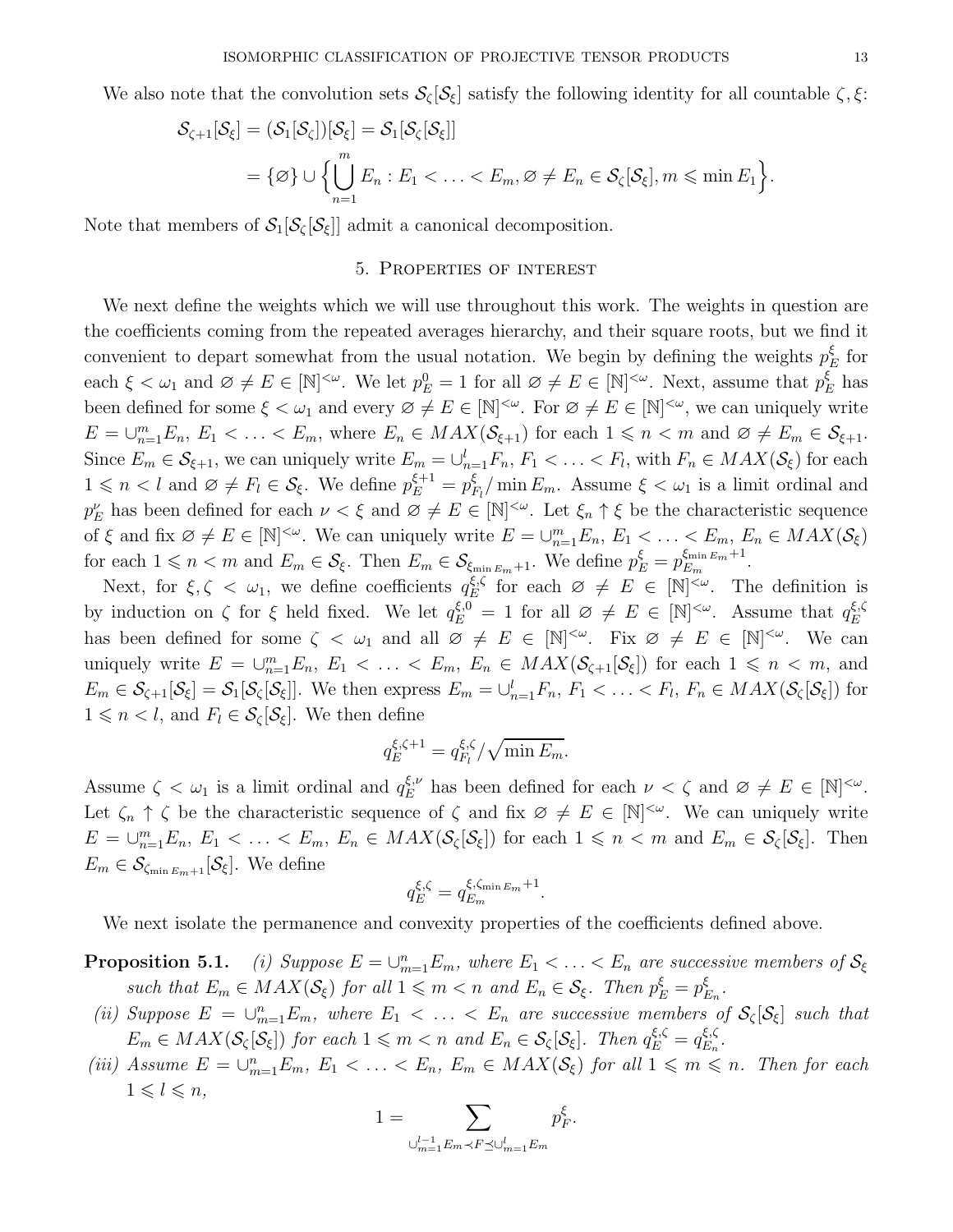<span id="page-13-0"></span>(iv) Assume  $E = \bigcup_{m=1}^n E_m$ ,  $E_1 < \ldots < E_n$ ,  $E_m \in MAX(S_{\zeta}[S_{\xi}])$  for all  $1 \leq m \leq n$ . Then for each  $1 \leq l \leq n$ , if  $E_l = \bigcup_{r=1}^s F_r$ , where  $F_1 < \ldots < F_s$ ,  $F_r \in MAX(S_{\xi})$ ,  $1 \leq r \leq s$ , then

$$
1=\sum_{r=1}^s\Bigl[\sum_{G\cup\cup_{t=1}^{r-1}F_t\prec F\preceq G\cup\cup_{t=1}^rF_t}q_F^{\xi,\zeta}p_F^\xi\Bigr]^2,
$$

where  $G = \bigcup_{m=1}^{l-1} E_m$ .

*Proof.* (*i*) We work by induction on  $\xi$ . For  $\xi = 0$ ,  $p_E^0 = 1 = p_{E_n}^0$ . Next, assume the result holds for ξ. By the definition of the weights,  $p_E^{\xi+1} = p_I^{\xi}$  $\frac{\xi}{F_l}/\min E_n = p_{E_n}^{\xi+1}$  $E_{E_n}^{\xi+1}$ , where  $E_n = \bigcup_{k=1}^l F_k, F_1 < \ldots < F_l,$  $F_k \in MAX(\mathcal{S}_{\xi})$  for  $1 \leq k < l$ , and  $F_l \in \mathcal{S}_{\xi}$ . If  $\xi$  is a limit ordinal, then  $p_E^{\xi} = p_{E_n}^{\xi_{\min E_n} + 1} = p_I^{\xi}$  $\zeta_{E_n}$ , where  $\xi_m \uparrow \xi$  is the characteristic sequence of  $\xi$ .

(*ii*) We work by induction on  $\zeta$  with  $\xi$  held fixed. The  $\zeta = 0$  case is trivial, since  $q_E^{\xi,0} = 1$  for all E. For the successor case,  $q_E^{\xi,\zeta+1} = q_{F_l}^{\xi,\zeta}$  $\frac{\xi,\zeta}{F_l}/\sqrt{\min E_n} = q_{E_n}^{\xi,\zeta+1}$  $E_n^{\xi,\zeta+1}$ , where  $E_n = \bigcup_{k=1}^l F_k, F_1 < \ldots < F_l,$  $F_k \in MAX(\mathcal{S}_{\zeta}[\mathcal{S}_{\xi}])$  for all  $1 \leq k < l$ , and  $F_l \in \mathcal{S}_{\zeta}[\mathcal{S}_{\xi}])$ . If  $\zeta$  is a limit ordinal,  $q_E^{\xi,\zeta} = q_{E_n}^{\xi,\zeta_{\min E_n}+1} = q_{E_n}^{\xi,\zeta_{\min E_n}+1}$  $\zeta, \zeta$ <br> $E_n$ , where  $\zeta_m \uparrow \zeta$  is the characteristic sequence of  $\zeta$ .

(*iii*) By (*i*), it is sufficient to prove the result in the case  $n = 1$ . We prove this result by induction on ξ. For the case  $\xi = 0$ , E is a singleton and  $p_E^0 = 1$ , so the sum is of a single term equal to 1. For the successor case, let  $E \in MAX(\mathcal{S}_{\xi+1})$  and  $(F_k)_{k=1}^l$  be the  $\mathcal{S}_{\xi}$ -decomposition of E. Then  $l = \min E = \min F_1$ . Then by the inductive hypothesis,

$$
\sum_{F \preceq E} p_F^{\xi+1} = \sum_{k=1}^l \sum_{E|_{\xi,k-1} \prec F \preceq E|_{\xi,k}} p_F^{\xi+1} = \sum_{k=1}^l \sum_{\emptyset \prec G \preceq F_k} p_{E|_{\xi,k-1} \cup G}^{\xi+1} = \sum_{k=1}^l \frac{1}{\min E} \sum_{\emptyset \prec G \preceq F_k} p_G^{\xi} = 1.
$$

If  $\xi$  is a limit ordinal, then since  $E \in MAX(\mathcal{S}_{\xi})$ ,  $E \in MAX(\mathcal{S}_{\xi_{\min E}+1})$ , where  $\xi_m \uparrow \xi$  is the characteristic sequence of  $\xi$ . Then

$$
\sum_{F \preceq E} p_F^{\xi} = \sum_{F \preceq E} p_F^{\xi_{\min E} + 1} = 1.
$$

 $(iv)$  By  $(ii)$ , it is sufficient to assume  $n = 1$ . In the  $n = 1$  case,  $G = \emptyset$ . We work by induction on  $\zeta$ . The  $\zeta = 0$  case is (iii). We next prove the successor case. Let  $E \in MAX(\mathcal{S}_{\zeta+1}[\mathcal{S}_{\zeta}])$ , and write  $E = \bigcup_{r=1}^{s} F_r$  where  $F_1, \ldots, F_s$  are successive, maximal members of  $S_{\xi}$ . We note that necessarily  $(\min F_r)_{r=1}^s \in MAX(\mathcal{S}_{\zeta+1}) = MAX(\mathcal{S}_{\zeta}[\mathcal{S}_{\zeta}]).$  Therefore there exist  $0 = t_0 < t_1 < \ldots < t_j$  such that for each  $1 \leqslant m \leqslant j$ ,  $(\min F_r)_{r=t_{m-1}+1}^{t_m} \in MAX(\mathcal{S}_{\zeta})$ , and such that  $j = \min E = \min F_1$ . Therefore with  $H_m = \bigcup_{r=t_{m-1}+1}^{t_m} F_r$ , it holds that  $H_m \in MAX(\mathcal{S}_{\zeta}[\mathcal{S}_{\zeta}])$  for each  $1 \leq m \leq j$ . Note that  $\min H_1 = \min E = j$ . Define  $G_m = \bigcup_{t=1}^{t_{m-1}} F_t$  for  $1 \leqslant m \leqslant j$ . By the definition of  $q_F^{\xi,\zeta}$  $\zeta_F^{\xi,\zeta}$  and  $(ii)$ , it holds that  $q_{G_m \cup F}^{\xi, \zeta+1} = q_{G_m}^{\xi, \zeta}$  $\frac{\xi,\zeta}{G_m \cup F}/\sqrt{j}$  for each  $1 \leq m \leq j$  and  $F \preceq H_m$ . By the inductive hypothesis,

$$
\sum_{r=1}^s \Bigl[ \sum_{\cup_{t=1}^{r-1} F_t \prec F \preceq \cup_{t=1}^r F_t} q_F^{\xi,\zeta+1} p_F^\xi \Bigr]^2 = \sum_{m=1}^j \frac{1}{j} \sum_{r=t_{m-1}+1}^{t_m} \Bigl[ \sum_{\cup_{t=1}^{r-1} F_t \prec F \preceq \cup_{t=1}^r F_t} q_F^{\xi,\zeta} p_F^\xi \Bigr]^2 = \sum_{m=1}^j \frac{1}{j} = 1.
$$

For the limit ordinal case,  $E \in MAX(\mathcal{S}_{\zeta}[\mathcal{S}_{\xi}])$  implies that  $E \in MAX(\mathcal{S}_{\zeta_{\min E}+1}[\mathcal{S}_{\xi}])$ . If  $E =$  $\cup_{r=1}^s F_r$ , where  $F_1, \ldots, F_r$  are successive, maximal members of  $\mathcal{S}_{\xi}$ , then  $q_F^{\xi,\zeta} = q_F^{\xi,\zeta_{\min E}+1}$  $\int_F^{\xi, \zeta_{\min} E + 1}$  for each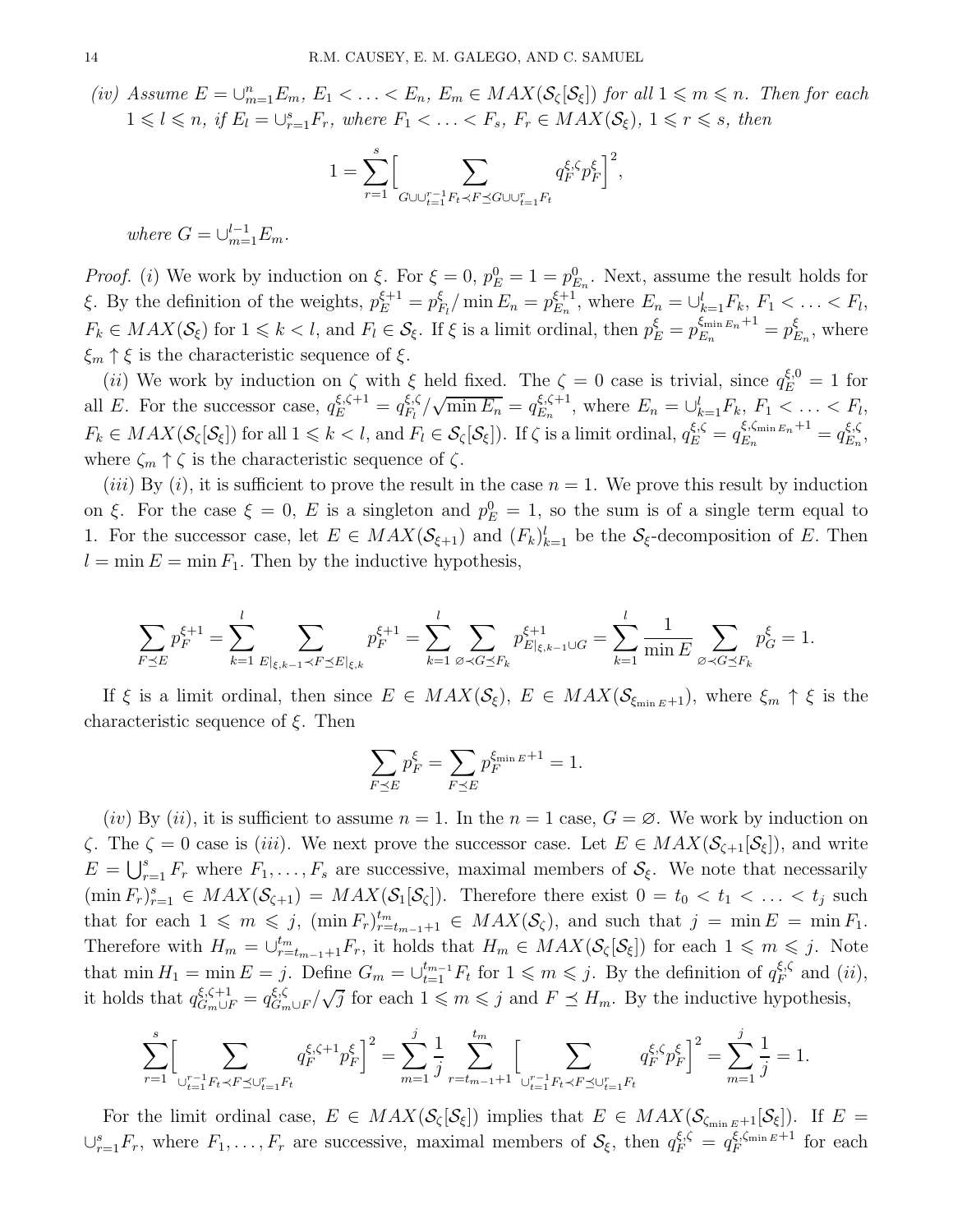$F \preceq E$ . By the inductive hypothesis,

$$
1 = \sum_{r=1}^{s} \Big[ \sum_{\cup_{t=1}^{r-1} F_t \prec F \preceq \cup_{t=1}^r F_t} q_F^{\xi, \zeta_{\min E} + 1} p_F^{\xi} \Big]^2 = \sum_{r=1}^{s} \Big[ \sum_{\cup_{t=1}^{r-1} F_t \prec F \preceq \cup_{t=1}^r F_t} q_F^{\xi, \zeta} p_F^{\xi} \Big]^2.
$$

Let U be a Banach space. Let  $\mathfrak{u} = (u_E)_{\emptyset \neq E \in [\mathbb{N}]^{<\omega}}$  be a collection of vectors in U indexed by the non-empty, finite subsets of N. For ordinals  $\zeta, \xi < \omega_1$ , a positive integer  $n \in \mathbb{N}$ , and an infinite set  $N \in [\mathbb{N}]$ , we define

$$
\mathbb{E}_{\xi,N}\mathfrak{u}(n)=\sum_{N\mid_{\xi,n-1}\prec E\preceq N\mid_{\xi,n}}p_E^{\xi}u_E
$$

and  $\mathbb{E}_{\xi,N}\mathfrak{u} = (\mathbb{E}_{\xi,N}\mathfrak{u}(n))_{n=1}^{\infty}$ . We define

$$
\mathbb{E}^{(2)}_{\xi,\zeta,N}\mathfrak{u}(n)=\sum_{N|_{\xi,\zeta,n-1}\prec E\preceq N|_{\xi,\zeta,n}}q_{E}^{\xi,\zeta}p_{E}^{\xi}u_{E}
$$

and  $\mathbb{E}^{(2)}_{\xi,\zeta,N}\mathfrak{u} = (\mathbb{E}^{(2)}_{\xi,\zeta,N}\mathfrak{u}(n))_{n=1}^{\infty}$ .

If V is a Banach space and  $A: U \to V$  is an operator, then for  $\mathfrak{u} = (u_E)_{\emptyset \neq E \in [\mathbb{N}]^{<\omega}}$  of  $U, \xi, \zeta < \omega_1$ , and  $N \in [\mathbb{N}]$ , we let  $A \mathbb{E}_{\xi,N} \mathfrak{u} = (A \mathbb{E}_{\xi,N} \mathfrak{u}(n))_{n=1}^{\infty}$  and  $A \mathbb{E}_{\xi,\zeta,N}^{(2)} \mathfrak{u} = (A \mathbb{E}_{\xi,\zeta,N}^{(2)} \mathfrak{u}(n))_{n=1}^{\infty}$ .

For a Banach space U and a collection  $\mathfrak{u} = (u_E)_{E \in \mathbb{N}} \sim \text{ in } U$ , we say u is weakly null provided that for each  $F \in [\mathbb{N}]^{<\omega}$ ,  $(u_{F\cap(k)})_{F < k}$  is weakly null.

Given an ordinal  $\xi < \omega_1$ , a constant  $\gamma \geq 0$ , Banach spaces U, V, and an operator  $A: U \to V$ , we say A has the  $\gamma$ - $S_{\xi}$  Property provided that for any weakly null collection  $\mathfrak{u} = (u_E)_{\emptyset \neq E \in [N]}$  in  $B_U$ and any  $L \in [\mathbb{N}]$ , there exists  $M \in [L]$  such that  $||A \mathbb{E}_{\xi,M} \mathfrak{u}||_2^w \leq \gamma$ . We say the Banach space U has the  $\gamma$ -S<sub>ξ</sub> Property if I<sub>X</sub> does. We say A (resp. X) has the S<sub>ξ</sub> Property if it has the  $\gamma$ -S<sub>ξ</sub> Property for some  $\gamma \geqslant 0$ .

Given ordinals  $\xi, \zeta < \omega_1$ , a constant  $\gamma \geq 0$ , Banach spaces  $U, V$ , and an operator  $A: U \to V$ , we say A has the  $\gamma$ - $G_{\xi,\zeta}$  Property provided that for any weakly null collection  $\mathfrak{u} = (u_E)_{\varnothing \neq E \in [\mathbb{N}]}$  in  $B_U$ and any  $L \in [\mathbb{N}]$ , there exists  $M \in [L]$  such that  $||A\mathbb{E}^{(2)}_{\xi,\zeta,M}\mathfrak{u}||_1^w \leq \gamma$ . We say the Banach space U has the  $\gamma$ - $G_{\xi,\zeta}$ Property if  $I_X$  does. We say A (resp. X) has the  $G_{\xi,\zeta}$  Property if it has the  $\gamma$ - $G_{\xi,\zeta}$ Property for some  $\gamma \geqslant 0$ .

, For Banach spaces  $U, V$ , we let  $\mathfrak{S}_{\xi}(U, V)$  denote the class of all operators  $A: U \to V$  which have property  $S_{\xi}$ . We let  $\mathfrak{S}_{\xi}$  denote the class  $\bigcup_{U,V\in \mathsf{Ban}} \mathfrak{S}_{\xi}(U,V)$ , where Ban is the class of all Banach spaces over K. For  $A \in \mathfrak{S}_{\xi}$ , we let  $\mathfrak{s}_{\xi}(A)$  denote the infimum of  $\gamma \geq 0$  such that A has the  $\gamma$ - $S_{\xi}$ Property. We similarly define  $\mathfrak{G}_{\xi,\zeta}$  and  $\mathfrak{g}_{\xi,\zeta}$ . If A is an operator which fails the  $S_{\xi}$  Property (resp. the  $G_{\xi,\zeta}$  Property), we define  $\mathfrak{s}_{\xi}(A) = \infty$  (resp.  $\mathfrak{g}_{\xi,\zeta}(A) = \infty$ ). If U is a Banach space, we write  $\mathfrak{s}_{\xi}(U)$  (resp.  $\mathfrak{g}_{\xi,\zeta}(U)$ ) instead of  $\mathfrak{s}_{\xi}(I_U)$  (resp.  $\mathfrak{g}_{\xi,\zeta}(I_U)$ ).

We recall that an operator  $A: U \to V$  is *completely continuous* provided that it maps weakly null sequences to norm null sequences.

<span id="page-14-0"></span>**Example 5.1.** Let  $A: U \to V$  be a completely continuous operator, then A has the  $\gamma$ - $S_{\xi}$  Property and  $\mathfrak{s}_{\xi}(A) = 0$ . In particular,  $\mathfrak{S}_{\xi}$  contains all compact operators, and in particular all finite rank operators.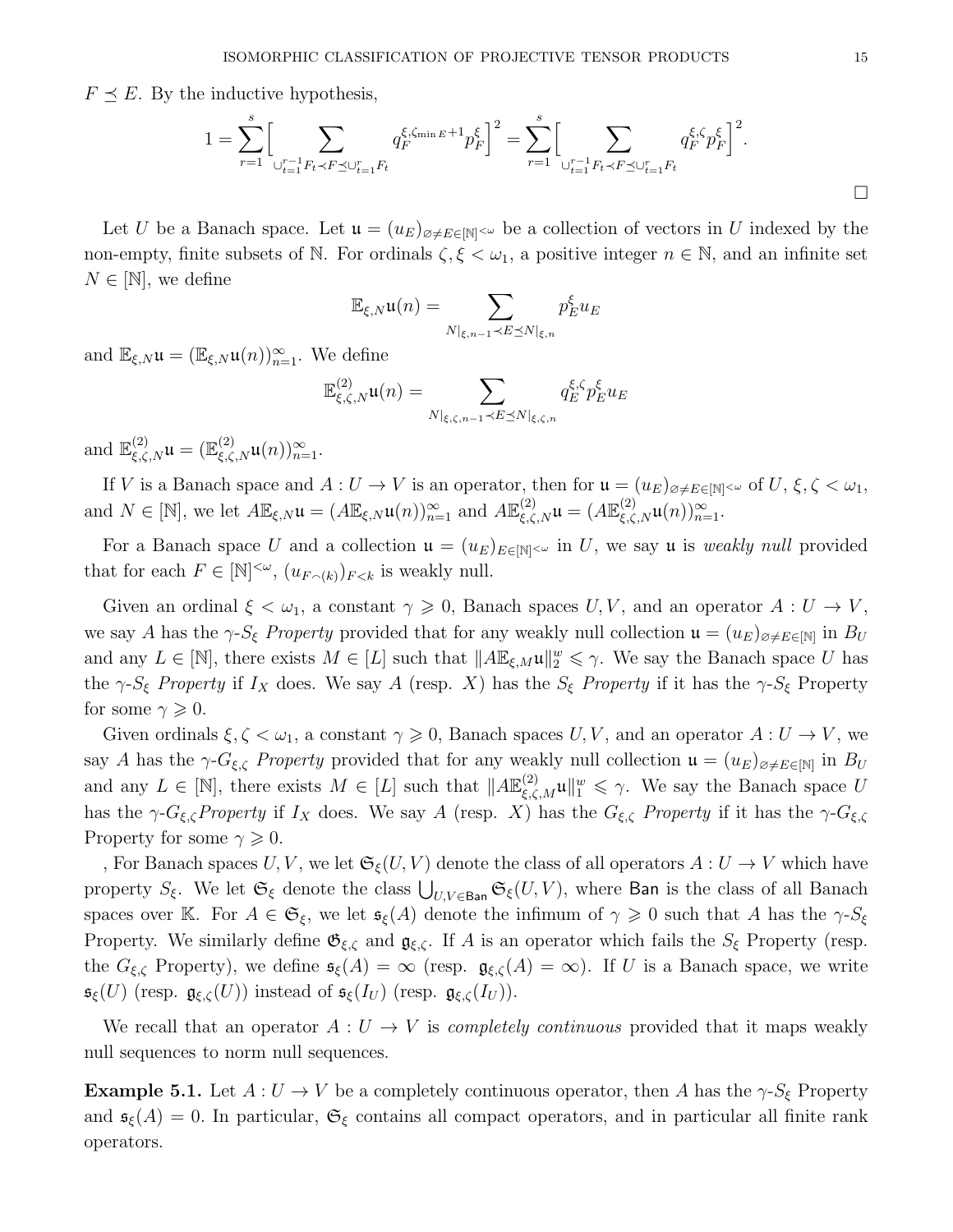Fix  $\gamma > 0$ . Let  $\mathfrak{u} = (u_E)_{\emptyset \neq E \in [N]}$  be a weakly null collection in  $B_U$  and  $L \in [N]$ . Since A sends weakly null sequences to norm null sequences, we can select  $M = (l_1, l_2, \ldots) \in [L]$  such that  $\sum_{n=1}^{\infty} \|Au_{(l_1,...,l_n)}\| < \gamma.$ 

Since

$$
A\mathbb{E}_{\xi,M}\mathfrak{u}(n)=\sum_{M|_{\xi,n-1}\prec E\preceq M|_{\xi,n}}p_E^{\xi}A u_E\in\Big\{\sum_{E\prec M}a_E A u_E:(a_E)_{E\prec M}\in c_{00}\cap B_{\ell_\infty}\Big\},\,
$$

for all  $n \in \mathbb{N}$ , it holds that

$$
||A\mathbb{E}_{\xi,M}\mathfrak{u}||_2^w \leqslant \sum_{m=1}^{\infty} ||Au_{M|m}|| < \gamma.
$$

Since  $\gamma$  was arbitrary, we have shown that  $\mathfrak{s}_{\xi}(A) = 0$ .

**Remark 5.2.** As shown in Proposition [5.1,](#page-13-0) for any any Banach spaces  $U, V$ , any operator  $A: U \rightarrow$ V, any collection  $\mathfrak{u} = (u_E)_{\alpha \neq E \in [\mathbb{N}]^{<\omega}}$  in U, any ordinals  $\xi, \zeta < \omega_1$ , any  $M \in [\mathbb{N}]$ , and any  $m \in \mathbb{N}$ ,

$$
A\mathbb{E}_{\xi,\zeta,M}^{(2)}\mathfrak{u}(m)\in\Big\{A\sum_{n=1}^{\infty}a_n\mathbb{E}_{\xi,M}\mathfrak{u}(n):(a_n)_{n=1}^{\infty}\in c_{00},\sum_{n=1}^{\infty}|a_n|^2=1\Big\}.
$$

Therefore if  $||A\mathbb{E}_{\xi,M}\mathfrak{u}||_2^w \leq \gamma$ ,  $||A\mathbb{E}_{\xi,\zeta,M}^{(2)}\mathfrak{u}(m)|| \leq \gamma$  for all  $\zeta < \omega_1$  and  $m \in \mathbb{N}$ . One reason we isolate the property  $S_{\xi}$  is to guarantee that the  $\ell_2$  averaging in the definition of  $\mathbb{E}^{(2)}_{\xi,\zeta,M}$ u results in sequences that remain bounded.

Let us recall a special case of the infinite Ramsey theorem, the proof of which was achieved in steps by Nash-Williams [\[19\]](#page-38-2), Galvin and Prikry [\[14\]](#page-37-2), Silver [\[28\]](#page-38-3) and Ellentuck [\[13\]](#page-37-3).

<span id="page-15-0"></span>**Theorem 5.3.** If  $V \subset \mathbb{N}$  is closed, then for any  $L \in \mathbb{N}$ , there exists  $M \in [L]$  such that either  $[M] \subset \mathcal{V}$  or  $[M] \cap \mathcal{V} = \varnothing$ .

We deduce the following easy consequence.

**Proposition 5.4.** Let  $\zeta, \xi$  be countable ordinals,  $\gamma \geq 0$  a constant, U, V Banach spaces, and  $A: U \rightarrow V$  an operator.

- (i) If A has the  $\gamma$ -S<sub>ξ</sub> Property, then for any weakly null collection  $\mathfrak{u} = (u_E)_{\alpha \neq E \in \mathbb{N}} \sim \infty$  in  $B_U$  and any  $L \in [\mathbb{N}]$ , there exists  $M \in [L]$  such that for all  $N \in [M]$ ,  $||A \mathbb{E}_{\xi,N} \mathfrak{u}||_2^w \leq \gamma$ .
- <span id="page-15-1"></span>(ii) If A has the  $\gamma$ - $G_{\xi,\zeta}$  Property, then for any weakly null collection  $\mathfrak{u} = (u_E)_{\alpha \neq E \in [\mathbb{N}]^{<\omega}}$  in  $B_U$ , any  $L \in [\mathbb{N}]$ , there exists  $M \in [L]$  such that for all  $N \in [M]$ ,  $||A\mathbb{E}_{\xi,\zeta,N}^{(2)}\mathfrak{u}||_1^w \leq \gamma$ .

*Proof.* (i) Assume  $A: U \to V$  has the  $\gamma$ - $S_{\xi}$  Property. Fix a weakly null collection  $\mathfrak{u} = (u_E)_{\varnothing \neq E \in [\mathbb{N}]^{< \omega}}$ in  $B_U$  and  $L \in [\mathbb{N}]$ . For  $m \in \mathbb{N}$ , let  $\mathcal{V}_m$  denote the set of all  $M \in [\mathbb{N}]$  such that  $\|(A \mathbb{E}_{\xi,M} \mathfrak{u}(n))_{n=1}^m\|_2^w \leq$  $\gamma$ . Let  $\mathcal{V} = \bigcap_{m=1}^{\infty} \mathcal{V}_m$ . Note that the conclusion of (*i*) is that there exists  $M \in [L]$  such that  $[M] \subset \mathcal{V}$ . The hypothesis that A has the  $\gamma$ - $S_{\xi}$  Property implies that for any  $M \in [L], [M] \cap V \neq \emptyset$ . Therefore in order to deduce the existence of the desired M, we need only to show that each set  $\mathcal{V}_m$  is closed and by Theorem [5.3,](#page-15-0) there must exist some  $M \in [L]$  such that either  $[M] \subset \mathcal{V}$  or  $[M] \cap \mathcal{V} = \emptyset$ . But the  $\gamma$ - $S_{\xi}$  Property precludes the latter alternative. Let us show that  $\mathcal{V}_m$  is closed. By the permanence property, if  $M \in [\mathbb{N}]$  is fixed and  $E_1 \prec \ldots \prec E_m$  are successive, maximal members of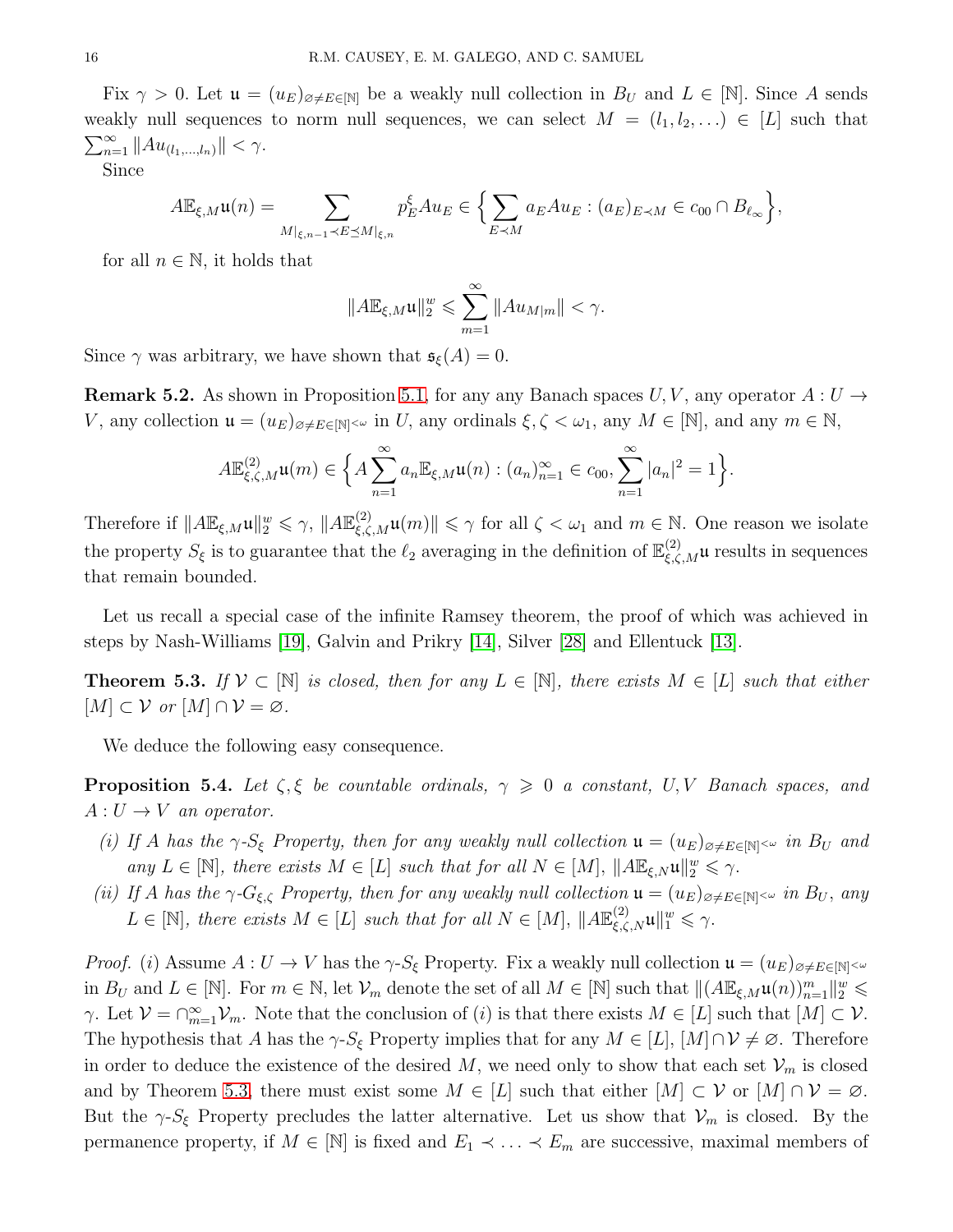$\mathcal{S}_{\xi}$  such that  $\cup_{n=1}^{m} E_n$  is an initial segment of M, then  $\mathbb{E}_{\xi,M}\mathfrak{u}(n) = \mathbb{E}_{\xi,N}\mathfrak{u}(n)$  for each  $1 \leq n \leq m$ and any  $N \in [\mathbb{N}]$  such that  $\cup_{n=1}^m E_n$  is an initial segment of N. From this it follows that for a fixed m, the map  $M \mapsto ||(A\mathbb{E}_{\xi,M}\mathfrak{u}(n))_{n=1}^m||_2^{\omega}$  is locally constant, and therefore continuous. From this it follows that the preimage of  $[0, \gamma]$  under this map, which is  $\mathcal{V}_m$ , is closed.

(*ii*) The proof of (*ii*) is an inessential modification of the proof of (*i*).

<span id="page-16-1"></span>**Remark 5.5.** It is quite clear that if Y is a subspace of X, then  $\mathfrak{s}_{\xi}(Y) \leq \mathfrak{s}_{\xi}(X)$  and  $\mathfrak{g}_{\xi,\zeta}(Y) \leq \mathfrak{g}_{\xi,\zeta}(X)$ for any countable  $\xi, \zeta$ . Moreover, it is easy to see that for any countable  $\xi, \zeta$ , any Banach spaces  $W, X, Y, Z$ , and any operators  $C: W \to X, B: X \to Y$ , and  $A: Y \to Z$ ,  $\mathfrak{s}_{\xi}(ABC) \leq \|A\| \mathfrak{g}_{\xi}(B) \|C\|$ and  $\mathfrak{g}_{\xi,\zeta}(ABC) \leq \|A\| \mathfrak{g}_{\xi,\zeta}(B)\|C\|$ , and in fact we will prove this in Lemma [5.8.](#page-17-0) From this it follows that if  $A: X \to Y$  is an operator and  $|\cdot|_X, |\cdot|_Y$  are equivalent norms on X and Y, respectively, then  $A: X \to Y$  lies in  $\mathfrak{S}_{\xi}$  (resp.  $\mathfrak{G}_{\xi,\zeta}$ ) if and only if  $A: (X, |\cdot|_X) \to (Y, |\cdot|_Y)$  does. Therefore when considering membership of an operator in the classes  $\mathfrak{S}_{\xi}, \mathfrak{G}_{\xi,\zeta}$ , we can renorm the domain and codomain for convenience.

Let us note the following easy fact.

<span id="page-16-0"></span>**Proposition 5.6.** If X is a Banach space not containing  $\ell_1$ , Y a subspace of X, and  $(z_n)_{n=1}^{\infty}$  a weakly null sequence in  $B_{X/Y}$ , then for any  $L \in [N]$ , there exist  $M \in [L]$  and a weakly null sequence  $(x_n)_{n=1}^{\infty}$  in 3B<sub>X</sub> such that  $Qx_n = z_n$  for all  $n \in M$ . Here,  $Q: X \to X/Y$  denotes the quotient map.

*Proof.* . Fix a sequence  $(u_n)_{n=1}^{\infty}$  in  $(4/3)B_X$  such that  $Qu_n = z_n$  for all  $n \in \mathbb{N}$ . Fix  $L \in [\mathbb{N}]$ . Since X does not contain a copy of  $\ell_1$ , there exists  $M \in [L]$  such that the sequence  $(u_n)_{n \in M}$  is weakly Cauchy. Since  $(z_n)_{n=1}^{\infty}$  is weakly null, we may choose finite sets  $I_1 < I_2 < \ldots, I_n \subset M$ , and positive numbers  $(w_i)_{i\in\cup_{n=1}^{\infty}I_n}$  such that  $1=\sum_{i\in I_n}w_i$  and  $\|\sum_{i\in I_n}w_iz_i\| < 2^{-n}/3$ . We may choose for each  $n \in \mathbb{N}$  some  $v_n \in (2^{-n}/3)B_X$  such that  $Qv_n = \sum_{i \in I_n} w_i z_i$ . Let  $x_n = u_n - \sum_{i \in I_n} w_i u_i + v_n$  for  $n \in M$ and let  $x_n = 0$  for  $n \in \mathbb{N} \setminus M$ . Since  $(u_n)_{n \in M}$  is weakly Cauchy,  $(u_n - \sum_{i \in I_n} w_i u_i)_{n \in M}$  is weakly null and since  $(v_n)_{n\in M}$  is norm null, the sequence  $(x_n)_{n\in M}$  is weakly null. Since  $x_n = 0$  for all  $n \in \mathbb{N} \setminus M$ ,  $(x_n)_{n=1}^{\infty}$  is weakly null. Note that

$$
Qx_n = Qu_n - \sum_{i \in I_n} w_i Qx_i + Qv_n = z_n - \sum_{i \in I_n} w_i z_i + \sum_{i \in I_n} w_i z_i = z_n.
$$

For each  $n \in \mathbb{N}$ ,  $||x_n|| = 0$  if  $n \in \mathbb{N} \setminus M$ , and for  $n \in M$ ,

$$
||x_n|| \le ||u_n|| + \sum_{i \in I_n} w_i ||u_i|| + ||v_n|| < 4/3 + 4/3 + 1/3 = 3.
$$

<span id="page-16-2"></span>**Proposition 5.7.** Let X be a Banach space not containing  $\ell_1$ , Y a subspace of X, and let  $(u_E)_{E \in \mathbb{N} \setminus \{0\}}$ be a weakly null collection in  $B_{X/Y}$ . Then for any  $L_0 \in [\mathbb{N}]$ , there exist a weakly null collection  $(x_E)_{E \in \mathbb{N}} \sim_{\{0\}} in 3B_X$  and  $L \in [L_0]$  such that for any  $M \in [L]$ , there exists  $N \in [M]$  such that  $Qx_{N|n} = u_{N|n}$  for all  $n \in \mathbb{N}$ .

*Proof.* In the proof, recall the convention that  $k > \emptyset$  for all  $k \in \mathbb{N}$ .

 $\Box$ 

 $\Box$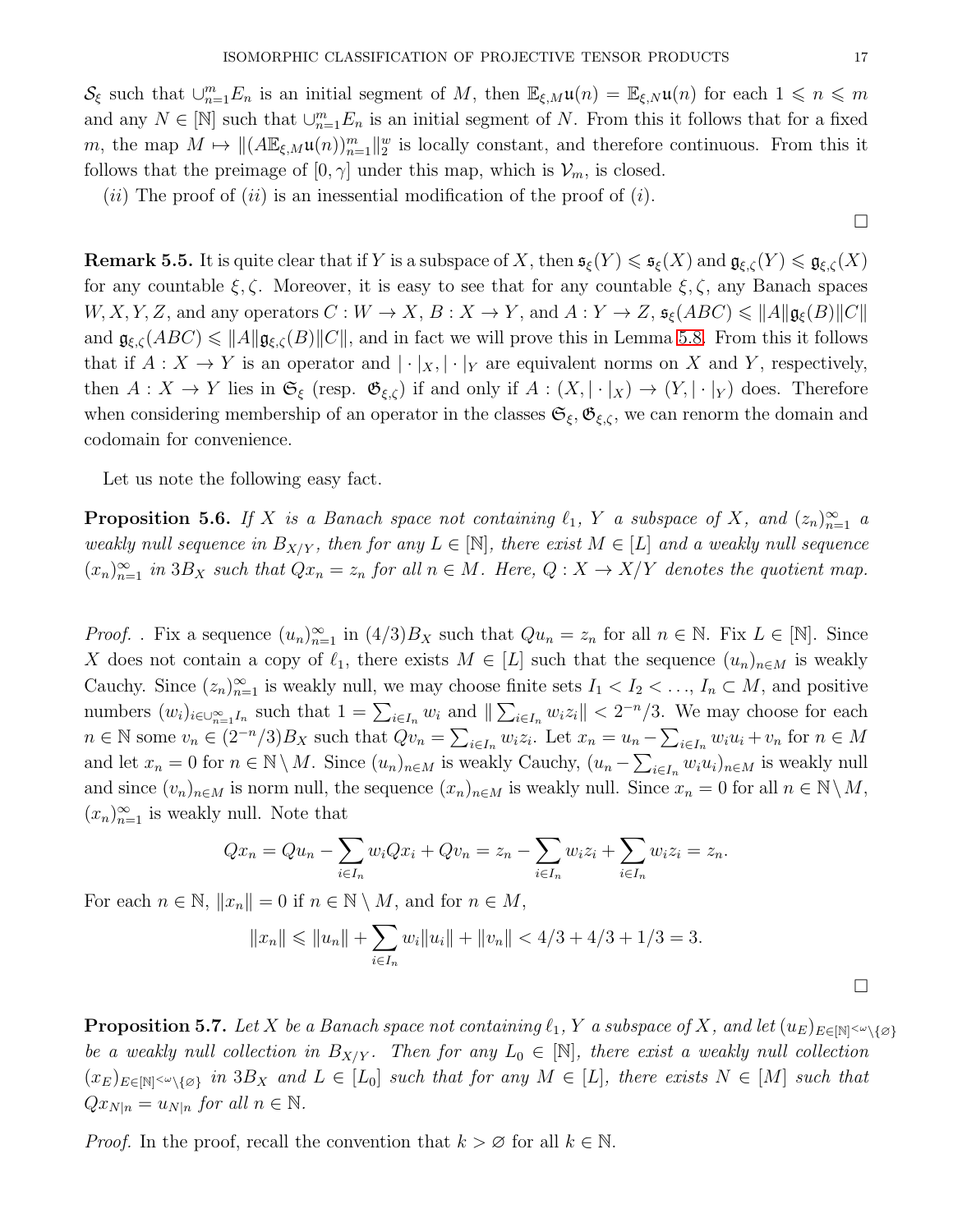Let  $E_1, E_2, \ldots$  be an enumeration of  $[N]^{<\omega}$ . By Proposition [5.6,](#page-16-0) for each  $n \in \mathbb{N}$  and  $L \in [\mathbb{N}]$ , there exist  $M \in [L]$  and a weakly null collection  $(x_{E_n \cap (k)})_{k>E_n}$  in  $3B_X$  such that  $Qx_{E_n \cap (k)} = u_{E_n \cap (k)}$  for all  $E_n < k \in M$ .

By Proposition [5.6,](#page-16-0) we can recursively select  $L_0 \supset L_1 \supset L_2 \supset \dots$  and weakly null sequences  $(x_{E_n\frown(k)})_{k>E_n}$  in  $3B_X$  such that for all  $n \in \mathbb{N}$ , for all  $k, E_n < k \in L_n$ ,  $Qx_{E_n\frown(k)} = u_{E_n\frown(k)}$ . This defines the entire collection  $(x_E)_{\emptyset \neq E \in [N]^{<\omega}}$ , which is a weakly null collection, since  $(x_{E_n \sim (k)})_{k>E_n}$  is weakly null for each  $n \in \mathbb{N}$ . Choose  $l_1 < l_2 < \ldots$  such that  $E_n < l_n \in L_n$  and let  $L = (l_1, l_2, \ldots)$ . Note that  $\{l_n, l_{n+1}, \ldots\} \subset L_n$  for all  $n \in \mathbb{N}$ , from which it follows that for any  $M \in [L]$ ,  $k, m \in \mathbb{N}$ , there exist  $n \in (m, \infty) \cap M \cap L_k$ . Fix  $k_1 \in \mathbb{N}$  such that  $\emptyset = E_{k_1}$  and fix  $n_1 \in M \cap L_{k_1}$ . Note that

$$
Qx_{(n_1)} = Qx_{E_{k_1} \cap (n_1)} = u_{E_{k_1} \cap (n_1)} = u_{(n_1)},
$$

since  $E_{k_1} < n_1 \in L_{k_1}$ . Now assuming  $n_1 < \ldots < n_t$  have been chosen, fix  $k_{t+1} \in \mathbb{N}$  such that  $(n_1, ..., n_t) = E_{k_{t+1}}$ . Fix  $n_{t+1} \in (n_t, \infty) \cap M \cap L_{k_{t+1}}$ . Then

$$
Qx_{(n_1,\ldots,n_{t+1})} = Qx_{E_{k_{t+1}}\cap(n_{t+1})} = u_{E_{k_{t+1}}\cap(n_{t+1})} = u_{(n_1,\ldots,n_{t+1})},
$$

since  $E_{k_{t+1}} < n_{t+1} \in L_{k_{t+1}}$ . This completes the recursive choice. Let  $N = (n_1, n_2, \ldots)$ .

**Lemma 5.8.** Fix  $\xi, \zeta < \omega_1$ . Let U, V be Banach spaces and  $A: U \to V$  be an operator.

(i) The functionals  $\mathfrak{s}_{\xi}$  and  $\mathfrak{g}_{\xi,\zeta}$  satisfy the triangle inequality on  $\mathfrak{S}_{\xi}(U,V)$  and  $\mathfrak{G}_{\xi,\zeta}(U,V)$ , respectively.

 $\Box$ 

- (ii) The classes  $\mathfrak{S}_{\xi}$ ,  $\mathfrak{G}_{\xi,\zeta}$  are operator ideals.
- <span id="page-17-0"></span>(iii) If X is a Banach space which does not contain an isomorph of  $\ell_1$  and  $Q: X \to U$  is a surjection such that  $AQ \in \mathfrak{S}_{\xi}$  (resp.  $AQ \in \mathfrak{G}_{\xi,\zeta}$ ), then  $A \in \mathfrak{S}_{\xi}$  (resp.  $\mathfrak{G}_{\xi,\zeta}$ ).
- (iv) If X is a Banach space and  $j: V \to X$  is an isomorphic embedding such that  $jA \in \mathfrak{S}_{\xi}$  (resp.  $jA \in \mathfrak{G}_{\xi,\zeta}$ , then  $A \in \mathfrak{S}_{\xi}$  (resp.  $A \in \mathfrak{G}_{\xi,\zeta}$ ).

Proof. (i) Fix  $A, B \in \mathfrak{S}_{\xi}(U, V)$ . Fix  $\alpha > \mathfrak{s}_{\xi}(A)$  and  $\beta > \mathfrak{s}_{\xi}(B)$ . By the definition of  $\mathfrak{s}_{\xi}, A$  has the  $\alpha$ - $S_{\xi}$  Property and B has the  $\beta$ - $S_{\xi}$  Property. Fix  $L \in [\mathbb{N}]$ . Let  $\mathfrak{u} = (u_E)_{\alpha \neq E \in [\mathbb{N}]^{<\omega}}$  be a weakly null collection in  $B_U$ . By Proposition [5.4,](#page-15-1) there exists  $M_1 \in [L]$  such that for all  $N \in [M_1]$ ,  $||A\mathbb{E}_{\xi,N}\mathfrak{u}||_2^w \leq \alpha$ . Since B has the  $\beta$ -S<sub>ξ</sub> Property, there exists  $M \in [M_1]$  such that  $||B\mathbb{E}_{\xi,M}\mathfrak{u}||_2^w \leq \beta$ . Therefore

$$
\|(A+B)\mathbb{E}_{\xi,M}\mathfrak{u}\|_2^w\leqslant \|A\mathbb{E}_{\xi,M}\mathfrak{u}\|_2^w+\|B\mathbb{E}_{\xi,M}\mathfrak{u}\|_2^w\leqslant \alpha+\beta.
$$

Since this holds for any such u and L,  $\mathfrak{s}_{\xi}(A + B) \leq \alpha + \beta$ . Since  $\alpha > \mathfrak{s}_{\xi}(A)$  and  $\beta > \mathfrak{s}_{\xi}(B)$  were arbitrary,  $\mathfrak{s}_{\xi}(A+B) \leq \mathfrak{s}_{\xi}(A) + \mathfrak{s}_{\xi}(B)$ . The proof of the analogous statement for  $\mathfrak{g}_{\xi,\zeta}$  is similar.

(ii) By (i), if  $A, B \in \mathfrak{S}_{\xi}(U, V)$ , then  $\mathfrak{s}_{\xi}(A + B) \leq \mathfrak{s}_{\xi}(A) + \mathfrak{s}_{\xi}(B)$ , so  $A + B \in \mathfrak{S}_{\xi}(U, V)$ . It is quite clear that  $\mathfrak{s}_{\xi}(cA) = |c|\mathfrak{s}_{\xi}(A)$  for any  $A: U \to V$  and any scalar c.

Next, we show the ideal property. We recall that  $\mathfrak{S}_{\xi}$  contains all compact operators and, in particular, all finite rank operators [\(5.1\)](#page-14-0). Fix Banach spaces  $T, U, V, W$  and operators  $C: T \to U$ ,  $B: U \to V$ ,  $A: V \to W$  such that  $B \in \mathfrak{S}_{\xi}$ ,  $||A||, ||C|| \leq 1$ . Then for any weakly null collection  $\mathfrak{t} = (t_E)_{\emptyset \neq E \in [N]} \sim \text{ in } B_T \text{ and } L \in [N], \text{ since } \mathfrak{u} := (Ct_E)_{\emptyset \neq E \in [N]} \sim \text{ is a weakly null collection in }$ B<sub>U</sub>, for any  $\varepsilon > 0$ , there exists  $M \in [L]$  such that  $||BCE_{\xi,M}t||_2^w = ||BE_{\xi,M}u||_2^w \leq \mathfrak{s}_{\xi}(B) + \varepsilon$ . Then  $||ABC\mathbb{E}_{\xi,M}t||_2^w \le ||A|| ||BC\mathbb{E}_{\xi,M}t||_2^w \le \mathfrak{s}_{\xi}(B) + \varepsilon$ . Since such t, L, and  $\varepsilon > 0$  were arbitrary,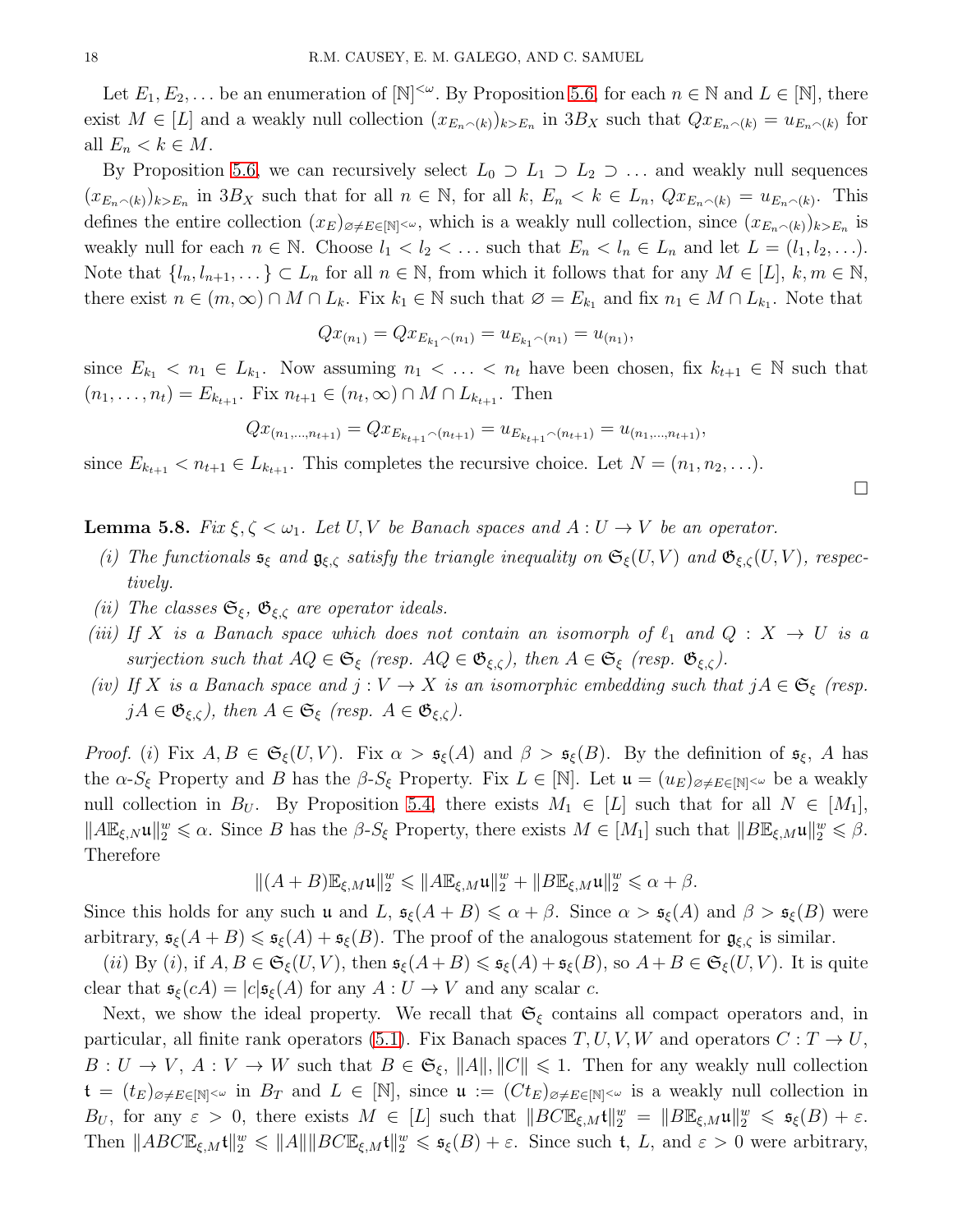$\mathfrak{s}_{\xi}(ABC) \leq \mathfrak{s}_{\xi}(B)$ , and  $ABC \in \mathfrak{S}_{\xi}$ . If we remove the assumption that  $||A||, ||C|| \leq 1$ , then by homogeneity, we obtain the estimate  $\mathfrak{s}_{\xi}(ABC) \leq ||A|| \mathfrak{s}_{\xi}(B)||C||$ . This concludes (*ii*) for  $\mathfrak{S}_{\xi}$ .

For  $\mathfrak{G}_{\xi,\zeta}$ , the proof is an inessential modification. The only difference is that in the proof that  $\mathfrak{G}_{\xi,\zeta}$  contains all completely continuous operators, we use the membership

$$
A\mathbb{E}_{\xi,\zeta,M}^{(2)}\mathfrak{u}(n)\in\left\{\sum_{m=1}^{\infty}a_{m}Au_{M|m}:(a_{m})_{m=1}^{\infty}\in c_{00}\cap B_{\ell_{\infty}}\right\}
$$

for all  $n \in \mathbb{N}$ .

(iii) Assume  $AQ \in \mathfrak{S}_{\xi}$ . If  $Q : X \to U$  is a surjection, then U is isomorphic to  $X/\text{ker}(Q)$ . By renorming U, we can assume  $Q: X \to U$  is a quotient map. We note that this does not affect the conclusion of (iii), as noted in Remark [5.5.](#page-16-1) Assume  $\varepsilon > 0$  is such that  $\mathfrak{s}_{\xi}(A) > \varepsilon$ . Then there exist a weakly null collection  $\mathfrak{u} = (u_E)_{\emptyset \neq E \in \mathbb{N}} \sim \text{ in } B_U$  and  $L_0 \in \mathbb{N}$  such that for all  $M \in [L_0],$  $||A\mathbb{E}_{\xi,M}\mathfrak{u}|| > \varepsilon$ . By Proposition [5.7,](#page-16-2) there exist a weakly null collection  $\mathfrak{x} = (x_E)_{\varnothing \neq E\in[\mathbb{N}]^{<\omega}} \subset 3B_X$ and  $L \in [L_0]$  such that for any  $M \in [L]$ , there exists  $N \in [M]$  such that  $Qx_{N|n} = u_{N|n}$  for all  $n \in \mathbb{N}$ . The latter condition implies that for any  $M \in [L]$ , there exists  $N \in [M]$  such that  $AQ\mathbb{E}_{\xi,N}\mathfrak{x} = A\mathbb{E}_{\xi,N}\mathfrak{u}$ . Since  $AQ \in \mathfrak{S}_{\xi}$  and since  $(x_E/3)_{\varnothing \neq E \in \mathbb{N}} \leq C \leq B_X$  is a weakly null collection, for any  $\gamma > \mathfrak{s}_{\xi}(AQ)$ , there exists  $M \in [L]$  such that for all  $N \in [M]$ ,  $||AQ \mathbb{E}_{\xi,N} \mathfrak{x}||_2^w \leq 3\gamma$ . In particular, if  $N \in [M]$  is chosen such that  $A Q \mathbb{E}_{\xi, N} \mathfrak{x} = A \mathbb{E}_{\xi, N} \mathfrak{u}$ , then

$$
\varepsilon \leqslant \|A\mathbb{E}_{\xi,N}\mathfrak{u}\|_{2}^{w} = \|A Q \mathbb{E}_{\xi,N}\mathfrak{x}\| \leqslant 3\gamma.
$$

From this it follows that  $\mathfrak{s}_{\xi}(A) \leq 3\mathfrak{s}_{\xi}(AQ)$ . The proof for  $\mathfrak{g}_{\xi,\zeta}$  is similar.

 $(iv)$  As noted in Remark [5.5,](#page-16-1) by renorming V, we can assume j is an isometric embedding. Then since  $||jAE_{\xi,M}\mathfrak{u}||_2^w = ||A\mathbb{E}_{\xi,M}\mathfrak{u}||_2^w$  for any countable  $\xi$ , any  $M \in [\mathbb{N}]$ , and any weakly null collection  $\mathfrak{u} \subset B_U$ , it follows immediately that  $\mathfrak{s}_{\xi}(A) = \mathfrak{s}_{\xi}(jA)$ . The proof for  $\mathfrak{g}_{\xi,\zeta}$  is similar.

 $\Box$ 

**Corollary 5.9.** Fix ordinals  $\xi, \zeta < \omega_1$ . Let  $X, X_1, Y, Y_1$  be Banach spaces and let  $A: X \to X_1$ ,  $B: Y \to Y_1$  be operators such that B is finite rank. Let  $A \otimes B: X \widehat{\otimes}_\pi Y \to X_1 \widehat{\otimes}_\pi Y_1$  be the product of A and B. Then if  $\mathfrak{g}_{\xi,\zeta}(A) < \infty$  (resp.  $\mathfrak{g}_{\xi,\zeta}(A) = 0$ ) then  $\mathfrak{g}_{\xi,\zeta}(A \otimes B) < \infty$  (resp.  $\mathfrak{g}_{\xi\zeta}(A \otimes B) = 0$ ).

*Proof.* If B is the zero operator, then so is  $A \otimes B$ , and  $\mathfrak{g}_{\xi,\zeta}(A \otimes B) = 0 < \infty$ .

If B is rank 1, then  $B = y^* \otimes y_1$  for some  $y^* \in Y^*$  and  $y_1 \in Y_1$ . Define  $L : X \otimes_{\pi} Y \to X$ to be the linear extension of the map defined on elementary tensors by  $L(x \otimes y) = y^*(y)x$ . Let  $R: X_1 \to X_1 \widehat{\otimes}_\pi Y_1$  be the linear extension of the map defined on elementary tensors by  $R(x_1) =$  $x_1 \otimes y_1$ . Then  $A \otimes B$  factors through  $LAR$ , where  $||L|| ||R|| = ||y^*|| ||y_1||$ . By Lemma [5.8\(](#page-17-0)iii),  $\mathfrak{g}_{\xi,\zeta}(A\otimes B)\leqslant \mathfrak{g}_{\xi,\zeta}(A)\|y^*\|\|y_1\|$ . This inequality implies the result in the case that B is rank 1.

In the rank of B is  $n > 1$ , then we can write  $B = \sum_{i=1}^{n} B_i$ , where  $B_i$  is rank 1 for each  $1 \leq i \leq n$ . Then

$$
\mathfrak{g}_{\xi,\zeta}(A\otimes B)=\mathfrak{g}_{\xi,\zeta}\Big(A\otimes\sum_{i=1}^n B_i\Big)=\mathfrak{g}_{\xi,\zeta}\Big(\sum_{i=1}^n A\otimes B_i\Big)\leqslant\sum_{i=1}^n \mathfrak{g}_{\xi,\zeta}(A\otimes B_i).
$$

We conclude by the previous paragraph.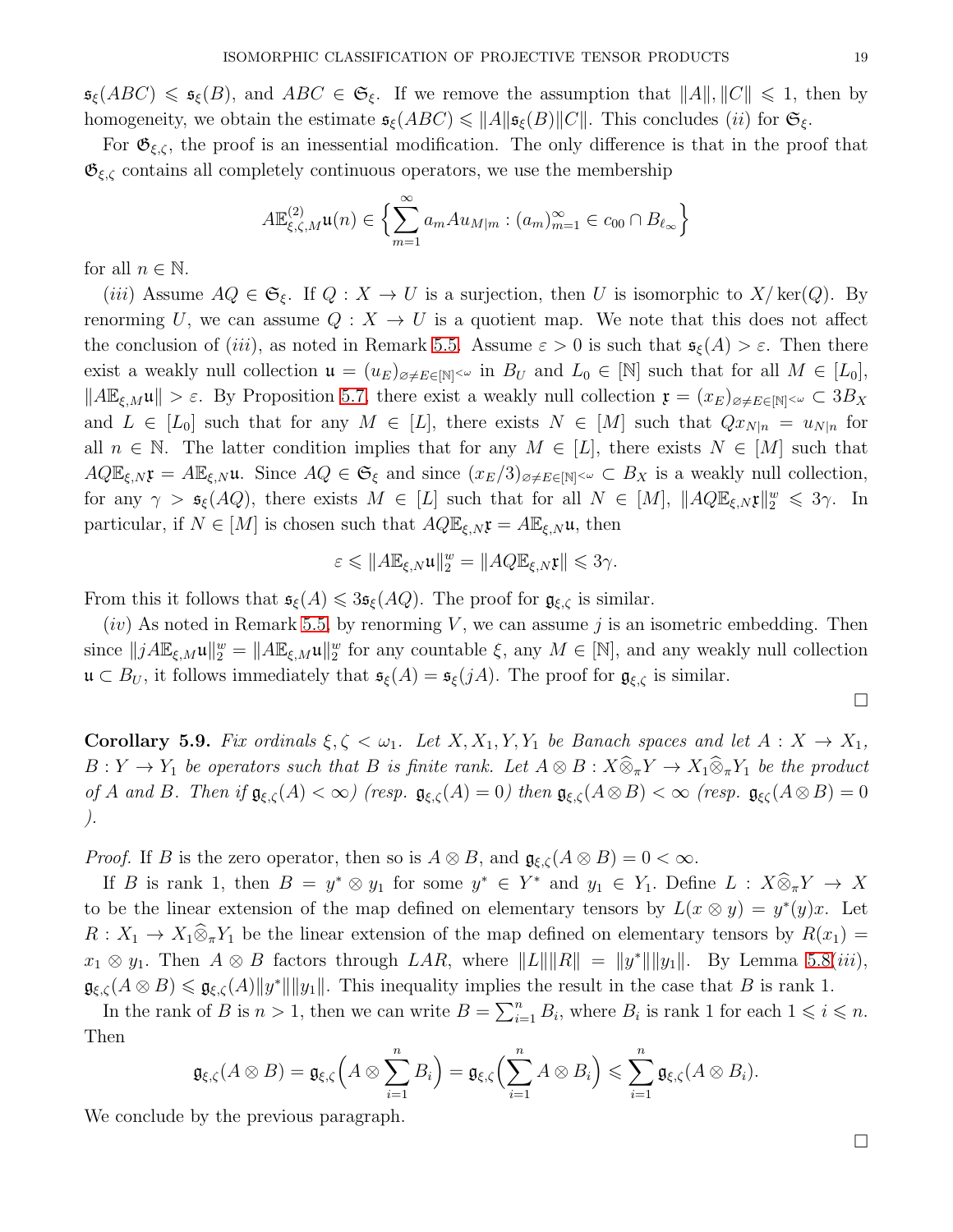**Lemma 5.10.** Suppose that U, V are Banach spaces,  $\xi, \zeta < \omega_1$  are ordinals, and  $A: U \to V$  is an operator such that for each weakly null collection  $\mathfrak{u} = (u_E)_{\alpha \neq E \in \mathbb{N}} \sim \infty$  in  $B_U$ , each  $\varepsilon > 0$ , and each  $L \in [\mathbb{N}]$ , there exists  $M \in [L]$  such that  $||A\mathbb{E}_{\xi,\zeta,M}^{(2)}\mathfrak{u}(1)|| < \varepsilon$ .

<span id="page-19-0"></span>(i) For any sequence  $(\varepsilon_n)_{n=1}^{\infty}$  in  $(0,\infty)$ , any weakly null collection  $\mathfrak{u} = (u_E)_{\alpha \neq E \in [\mathbb{N}]^{<\omega}}$  in  $B_U$ , and any  $L \in [\mathbb{N}]$ , there exists  $M \in [L]$  such that for all  $n \in \mathbb{N}$ ,  $||A\mathbb{E}_{\xi,\zeta,M}^{(2)}\mathfrak{u}(n)|| < \varepsilon_n$ . (ii)  $\mathfrak{g}_{\xi,\zeta}(A) = 0.$ 

*Proof.* (i) Fix  $\mathfrak{u} = (u_E)_{\emptyset \neq E \in [\mathbb{N}]^{<\omega}} B_U$ ,  $(\varepsilon_n)_{n=1}^{\infty}$  in  $(0,1)$ , and  $L \in [\mathbb{N}]$ . By hypothesis, we can select  $M_1 \in [L]$  such that  $||A\mathbb{E}^{(2)}_{\xi,\zeta}$  $\mathcal{L}_{\xi,\zeta,M_1}^{(2)}\mathfrak{u}(1)\| < \varepsilon_1$ . Now assuming that  $E_1 < \ldots < E_n$ ,  $E_i \in MAX(\mathcal{S}_{\zeta}[\mathcal{S}_{\xi}]),$  $M_1 \supset \ldots \supset M_n \in [\mathbb{N}]$  have been chosen with  $E_i \prec M_i$ , we define  $\mathfrak{v} = (v_E)_{\emptyset \neq E \in [\mathbb{N}]^{<\omega}}$  in  $B_U$  by letting  $v_E = u_{E_1 \cup \ldots \cup E_n \cup E}$  if  $E_n < E$ , and  $v_E = 0$  otherwise. Then  $(v_E)_{\emptyset \neq E \in [N]^{\leq \omega}}$  is weakly null. By hypothesis, we can select  $M_{n+1} \in [(\max E_n, \infty) \cap M_n]$  such that  $||A \mathbb{E}^{(2)}_{\xi, \zeta}||$  $\|\xi_{\zeta,\zeta,M_{n+1}}^{(2)}\mathfrak{v}(1)\| < \varepsilon_{n+1}$ . Let  $E_{n+1} \prec M_{n+1}$  be such that  $E_{n+1} \in MAX(\mathcal{S}_{\zeta}[\mathcal{S}_{\zeta}])$  and note that  $E_n \prec E_{n+1}$  and, by the permanence property,

$$
\mathbb{E}^{(2)}_{\xi,\zeta,N}\mathfrak{v}(1)=\mathbb{E}^{(2)}_{\xi,\zeta,M_{n+1}}\mathfrak{v}(1)=\mathbb{E}^{(2)}_{\xi,\zeta,E_1\cup\ldots\cup E_n\cup M_{n+1}}\mathfrak{u}(n+1)=\mathbb{E}^{(2)}_{\xi,\zeta,E_1\cup\ldots\cup E_n\cup N}\mathfrak{u}(n+1)
$$

for any  $N \in [M_{n+1}]$  with  $E_{n+1} \prec N$ . From this it follows that for any  $N \in [\mathbb{N}]$  with  $\bigcup_{m=1}^{n+1} E_m \prec N$ and  $N \setminus \cup_{m=1}^{n+1} E_m \in [M_{n+1}],$  with  $P = N \setminus \cup_{m=1}^{n} E_n$ ,

$$
||A\mathbb{E}_{\xi,\zeta,N}^{(2)}\mathfrak{u}(n+1)|| = ||A\mathbb{E}_{\xi,\zeta,P}^{(2)}\mathfrak{v}(1)|| \leq \varepsilon_{n+1}.
$$

This completes the recursive construction. The conclusion of (i) is reached with  $M = E_1 \cup E_2 \cup \ldots$ 

(ii) By (i), for any  $\varepsilon > 0$ , any weakly null  $\mathfrak{u} = (u_E)_{\varnothing \neq E \in [\mathbb{N}]^{<\omega}}$  in  $B_U$ , and  $L \in [\mathbb{N}]$ , by (i), we can fix  $M \in [L]$  such that  $||A \mathbb{E}^{(2)}_{\xi,\zeta,M}\mathfrak{u}(n)|| \leq \varepsilon/2^n$  for all  $n \in \mathbb{N}$ . Therefore

$$
||A\mathbb{E}^{(2)}_{\xi,\zeta,M}\mathfrak{u}||_{1}^{w} \leqslant \sum_{n=1}^{\infty} ||A\mathbb{E}^{(2)}_{\xi,\zeta,M}\mathfrak{u}(n)|| < \sum_{n=1}^{\infty} \varepsilon/2^{n} = \varepsilon.
$$

Since  $\varepsilon > 0$ ,  $\mathfrak{u} = (u_E)_{\varnothing \neq E \in [\mathbb{N}]}\langle \omega \rangle$  in  $B_U$ , and  $L \in [\mathbb{N}]$  were arbitrary,  $\mathfrak{g}_{\xi,\zeta}(A) = 0$ .

 $\Box$ 

We next show that once the prescribed linear combinations of branches of weakly null trees become weakly 1-summing, higher linear combinations can be made arbitrarily close to 0 in norm.

<span id="page-19-1"></span>**Lemma 5.11.** Let U, V be Banach spaces and fix  $\xi, \zeta < \omega_1$ . If  $A: U \to V$  is an operator such that  $\mathfrak{s}_{\xi}(A) < \infty$  and  $\mathfrak{g}_{\xi,\zeta}(A) < \infty$ , then for any  $0 < \eta < \omega_1$ , any  $\varepsilon > 0$ , any  $\mathfrak{u} = (u_E)_{\varnothing \neq E \in [\mathbb{N}]^{<\omega}}$ in  $B_U$  and any  $L \in [\mathbb{N}]$ , there exists  $M \in [L]$  such that for all  $N \in [M]$ ,  $||A \mathbb{E}_{\xi,\zeta+\eta,N}^{(2)} \mathfrak{u}(1)|| \leq \varepsilon$ . In particular,  $\mathfrak{g}_{\xi,\zeta+n}(A) = 0$  for any  $0 < \eta < \omega_1$ .

Proof. We note that the last sentence of the lemma follows from the preceding sentence together with Lemma [5.10.](#page-19-0) Therefore we prove only the first assertion.

Also, by the infinite Ramsey theorem, it is sufficient to prove that if  $A: U \to V$  is an operator such that  $\mathfrak{s}_{\xi}(A) < \infty$  and  $\mathfrak{g}_{\xi,\zeta}(A) < \infty$ , then for any  $0 < \eta < \omega_1$ , any  $\varepsilon > 0$ , any  $\mathfrak{u} = (u_E)_{\varnothing \neq E \in [\mathbb{N}]^{<\omega}}$ in  $B_U$  and any  $L \in [\mathbb{N}]$ , there exists  $M \in [L]$  such that  $||A\mathbb{E}^{(2)}_{\xi,\zeta+\eta,M}\mathfrak{u}(1)|| \leq \varepsilon$ .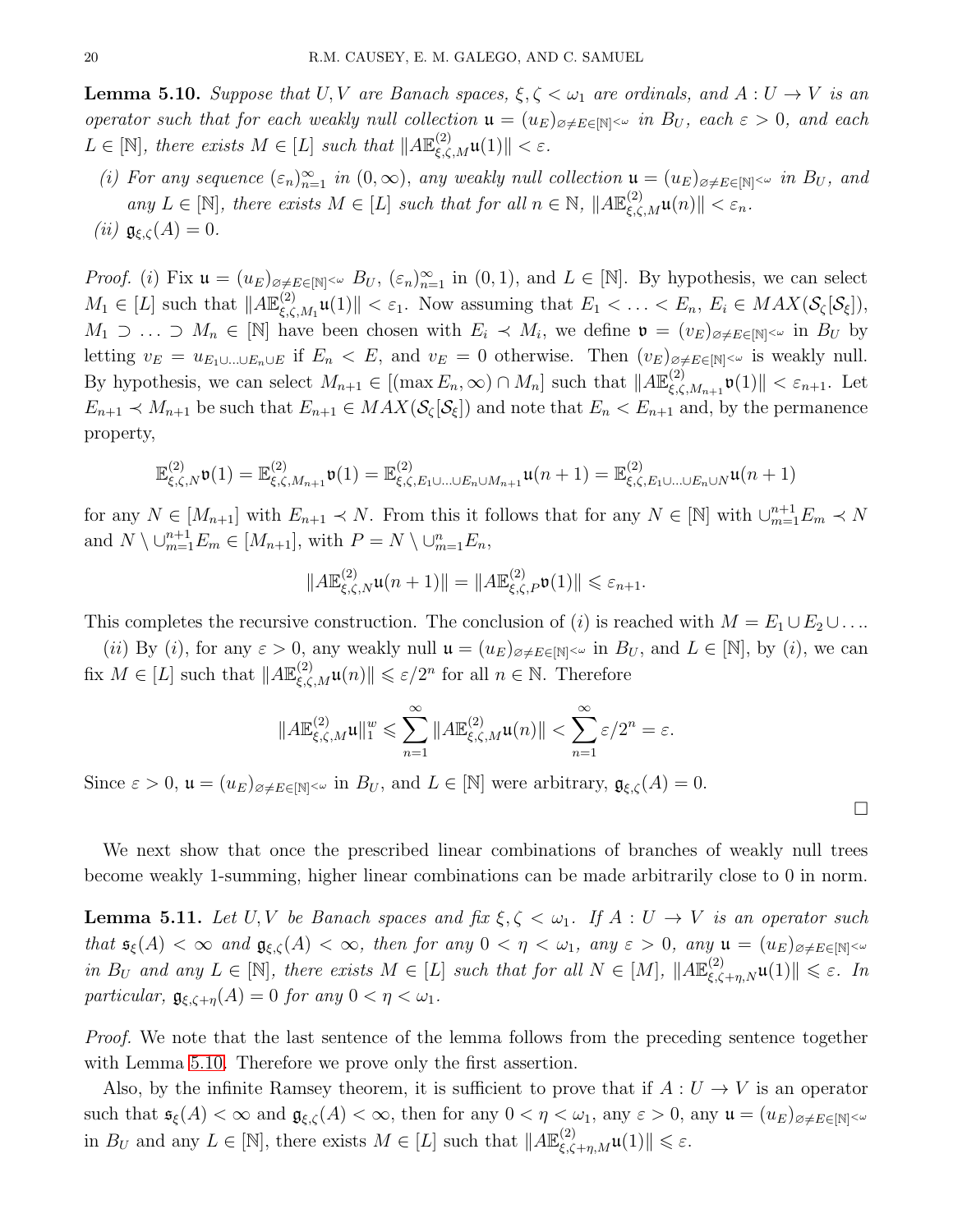We prove by induction on  $\eta \in (0, \omega_1)$  that for any Banach spaces  $U, V$ , any  $\xi, \zeta < \omega_1$ , and any operator  $A: U \to V$  such that  $\mathfrak{g}_{\xi,\zeta}(A) < \infty$ , any  $\varepsilon > 0$ , any  $\mathfrak{u} = (u_E)_{\varnothing \neq E \in [\mathbb{N}]^{<\omega}}$  in  $B_U$ , and any  $L \in [\mathbb{N}]$ , there exists  $M \in [L]$  such that  $||A\mathbb{E}_{\xi,\zeta+\eta,M}^{(2)}\mathfrak{u}(1)|| < \varepsilon$ .

We first prove the  $\eta = 1$  case. Fix Banach spaces U, V, ordinals  $\xi, \zeta < \omega_1$ , and an operator  $A: U \to V$  with  $\mathfrak{g}_{\xi,\zeta}(A) < \infty$ . Fix  $\gamma > \mathfrak{g}_{\xi,\zeta}(A)$ . Fix  $\mathfrak{u} = (u_E)_{\alpha \neq E \in [\mathbb{N}]^{<\omega}}$  in  $B_U$  weakly null and fix  $L \in [\mathbb{N}]$ . For  $\varepsilon > 0$  and  $L \in [\mathbb{N}]$ , we can choose  $M \in [L]$  such that  $\gamma/\sqrt{\min M} < \varepsilon$  and  $||A\mathbb{E}_{\xi,\zeta,M}^{(2)}\mathfrak{u}||_{1}^{w} \leq \gamma.$  Then

$$
||A\mathbb{E}^{(2)}_{\xi,\zeta+1,M}\mathfrak{u}(1)||=\frac{1}{\sqrt{\min M}}\Big\|\sum_{n=1}^{\min M}A\mathbb{E}^{(2)}_{\xi,\zeta,M}\mathfrak{u}(n)\Big\|\leqslant \gamma/\sqrt{\min M}<\varepsilon.
$$

This completes the  $\eta = 1$  case.

Assume the result holds for  $\nu$ . Then for any Banach spaces  $U, V$ , ordinals  $\xi, \zeta < \omega_1$ , any operator  $A: U \to V$  with  $\mathfrak{g}_{\xi,\zeta}(A) < \infty$ , it follows that  $\mathfrak{g}_{\xi,\zeta+\nu}(A) = 0 < \infty$ . Applying the  $\eta = 1$  case to the ordinals  $\xi, \zeta + \nu$  yields the result for  $\eta = \nu + 1$ .

Assume  $\eta$  is a limit ordinal and the result holds for all  $\nu < \eta$ . Fix Banach spaces  $U, V, \xi, \zeta < \omega_1$ , and an operator  $A: U \to V$  such that  $\mathfrak{g}_{\xi,\zeta}(A) < \infty$  and  $\mathfrak{s}_{\xi}(A) < \infty$ . Fix  $\mathfrak{u} = (u_E)_{\varnothing \neq E \in [\mathbb{N}]^{<\omega}}$  in  $B_U$ weakly null and fix  $L \in [\mathbb{N}]$ . Fix  $s > \mathfrak{s}_{\xi}(A)$  and note that, by replacing L with a subset thereof and relabeling, we can assume  $||A\mathbb{E}^{(2)}_{\xi,\nu,M}\mathfrak{u}(1)|| < s$  for all  $M \in [L]$  and all countable ordinals  $\nu$ . Note that  $\zeta + \eta$  is a limit ordinal, from which it follows that there exists a sequence  $\eta_n \uparrow \zeta + \eta$  such that

$$
\mathcal{S}_{\zeta+\eta}=\{\varnothing\}\cup\{E:\varnothing\neq E\in\mathcal{S}_{\eta_{\min E}+1}\}.
$$

By replacing L with a subset, we can assume  $s/\sqrt{\min L} < \varepsilon/2$  and  $\zeta + 1 < \eta_{\min L}$ . Let  $F_1$  be the maximal initial segment of L which lies in  $\mathcal{S}_{\eta_{\min L}}[\mathcal{S}_{\xi}]$ . Define  $\mathfrak{v} = (v_E)_{\varnothing \neq E \in [\mathbb{N}]^{<\omega}}$  by letting  $v_E = u_{F_1 \cap E}$  if  $F_1 \leq E$  and  $v_E = 0$  otherwise. Note that this collection is weakly null. By the inductive hypothesis combined with Lemma [5.10,](#page-19-0) there exists  $M \in [L]$  such that for all  $N \in [M]$ and  $n \in \mathbb{N}$ ,  $||A\mathbb{E}_{\xi,\eta_{\min L},N}^{(2)} \mathfrak{v}(n)|| < \varepsilon/2 \min L$ . Without loss of generality, we assume  $F_1 < M$ . Let  $N = F_1 \cap M$  and let  $(F_n)_{n=2}^{\infty}$  be the  $\mathcal{S}_{\eta_{\min L}}[\mathcal{S}_{\xi}]$  decomposition of M. By the properties of  $\mathcal{S}_{\zeta+\eta}$ , if  $G \subset \mathbb{N}$  is any finite set with  $\min G = \min L$ , then  $G \in \mathcal{S}_{\zeta+\eta}$  if and only if  $G \in \mathcal{S}_{\eta_{\min L}+1}$ . Applying this to initial segments of the sequence  $(\min F_0, \min F_1, \ldots)$ , we deduce that the maximal initial segment of N which lies in  $S_{\zeta+\eta}[\mathcal{S}_{\xi}]$  is  $\bigcup_{n=1}^{\min F_1} F_n = \bigcup_{n=1}^{\min L} F_n$ . Therefore

$$
||A\mathbb{E}^{(2)}_{\xi,\zeta+\eta,N}\mathfrak{u}(1)|| = ||A\mathbb{E}^{(2)}_{\xi,\eta_{\min L}+1,N}\mathfrak{u}(1)|| = \frac{1}{\sqrt{\min L}} ||A\sum_{m=1}^{\min L} \mathbb{E}^{(2)}_{\xi,\eta_{\min L},N}\mathfrak{u}(m)||
$$
  

$$
\leq \frac{||A\mathbb{E}^{(2)}_{\xi,\eta_{\min L},N}\mathfrak{u}(1)||}{\sqrt{\min L}} + \sum_{m=2}^{\min L} ||A\mathbb{E}^{(2)}_{\xi,\eta_{\min L},N}\mathfrak{u}(1)||
$$
  

$$
= \frac{||A\mathbb{E}^{(2)}_{\xi,\eta_{\min L},N}\mathfrak{u}(1)||}{\sqrt{\min L}} + \sum_{m=1}^{\min L-1} ||A\mathbb{E}^{(2)}_{\xi,\eta_{\min L},M}\mathfrak{v}(1)||
$$
  

$$
< \frac{s}{\sqrt{\min L}} + \sum_{m=1}^{\min L-1} \varepsilon/2 \min L < \varepsilon.
$$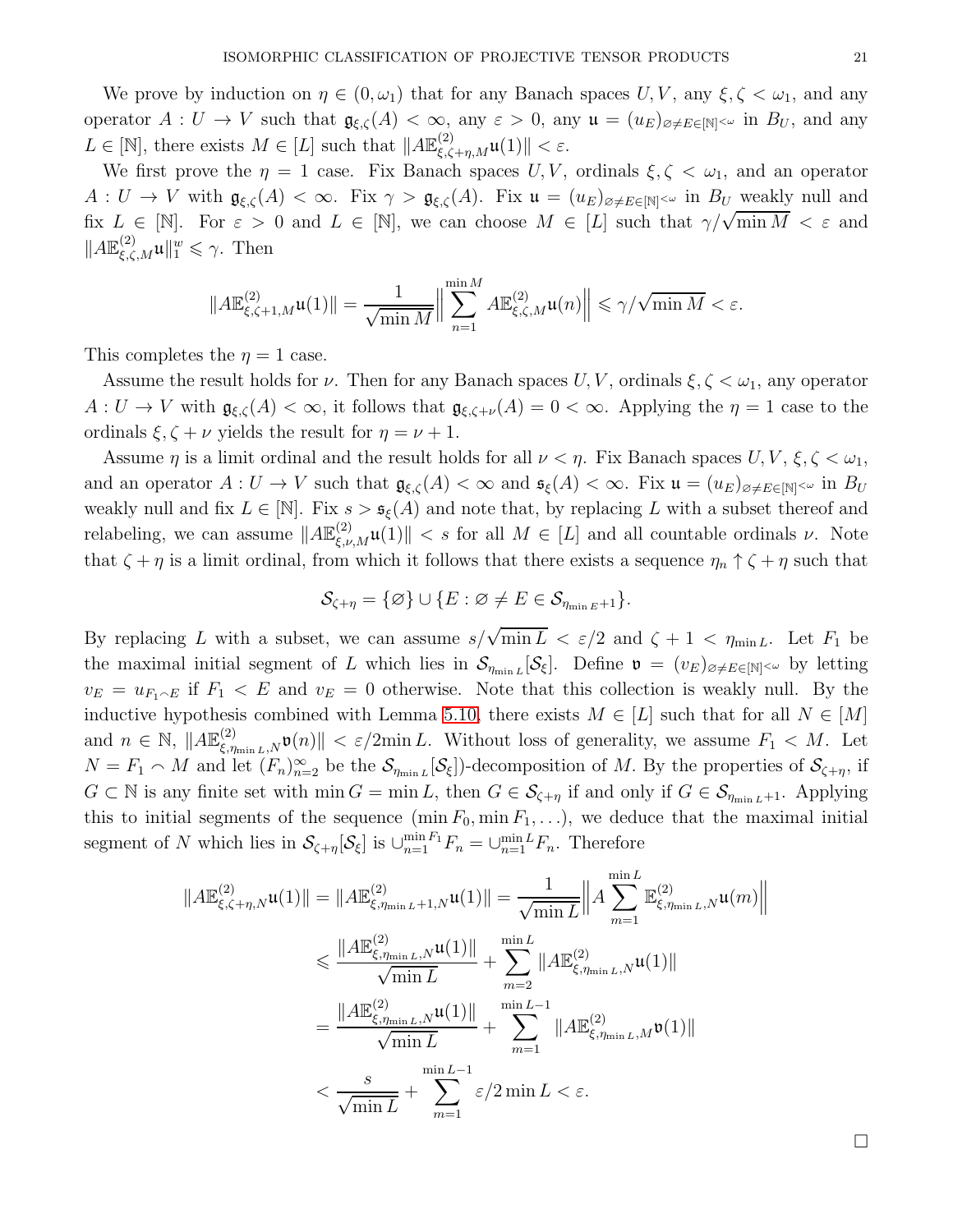While weak nullity is a condition only on sequences of immediate successors, we can show that in Banach spaces with separable dual, these trees have subtrees which have a stronger property.

<span id="page-21-0"></span>**Proposition 5.12.** Let U be a Banach space such that  $U^*$  is separable. If  $\mathfrak{u} = (u_E)_{\varnothing \neq E \in [\mathbb{N}]^{<\omega}}$  is a weakly null collection in  $B_U$ , then for any  $L \in \mathbb{N}$ , there exists  $M \in [L]$  such that if  $F, F_1, F_2, \ldots \in$  $[M]^{<\omega}$  are such that  $F < F_n \neq \emptyset$  for all  $n \in \mathbb{N}$  and  $\lim_n \max F_n = \infty$ , then  $(u_{F \cap F_n})_{n=1}^{\infty}$  is weakly null.

*Proof.* Let  $(u_n^*)_{n=1}^{\infty}$  be a dense sequence in  $U^*$  and define  $d: U \to \mathbb{R}$  by  $d(u) = \sum_{n=1}^{\infty} \frac{|\langle u_n^*, u \rangle|}{1+2^n ||u_n^*||}$ . Note that a bounded sequence  $(u_n)_{n=1}^{\infty}$  in U is weakly null if and only if  $\lim_n d(u_n) = 0$ . Fix  $L \in [\mathbb{N}]$ and a weakly null collection  $\mathfrak{u} = (u_E)_{\emptyset \neq E \in [\mathbb{N}]^{< \omega}}$  in  $B_U$ . Since  $(u_{(m)})_{m=1}^{\infty}$  is weakly null, there exists  $m_1 \in L$  so large that  $d(u_{(m_1)}) < 1/2$ . Then we construct by induction on the integer n a strictly increasing sequence  $(m_n)_{n=1}^{\infty}$  in L such that for every integer n and every subset  $E \subset \{m_1, \cdots, m_n\}$ ,  $d(u_{E \cap (m_{n+1})}) < 1/2^{n+1}$ . Let  $M = \{m_n : n = 1, 2, \dots \}$ . Let  $F, F_1, F_2, \dots$  be finite subsets of M such that  $F < F_n$ ,  $F_n \neq \emptyset$  for all  $n \in \mathbb{N}$  and  $\lim_n \max M_n = \infty$ . Next, we show that  $\lim_n d(u_{F \cap F_n}) = 0$ . Let  $\varepsilon > 0$ . Fix an integer N such that  $1/2^N < \varepsilon$  and an integer  $n_0$  such that for any  $n \geq n_0$ ,  $\max F_n > m_N$ . Fix  $n \geq n_0$ , then  $F \subset F_n$  is the strictly increasing sequence  $(m_{i_l})_{l=1}^k$ . We have  $m_{i_k} = \max F_n > m_N$  so  $d(u_{F \cap F_n}) = d(u_{(m_{i_1}, \dots, m_{i_{k-1}}, m_{i_k})}) < 1/2^{i_k} < 1/2^N$  and we are done.

We conclude this section by showing that for  $\xi, \zeta < \omega_1$ , a separable Banach space U containing no isomorph of  $\ell_1$  can only enjoy the  $\mathfrak{G}_{\xi,\zeta}$  Property in a non-trivial way if  $Sz(U) = \omega^{\xi+1}$ .

**Lemma 5.13.** Fix  $\xi < \omega_1$ . Let U be a separable Banach space not containing an isomorphic copy of  $\ell_1$ .

- (i) If  $Sz(U) > \omega^{\xi+1}$ , then for every  $\zeta < \omega_1$ ,  $\mathfrak{s}_{\xi}(U) = \mathfrak{g}_{\xi,\zeta}(U) = \infty$ .
- (ii)  $Sz(U) \leq \omega^{\xi}$  if and only if for any  $\varepsilon > 0$ , any weakly null collection  $\mathfrak{u} = (u_E)_{\varnothing \neq E \in [\mathbb{N}]^{<\omega}}$  in  $B_U$ , and any  $L \in [\mathbb{N}]$ , there exists  $M \in [L]$  such that  $\|\mathbb{E}_{\xi,M}\mathfrak{u}(1)\| < \varepsilon$ .
- (iii)  $Sz(U) \leq \omega^{\xi}$  if and only if  $\mathfrak{s}_{\xi}(U) = 0$  if and only if  $\mathfrak{g}_{\xi,0}(U) = 0$  if and only if for every  $\zeta < \omega_1$ ,  $\mathfrak{g}_{\xi,\zeta}(U)=0.$

*Proof.* (i) It is known (see [\[20,](#page-38-4) Proposition 5 and Theorem 12]) that if U is a separable Banach space containing no isomorph of  $\ell_1$  such that  $Sz(U) > \omega^{\xi+1}$ , then there exist  $\varepsilon > 0$  and a weakly null collection  $\mathfrak{u} = (u_E)_{E \in \mathcal{S}_{\ell+1} \setminus \{\varnothing\}}$  in  $B_U$  such that

- (a) for any  $E \in \mathcal{S}_{\xi+1} \setminus MAX(\mathcal{S}_{\xi+1}), (u_{E \cap (n)})_{E \leq n}$  is a weakly null sequences,
- (b) for each  $E \in \mathcal{S}_{\xi+1}$  and each  $x \in \text{co}(u_F : \varnothing \prec F \preceq E)$ ,  $||x|| \geq \varepsilon$ .

Let  $u_E = 0$  for all  $E \in [\mathbb{N}]^{\leq \omega} \setminus \mathcal{S}_{\xi+1}$ , so  $\mathfrak{u} = (u_E)_{E \in [\mathbb{N}]^{\leq \omega} \setminus {\{\varnothing\}}}$  is a weakly null collection in  $B_U$ . Fix  $n \in \mathbb{N}$  and let  $L \in [\mathbb{N}]$  be such that  $n = \min L$ . Fix  $M \in [L]$ , so that  $m := \min M \geq n$ . Moreover, since  $E = \bigcup_{i=1}^{m} M|_{\xi,i} \in \mathcal{S}_{\xi+1}$ , it follows that

$$
\frac{1}{m}\sum_{i=1}^m \mathbb{E}_{\xi,M}\mathfrak{u}(i) \in \text{co}(u_F : \varnothing \prec F \preceq E).
$$

 $\Box$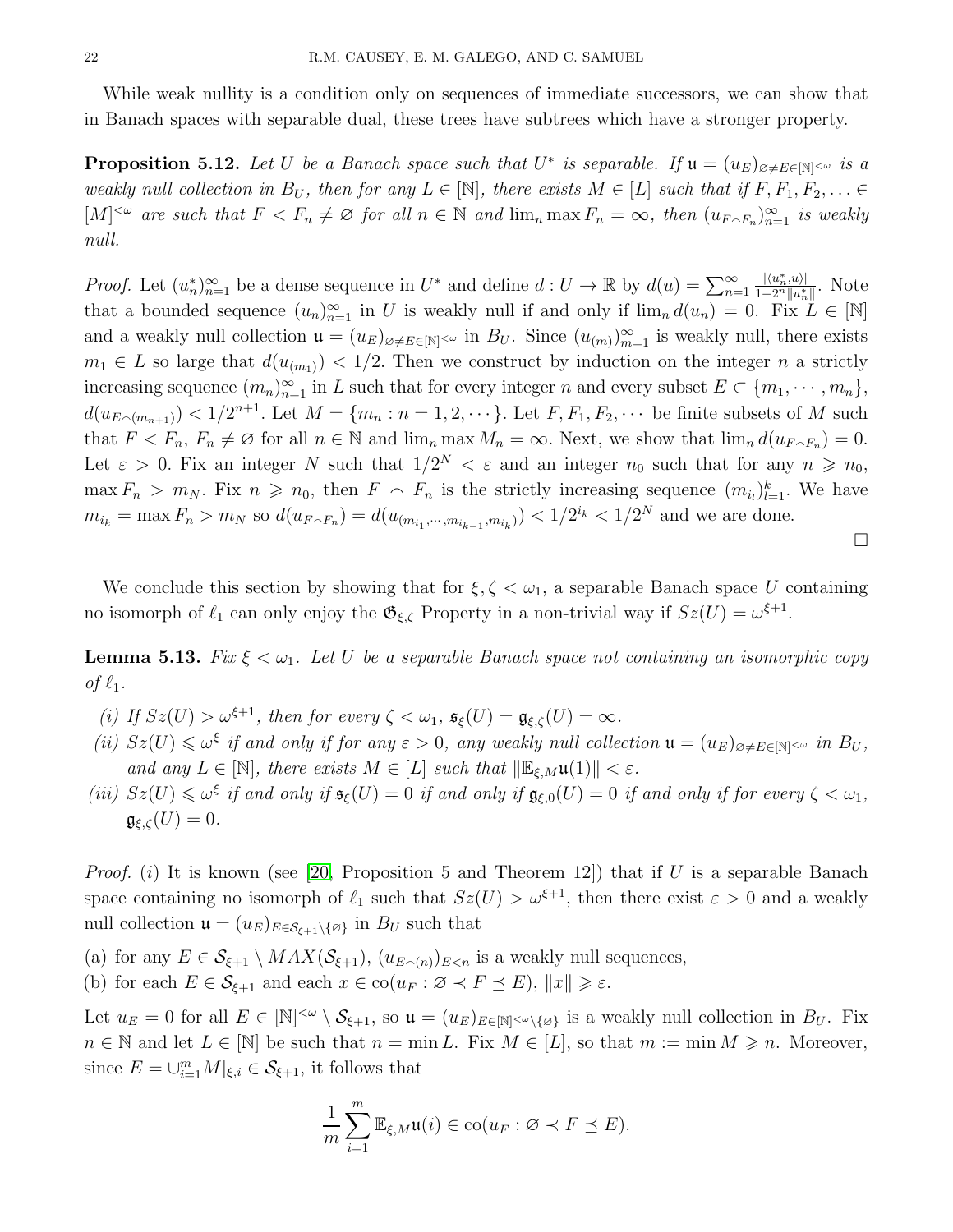Therefore  $\varepsilon \leq \left\| \right\|$ 1  $\frac{1}{m}\sum_{i=1}^m \mathbb{E}_{\xi,M}\mathfrak{u}(i)$ , so  $\|\mathbb{E}_{\xi,M}\mathfrak{u}\|_2^w \geqslant \varepsilon m^{1/2} \geqslant \varepsilon n^{1/2}$ . Since *n* was arbitrary,  $\mathfrak{s}_{\xi}(U)$  =  $\infty$ . It also follows from this that  $\|\mathbb{E}_{\xi,0,M}^{(2)}\mathfrak{u}\|_{1}^{w} \geqslant \|\mathbb{E}_{\xi,M}\mathfrak{u}\|_{2}^{w} \geqslant \varepsilon m^{1/2} \geqslant \varepsilon n^{1/2}$ . This shows that  $\mathfrak{g}_{\xi,0}(U) = \infty$ . By Lemma [5.11,](#page-19-1)  $\mathfrak{g}_{\xi,\zeta}(U) = \infty$  for all  $0 < \zeta < \omega_1$ .

(*ii*) As noted in (*i*), if  $Sz(U) > \omega^{\xi}$ , then there exist  $\varepsilon > 0$  and a collection  $\mathfrak{u} = (u_E)_{E \in \mathcal{S}_{\xi} \setminus \{\varnothing\}}$  in  $B_U$  such that

(a) for any  $E \in \mathcal{S}_{\xi} \setminus MAX(\mathcal{S}_{\xi}), (u_{E \cap (n)})_{E \leq n}$  is a weakly null sequences,

(b) for each  $E \in \mathcal{S}_{\xi}$  and each  $x \in \text{co}(u_F : \varnothing \prec F \preceq E)$ ,  $||x|| \geq \varepsilon$ .

Let  $u_E = 0$  for all  $E \in [\mathbb{N}]^{<\omega} \setminus \mathcal{S}_\xi$ , so  $\mathfrak{u} = (u_E)_{\varnothing \neq E \in [\mathbb{N}]^{<\omega}} \subset B_U$  is weakly null. Then for any  $M \in [\mathbb{N}]$ , since  $M|_{\xi,1} \in \mathcal{S}_{\xi}$  and  $\mathbb{E}_{\xi,M}\mathfrak{u}(1) \in \text{co}(u_F : \varnothing \prec F \preceq M_{\xi,1}), ||\mathbb{E}_{\xi,M}\mathfrak{u}(1)|| \geq \varepsilon$ . By contraposition, if for every  $\varepsilon > 0$ , every weakly null collection  $\mathfrak{u} = (u_E)_{\emptyset \neq E \in [\mathbb{N}]^{<\omega}}$  in  $B_U$ , and every  $L \in [\mathbb{N}]$ , there exists  $M \in [L]$  such that  $\|\mathbb{E}_{\xi,M}\mathfrak{u}(1)\| < \varepsilon$ , it holds that  $Sz(U) \leq \omega^{\xi}$ .

For the converse, assume  $Sz(U) \leq \omega^{\xi}$  and that there exist  $\varepsilon > 0$ , a weakly null collection  $\mathfrak{u} = (u_E)_{E \in \mathbb{N} \setminus {\omega \setminus {\varnothing}}}$  in  $B_U$ , and  $L \in \mathbb{N}$  such that for all  $M \in [L]$ ,  $\|\mathbb{E}_{\xi,M}\mathfrak{u}(1)\| \geq \varepsilon$ . Since U is separable and  $Sz(U)$  is countable,  $U^*$  is separable [\[18,](#page-38-5) Theorem 1]. Therefore by Proposition [5.12,](#page-21-0) by replacing L with a subset thereof and relabeling, we can assume that if  $F, F_1, F_2, \ldots \in [L]^{<\omega}$  are such that  $F < F_n \neq \emptyset$  for all  $n \in \mathbb{N}$  and  $\lim_n \max F_n = \infty$ , then  $(u_{F \cap F_n})_{n=1}^{\infty}$  is weakly null. For each  $M \in [\mathbb{N}]$ , fix  $u_M^* \in B_{U^*}$  such that Re  $\langle u_M^*, \mathbb{E}_{\xi,M}\mathfrak{u}(1) \rangle = ||\mathbb{E}_{\xi,M}\mathfrak{u}(1)||$ . Fix  $\Phi : MAX(\mathcal{S}_{\xi}) \to [\mathbb{N}]$ such that for each  $E \in MAX(\mathcal{S}_{\xi}), E \prec \Phi(E) \in [\mathbb{N}]$  and such that if  $E \in [L]^{<\omega}$ , then  $\Phi(E) \in [L]$ . Define  $f : \mathbb{N} \times MAX(\mathcal{S}_{\xi}) \rightarrow [-1, 1]$  by

$$
f(n, E) = \begin{cases} \text{Re } \langle u_{\Phi(E)}^*, u_{[1,n] \cap E} \rangle & : n \in E \\ 0 & : n \in \mathbb{N} \setminus E. \end{cases}
$$

Then for any  $M \in [L]$ ,

$$
\sum_{\varnothing\prec F\preceq M|_{\xi,1}} p_F^{\xi} f(\max F,M|_{\xi,1}) = \sum_{\varnothing\prec F\preceq M|_{\xi,1}} \operatorname{Re}\langle u_{\Phi(M|_{\xi,1})}^*, p_F^{\xi} u_F\rangle = \operatorname{Re}\langle u_{\Phi(M|_{\xi,1})}^*, \mathbb{E}_{\xi,M} \mathfrak{u}(1)\rangle \geq \varepsilon.
$$

In the terminology of [\[11\]](#page-37-4), the  $\xi^{th}$  level of the repeated averages hierarchy considered as a family of probability measures on  $S_{\xi}$  are a *ξ-sufficient*, and therefore *ξ-regulatory probability block* (see [\[11,](#page-37-4) Corollary 4.8]). For  $0 < \varepsilon_1 < \varepsilon$ , there exists  $N \in [\mathbb{N}]$  such that for each  $F \in \mathcal{S}_{\xi}$ , there exists  $E \in MAX(\mathcal{S}_{\xi}) \cap [L]^{<\omega}$  such that for all  $i \in F$ ,

$$
Re \langle u_{\Phi(E)}^*, u_{[1,N(i)] \cap E} \rangle = f(N(i), E) \ge \varepsilon_1
$$

(see the definition of  $\xi$ -full and the definitions of the sets  $\mathfrak{E}(f, \mathfrak{P}, \mathcal{P}, \varepsilon)$  and  $\mathfrak{G}(f, \mathcal{P}, M, \varepsilon)$  preceding [\[11,](#page-37-4) Lemma 4.4]). Since  $f(N(i), E) \geq \varepsilon_1 > 0$ , then  $N(i) \in E$ .

Fix  $0 < \varepsilon_2 < \varepsilon_1$ . We claim that for any  $0 \le \zeta \le \omega^{\xi}$  and for any  $F \in MAX(\mathcal{S}_{\xi}^{\zeta})$  $(\xi)$ , there exists  $u^* \in s_{\varepsilon_2}^{\zeta}(B_{U^*})$  and, if  $F \neq \emptyset$ , there also exists  $E \in \mathcal{S}_{\xi}$  such that for each  $i \in F$ ,  $N(i) \in E$  and  $\varepsilon_1 \leq R$ e  $\langle u^*, u_{[1,N(i)] \cap E} \rangle$ . We prove this by induction on  $\zeta$ . The  $\zeta = 0$  case is precisely the last two sentences of the preceding paragraph with  $u^* = u^*_{\Phi(E)}$ , using the fact that  $s_{\varepsilon_2}(B_{U^*}) = B_{U^*}$ .

Assume  $\zeta$  is a limit ordinal and the conclusion holds for each  $\mu < \zeta$ . Fix  $F \in MAX(\mathcal{S}_{\xi}^{\zeta})$ ξ ). If  $\zeta = \omega^{\xi}$ , then  $F = \varnothing$ , and we need to show that  $s_{\varepsilon_2}^{\omega^{\xi}}$  $\frac{\omega^{\xi}}{\varepsilon_2}(B_{U^*}) \neq \emptyset$ . In this case, by the inductive hypothesis,  $s_{\varepsilon_2}^{\mu}(B_{U^*}) \neq \emptyset$  for each  $\mu < \omega^{\xi}$ . From this and weak\*-compactness,  $s_{\varepsilon_2}^{\omega^{\xi}}$  $\frac{\omega^{\xi}}{\varepsilon_2}(B_{U^*}) \neq \varnothing.$ If  $\zeta < \omega^{\xi}$ , then  $F \neq \emptyset$ . In this case, for each  $\mu < \zeta$ , there exists  $F_{\mu} \in MAX(\mathcal{S}_{\xi}^{\mu})$  $\binom{\mu}{\xi}$  such that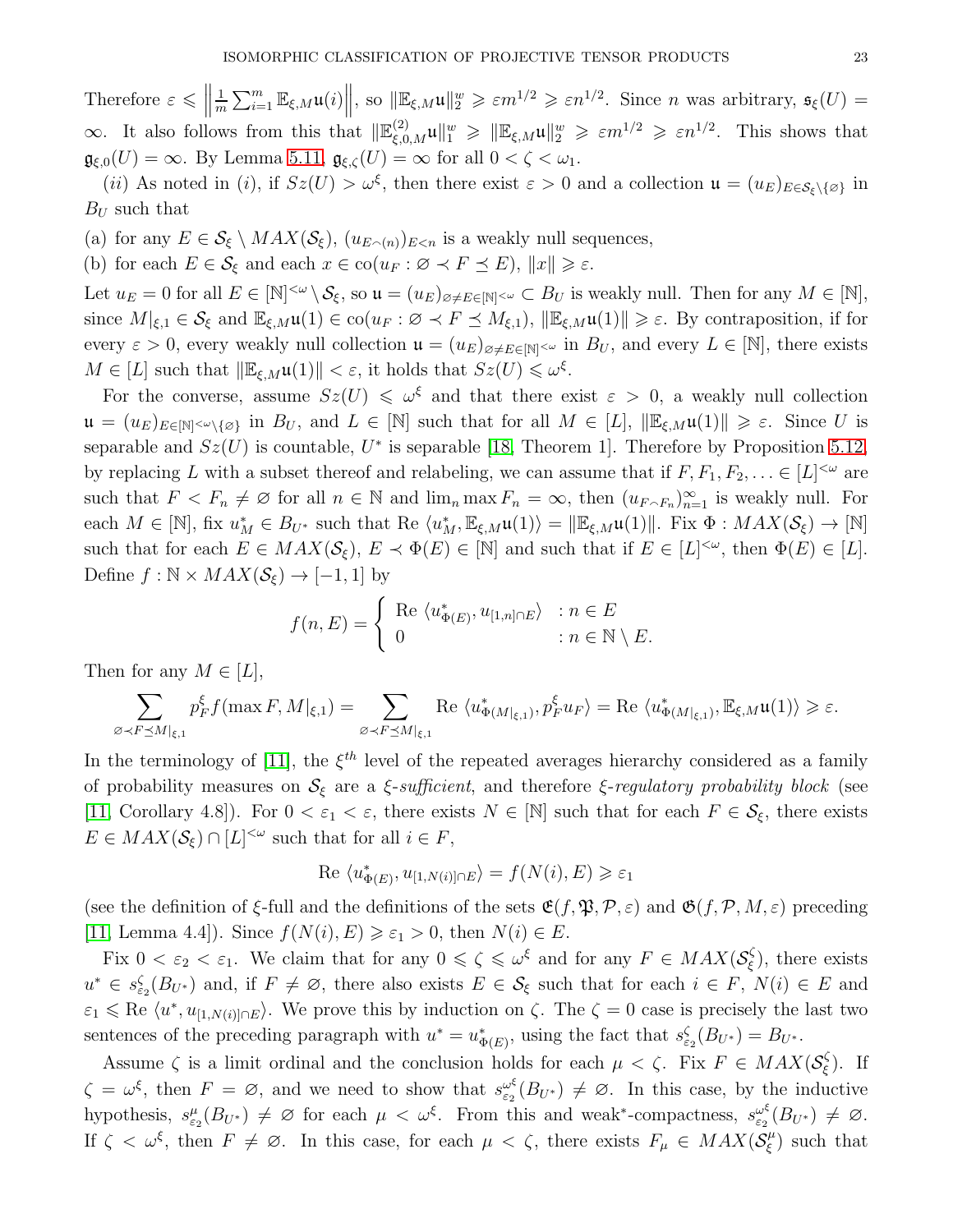$F \preceq F_{\mu}$ . By the inductive hypothesis, there exist  $u_{\mu}^* \in s_{\varepsilon_2}^{\mu}(B_{U^*})$  and  $E_{\mu} \in \mathcal{S}_{\xi}$  such that for each  $i \in F$ ,  $N(i) \in E_{\mu}$  and Re  $\langle u_{\mu}^*, u_{[1,N(i)] \cap E_{\mu}} \rangle \geq \varepsilon_1$ . Fix  $\mu_n \uparrow \zeta$  and note that since  $B_{U^*} \times S_{\xi}$  is compact metrizable, then by passing to a subsequence and relabeling, we can assume  $(u_{\mu_n}^*, E_{\mu_n})_{n=1}^{\infty}$ is convergent to some  $(u^*, E) \in B_{U^*} \times S_{\xi}$ . By passing to a subsequence again, we can assume that  $[1, N(\max F)] \cap E_{\mu_n} = [1, N(\max F)] \cap E$  for all  $n \in \mathbb{N}$ . For each  $i \in F$ , since  $N(i) \in E_{\mu_n}$  for all  $n \in \mathbb{N}, N(i) \in E$ . Moreover, since  $[1, N(\max F)] \cap E_{\mu_n} = [1, N(\max F)] \cap E$  for all  $n \in \mathbb{N}$ , it follows that  $u_{[1,N(i)] \cap E} = u_{[1,N(i)] \cap E_{\mu_n}}$  for all  $n \in \mathbb{N}$ . Since  $(u_{\mu_n}^*)_{n=1}^{\infty}$  is weak\*-convergent to  $u^*$ , it holds that, for each  $i \in F$ ,

Re 
$$
\langle u^*, u_{[1,N(i)]\cap E} \rangle = \lim_{n} \text{Re } \langle u_{\mu_n}^*, u_{[1,N(i)]\cap E} \rangle = \lim_{n} \text{Re } \langle u_{\mu_n}^*, u_{[1,N(i)]\cap E_{\mu_n}} \rangle \geq \varepsilon_1.
$$

Since  $u_{\mu_n}^* \in s_{\varepsilon_2}^{\mu_n}(B_{U^*})$ , it follows that,  $u^* \in \bigcap_{n=1}^{\infty} s_{\varepsilon_2}^{\mu_n}(B_{U^*}) = s_{\varepsilon_2}^{\zeta}(B_{U^*})$ . This completes the limit ordinal case of the proof.

Next, assume that the result holds for some  $\zeta$  and assume  $F \in MAX(\mathcal{S}_{\xi}^{\zeta+1})$  $(\xi^{+1})$ . In this case,  $F \cap (n) \in MAX(\mathcal{S}_{\xi}^{\zeta})$  $(\xi)$  for all  $F < n \in \mathbb{N}$ . By the inductive hypothesis, for each  $F < n$ , there exists  $u_n^* \in s_{\varepsilon_2}^{\zeta}(B_{U^*})$  and  $E_n \in S_{\xi}$  such that for each  $i \in F \cup (n)$ ,  $N(i) \in E_n$  and Re  $\langle u_n^*, u_{[1,N(i)] \cap E_n} \rangle \geq \varepsilon_1$ . We can select an infinite subset R of  $(\max F, \infty)$  such that  $(u_n^*)_{n \in R}$  is weak<sup>\*</sup>-convergent to some  $u^* \in s_{\varepsilon_2}^{\zeta}(B_{U^*})$  and  $E \in \mathcal{S}_{\xi}$  such that  $([1, N(n)] \cap E_n)_{n \in R}$  converges to E. By passing to a further subsequence and relabeling, we can assume that for each  $i \in F$  and  $n \in R$ ,  $[1, N(i)] \cap E_n =$  $[1, N(i)] \cap E$ . Since  $N(i) \in E_n$  for all  $i \in F$  and  $n \in R$ ,  $N(i) \in E$ . From this it follows that  $N(i) \in E$  for all  $i \in F$ . Moreover, since  $u_{[1,N(i)] \cap E_n} = u_{[1,N(i)] \cap E}$  for all  $i \in F$  and  $n \in R$  and since  $(u_n^*)_{n \in R}$  is weak<sup>\*</sup>-convergent to  $u^*$ , it holds that

Re 
$$
\langle u^*, u_{[1,N(i)] \cap E} \rangle = \lim_{n} \text{Re } \langle u_n^*, u_{[1,N(i)] \cap E} \rangle = \lim_{n} \text{Re } \langle u_n^*, u_{[1,N(i)] \cap E_n} \rangle \geq \varepsilon_1.
$$

It remains to show that  $u^* \in s_{\varepsilon_2}^{\zeta}(B_{U^*})$ . We note that since  $([1, N(n)] \cap E_n)_{n \in R}$  is convergent to E and since  $n \leq N(n) \in [1, N(n)] \cap E_n$  for all  $n \in R$ , by replacing R with a subset thereof and relabeling if necessary, we can assume that for each  $n \in R$ ,  $[1, N(n)] \cap E_n = E \cap F_n$  for some  $E < F_n \neq \emptyset$  such that  $\lim_{n \in R} \max F_n = \infty$ . By our choice of L,  $(u_{[1,N(n)] \cap E_n})_{n \in R} = (u_{E \cap F_n})_{n \in R}$  is weakly null. From this it follows that

$$
\liminf_{n\in R} \|u^*-u^*_n\| \geqslant \liminf_{n\in R} \text{ Re } \langle u^*_n-u^*, u_{[1,N(n)]\cap E_n}\rangle \geqslant \varepsilon_1 - 0 > \varepsilon_2.
$$

Combining this with the fact that  $(u_n^*)_{n \in R} \subset s_{\varepsilon_2}^{\zeta}(B_{U^*})$ , we deduce that  $u^* \in s_{\varepsilon_2}^{\zeta+1}(B_{U^*})$ . This concludes the proof by induction. Applying the  $\zeta = \omega^{\xi}$  case yields that  $s_{\varepsilon}^{\omega^{\xi}}$  $\int_{\varepsilon_2}^{\omega^{\xi}} (B_{U^*}) \neq \emptyset$ , and  $Sz(U) > \omega^{\xi}$ . This contradiction finishes (*ii*).

(*iii*) If  $Sz(U) \leq \omega^{\xi}$ , then by (*ii*), for any  $\varepsilon > 0$ , any weakly null collection  $\mathfrak{u} = (u_E)_{\varnothing \neq E \in [\mathbb{N}]^{<\omega}}$  in  $B_U$ , and any  $L \in [\mathbb{N}]$ , there exists  $M \in [L]$  such that  $\|\mathbb{E}_{\xi,M}\mathfrak{u}(1)\| < \varepsilon$ . Since  $\mathbb{E}_{\xi,M}\mathfrak{u} = \mathbb{E}_{\xi,0,M}^{(2)}\mathfrak{u}$ , and in particular  $\mathbb{E}_{\xi,M}\mathfrak{u}(1) = \mathbb{E}_{\xi,0,M}^{(2)}\mathfrak{u}(1)$ , it follows from Lemma [5.10](#page-19-0) that  $\mathfrak{g}_{\xi,0}(U) = 0$ .

Next, suppose that  $\mathfrak{g}_{\xi,0}(U) = 0$ . By Lemma [5.11,](#page-19-1)  $\mathfrak{g}_{\xi,\zeta}(U) = 0$  for all  $0 < \zeta < \omega_1$ , and therefore for all  $0 \leqslant \zeta < \omega_1$ .

Next, suppose that  $\mathfrak{g}_{\xi,\zeta}(U) = 0$  for all  $\zeta < \omega_1$ . Then since  $\mathfrak{g}_{\xi,0}(U) = 0$ , it holds that for any  $\gamma > 0$ , any weakly null collection  $\mathfrak{u} = (u_E)_{\alpha \neq E \in [\mathbb{N}]^{<\omega}}$  in  $B_U$ , and any  $L \in [\mathbb{N}]$ , there exists  $M \in [L]$ such that  $\|\mathbb{E}_{\xi,0,M}^{(2)}\mathfrak{u}\|_{1}^{w} \leq \gamma$ . Since  $\mathbb{E}_{\xi,0,M}^{(2)}\mathfrak{u} = \mathbb{E}_{\xi,M}\mathfrak{u}$ , it holds that  $\|\mathbb{E}_{\xi,M}\mathfrak{u}\|_{2}^{w} \leq \|\mathbb{E}_{\xi,0,M}^{(2)}\mathfrak{u}\|_{1}^{w} \leq \gamma$ . This yields that  $\mathfrak{s}_{\xi}(U) = 0$ .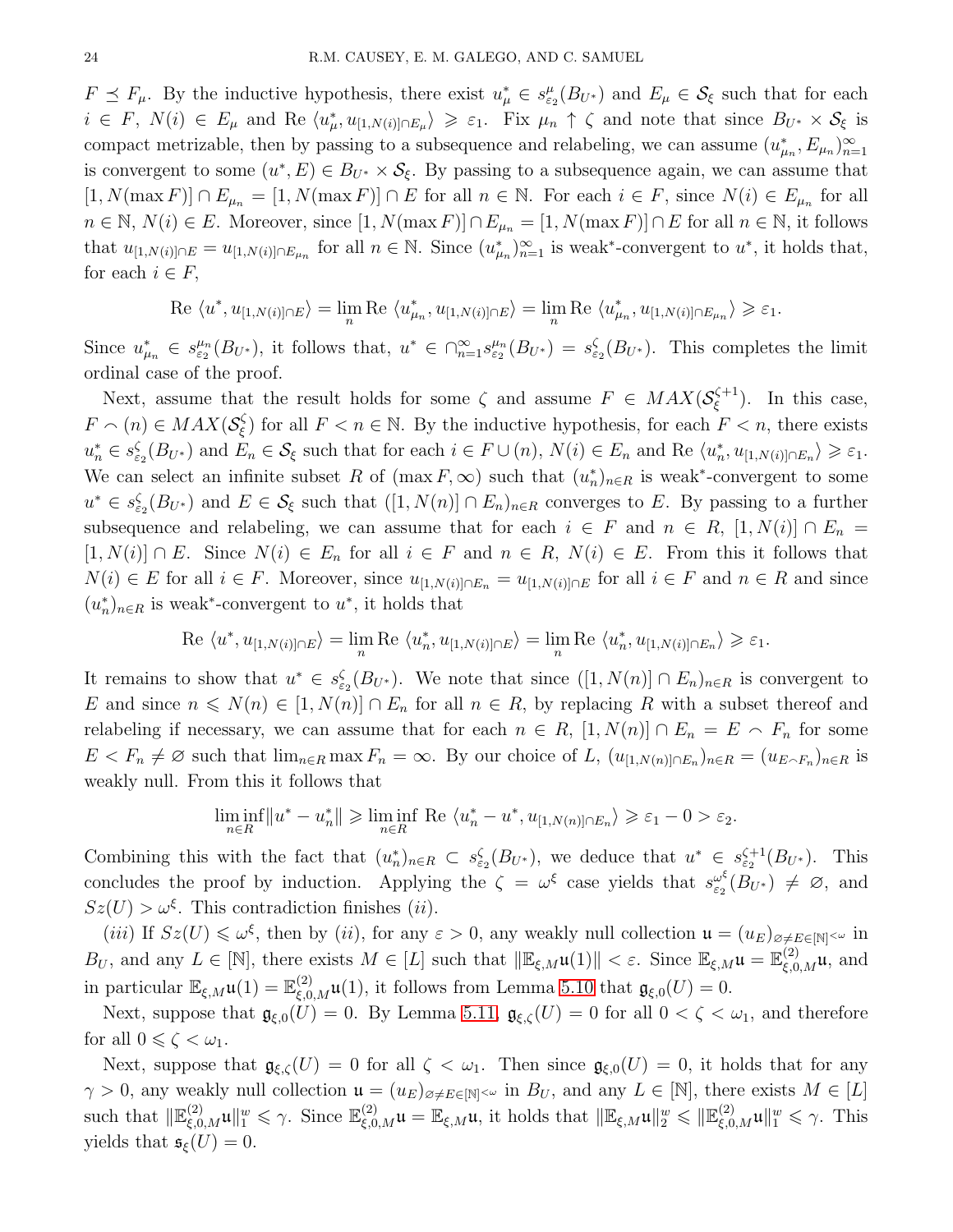Suppose that  $\mathfrak{s}_{\xi}(U) = 0$ . Then for any  $\varepsilon > 0$ , any weakly null collection  $\mathfrak{u} = (u_E)_{\varnothing \neq E \in [N]^{\leq \omega}}$  in  $B_U$ , and any  $L \in [\mathbb{N}]$ , there exists  $M \in [\mathbb{N}]$  such that  $\|\mathbb{E}_{\xi,M}\mathfrak{u}\|_2^w < \varepsilon$ . Since  $\|\mathbb{E}_{\xi,M}\mathfrak{u}(1)\| \leq \|\mathbb{E}_{\xi,M}\mathfrak{u}\|_2^w < \varepsilon$ , (*ii*) yields that  $Sz(U) \leq \omega^{\xi}$ .

#### 6. Positive results

<span id="page-24-0"></span>In this section, for a compact, Hausdorff space K and  $f \in C(K)$ , we let

$$
\mathrm{supp}(f) = \overline{\{\varpi \in K : f(\varpi) \neq 0\}}.
$$

For convenience, we define  $(-1, \beta] = [0, \beta]$  for any ordinal  $\beta$ .

<span id="page-24-1"></span>**Proposition 6.1.** For  $\xi < \omega_1$  and  $\beta < \omega$ ,  $\mathfrak{g}_{\xi,0}(C_0(\omega^{\omega^{\xi}})\widehat{\otimes}_{\pi}C(\beta)) < \infty$ .

*Proof.* Let I denote the identity on  $C_0(\omega^{\omega^{\xi}})$ . Let  $\mathfrak{u} = (u_E)_{\varnothing \neq E \in [\mathbb{N}]^{<\omega}}$  be a weakly null collection in  $B_{C_0(\omega^{\omega^\xi})}$  and fix  $L \in [\mathbb{N}]$ . Fix  $\varepsilon > 0$ . Let  $\beta_0 = -1$ . Let  $M_1 = L$  and let  $E_1 \in MAX(\mathcal{S}_\xi)$  be such that  $E_1 \prec M_1$ . We can select  $g_1 \in B_{C_0(\omega^{\omega^\xi})}$  and  $\beta_1 < \omega^{\omega^\xi}$  such that  $\text{supp}(g_1) \subset (\beta_0, \beta_1]$  and

$$
\left\|g_1 - \sum_{\varnothing \prec F \preceq E_1} p_F^{\xi} u_F\right\| < \varepsilon/2.
$$

By the permanence property,  $\sum_{\varnothing \prec F \preceq E_1} p_F^{\xi} u_F = \mathbb{E}_{\xi,M} \mathfrak{u}(1)$  for all  $M \in [\mathbb{N}]$  such that  $E_1 \prec M$ .

Next assume that  $\beta_1 < \ldots < \beta_n$ ,  $E_1 < \ldots < E_n$ ,  $M_1 \supset \ldots \supset M_n$  have been chosen. Define  $\mathfrak{v} = (v_E)_{\emptyset \neq E \in [\mathbb{N}]^{<\omega}} \subset B_{C(\beta_n)}$  by letting  $v_E = u_{E_1 \cup \ldots \cup E_n \cup E}|_{[0,\beta_n]}$  if  $E_n \lt E$  and  $v_E = 0$  otherwise. Then  $\mathfrak{v} \subset B_{C(\beta_n)}$  is weakly null. Since  $Sz(C(\beta_n)) < \omega^{\xi}$ , we can select  $M_{n+1} \in [(\max E_n, \infty) \cap M_n]$ such that for any  $M \in [M_{n+1}],$ 

$$
\|\mathbb{E}_{\xi,M}\mathfrak{v}(1)\| < \varepsilon/2^{n+1}.
$$

Let  $E_{n+1} \prec M_{n+1}$  be such that  $E_{n+1} \in MAX(S_{\xi})$  and select  $g_{n+1} \in B_{C_0(\omega^{\omega^{\xi}})}$  and  $\beta_{n+1} \in (\beta_n, \omega^{\omega^{\xi}})$ such that  $\text{supp}(g_{n+1}) \subset (\beta_n, \beta_{n+1}]$  and

$$
\left\|g_{n+1} - \sum_{E_1 \cup \ldots \cup E_n \prec F \preceq E_1 \cup \ldots \cup E_{n+1}} p_F^{\xi} u_F\right\| = \left\|g_{n+1} - \sum_{\varnothing \prec F \preceq E_1} p_F^{\xi} v_F\right\| < \varepsilon/2^{n+1}.
$$

The equality here is due to the permanence property. Again by the permanence property, it follows that for any  $M \in [\mathbb{N}]$  such that  $\cup_{m=1}^{n+1} E_m \prec M$ ,

$$
||g_{n+1} - \mathbb{E}_{\xi,M}\mathfrak{u}(n+1)|| = ||g_{n+1} - \sum_{E_1 \cup ... \cup E_n \prec F \preceq E_1 \cup ... \cup E_{n+1}} p_F^{\xi} u_F|| < \varepsilon/2^{n+1}.
$$

This completes the recursive construction. We let  $M=\cup_{n=1}^{\infty}E_n$ . We note that  $(g_n)_{n=1}^{\infty}\subset B_{C_0(\omega^{\omega^\xi})}$ have pairwise disjoint supports, so  $\|(g_n)_{n=1}^{\infty}\|_{1}^{w} \leq 1$ . Since  $\|g_n - \mathbb{E}_{\xi,M}\mathfrak{u}(n)\| < \varepsilon_n$  for all  $n \in \mathbb{N}$ , which follows from the recursive construction, it follows that

$$
\|\mathbb{E}_{\xi,M}\mathfrak{u}\|_{1}^{w} \leq \| (g_{n})_{n=1}^{\infty}\|_{1}^{w} + \sum_{n=1}^{\infty} \| g_{n} - \mathbb{E}_{\xi,M}\mathfrak{u}(n) \| < 1 + \varepsilon.
$$

From this it follows that  $\mathfrak{g}_{\xi,0}(I) \leq 1$ .

For  $\beta < \omega$ , since  $C_0(\omega^{\omega^\xi}) \widehat{\otimes}_\pi C(\beta)$  is isomorphic to  $C_0(\omega^{\omega^\xi})$ , we deduce that  $\mathfrak{g}_{\xi,0}(C_0(\omega^{\omega^\xi}) \widehat{\otimes}_\pi C(\beta)) <$ ∞.

 $\Box$ 

 $\Box$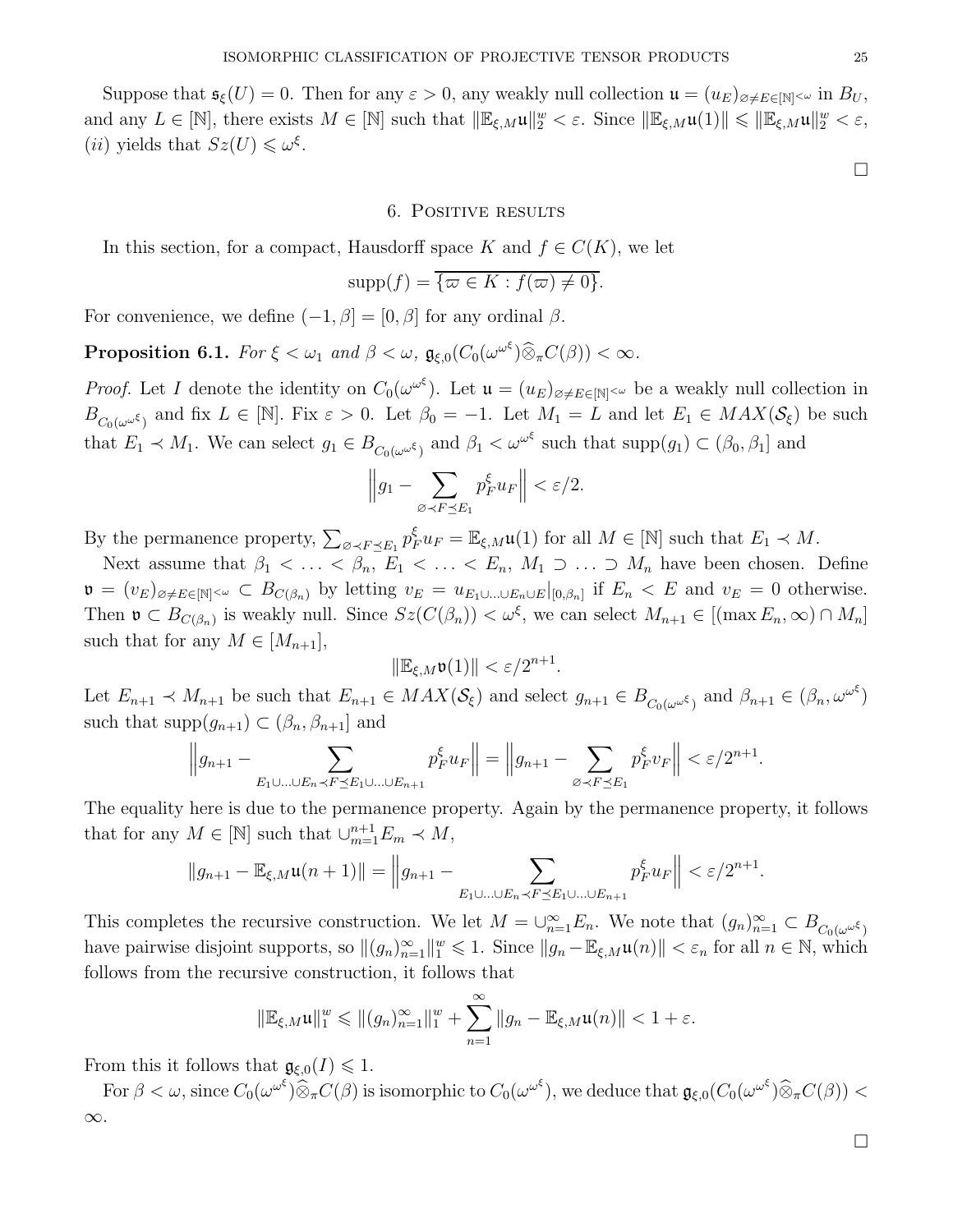Let H denote the set of all ordered pairs  $(\xi, \zeta)$  of countable ordinals such that  $\zeta \leq \xi$ . Let  $k_G$ denote Grothendieck's constant. For each  $(\xi, \zeta) \in H$ , let  $h(\xi, \zeta)$  be the proposition

$$
h(\xi,\zeta) = \begin{cases} \max\{\mathfrak{s}_{\xi}(C_0(\omega^{\omega^{\xi}})\widehat{\otimes}_{\pi}C_0(\omega^{\omega^{\zeta}})), \mathfrak{g}_{\xi,1+\zeta}(C_0(\omega^{\omega^{\xi}})\widehat{\otimes}_{\pi}C_0(\omega^{\omega^{\zeta}}))\} \leq k_G & \colon \zeta < \xi \\ \max\{\mathfrak{s}_{\xi}(C_0(\omega^{\omega^{\xi}})\widehat{\otimes}_{\pi}C_0(\omega^{\omega^{\xi}})), \mathfrak{g}_{\xi,1+\zeta}(C_0(\omega^{\omega^{\xi}})\widehat{\otimes}_{\pi}C_0(\omega^{\omega^{\xi}}))\} \leq 2k_G & \colon \zeta = \xi. \end{cases}
$$

For  $\xi < \omega_1$ , let  $h(\xi)$  be the proposition that  $h(\xi, \zeta)$  holds for all  $\zeta \leq \xi$ . Let h be the proposition that  $h(\xi)$  holds for all  $\xi < \omega_1$ .

### Theorem 6.2. The proposition h holds.

*Proof.* We first isolate the following consequence of the hypotheses  $h(\xi)$ ,  $\xi < \omega_1$ .

**Claim 1.** Suppose that  $\xi < \omega_1$  is such that  $h(\eta)$  holds for all  $\eta < \xi$ . Then for any  $\alpha, \beta < \omega^{\omega^{\xi}},$  $Sz(C(\alpha)\widehat{\otimes}_{\pi}C(\beta))\leq \omega^{\xi}.$ 

First, note that since  $C(\alpha)\widehat{\otimes}_{\pi}C(\beta)$  is isometrically embeddable into  $C(\max{\{\alpha,\beta\}})\widehat{\otimes}_{\pi}C(\max{\{\alpha,\beta\}}),$ it is sufficient to deduce that  $Sz(C(\alpha)\widehat{\otimes}_{\pi}C(\alpha)) \leq \omega^{\xi}$  for each  $\alpha < \omega^{\omega^{\xi}}$ .

If  $\xi = 0$ , which implies that  $\alpha < \omega$ , or if  $0 < \xi < \omega_1$  and  $\alpha < \omega$ , then  $C(\alpha)\hat{\otimes}_{\pi}C(\alpha)$  is finite dimensional and has Szlenk index  $1 = \omega^0 \leq \omega^{\xi}$ .

Now we suppose  $0 < \xi < \omega_1$  and  $\omega \leq \alpha < \omega^{\omega^{\xi}}$ . Then for some  $\eta < \xi$ ,  $C(\alpha)$  is isomorphic to  $C_0(\omega^{\omega^{\eta}})$  [\[23,](#page-38-6) Theorem 2.14].

Therefore  $C(\alpha)\widehat{\otimes}_{\pi}C(\alpha)$  is isomorphic to  $C_0(\omega^{\omega^{\eta}})\widehat{\otimes}_{\pi}C_0(\omega^{\omega^{\eta}})$ .

Since we have assumed  $h(\eta, \eta)$  holds, it follows that  $\mathfrak{s}_\eta(C_0(\omega^{\omega^{\eta}}) \widehat{\otimes}_{\pi} C_0(\omega^{\omega^{\eta}})) \leq 2k_G < \infty$ . It follows from the proof of Lemma [5.11](#page-19-1) that  $\mathfrak{s}_{\eta+1}(C_0(\omega^{\omega^{\eta}}))\widehat{\otimes}_{\pi}C_0(\omega^{\omega^{\nu}}))=0$ . Since the Szlenk index is an isomorphic invariant, and by Lemma [6.1](#page-24-1)  $Sz(C(\alpha)\widehat{\otimes}_{\pi}C(\beta)) = Sz(C_0(\omega^{\omega^{\eta}})\widehat{\otimes}_{\pi}C_0(\omega^{\omega^{\nu}})) \leq \omega^{\eta+1} \leq \omega^{\xi}$ .

This yields the claim if  $0 < \xi < \omega_1$ .

Therefore Claim 1 holds.

We next prove that  $h(\xi)$  holds assuming that  $h(\eta)$  holds for all  $\eta < \xi$ . For this, we will prove that for  $\zeta \leq \xi$ ,  $h(\xi, \zeta)$  holds assuming  $h(\xi, \nu)$  holds for all  $\nu < \zeta$ . To that end, fix  $\zeta \leq \xi < \omega_1$  and assume  $h(\eta)$  holds for all  $\eta < \xi$  and  $h(\xi, \nu)$  holds for all  $\nu < \zeta$ . Let  $U = C_0(\omega^{\omega^{\xi}}) \widehat{\otimes}_{\pi} C_0(\omega^{\omega^{\zeta}})$ . Fix  $\kappa \in \mathbb{R}$  such that  $\kappa > k_G$  if  $\zeta < \xi$  and  $\kappa > 2k_G$  if  $\zeta = \xi$ . We will first prove that  $\mathfrak{s}_{\xi}(U) \leq \kappa$ , and we will then show that  $\mathfrak{g}_{\xi,1+\zeta}(U) \leq \kappa$ .

In the proof, for an ordinal  $\alpha$ , we let  $R_{\alpha}f = f|_{[0,\alpha]}$  so  $R_{\alpha}$  is an operator into  $C(\alpha)$ . By an abuse of notation, we use this notation both for the restriction operators on both  $C_0(\omega^{\omega^{\zeta}})$  and  $C_0(\omega^{\omega^{\zeta}})$ . We let  $P_\alpha$  be the operator (either from  $C_0(\omega^{\omega^\xi})$  to itself or from  $C_0(\omega^{\omega^\xi})$  to itself) given by letting  $P_{\alpha}f(\omega) = f(\omega)$  for  $\omega \le \alpha$  and  $P_{\alpha}f(\omega) = 0$  for  $\omega > \alpha$ .

We first consider the case  $\zeta < \xi$ . Fix a weakly null collection  $\mathfrak{u} = (u_E)_{\alpha \neq E \in [\mathbb{N}]^{<\omega}}$  in  $B_U$  and  $L \in [\mathbb{N}]$ . Fix  $\varepsilon > 0$  such that  $k_G + \varepsilon < \kappa$ . Let  $\alpha_0 = -1$ . Let  $L_1 = L$  and let  $E_1 \prec L_1$  be such that  $E_1 \in MAX(S_{\xi})$ . There exist finite sets  $F_1 \subset B_{C_0(\omega^{\omega^{\xi}})}$ ,  $G_1 \subset B_{C_0(\omega^{\omega^{\zeta}})}$  and

$$
v_1 \in \mathrm{co}\{f \otimes g : (f,g) \in F_1 \times G_1\}
$$

such that

$$
||v_1 - \mathbb{E}_{\xi, L_1} \mathfrak{u}(1)|| < \varepsilon/2.
$$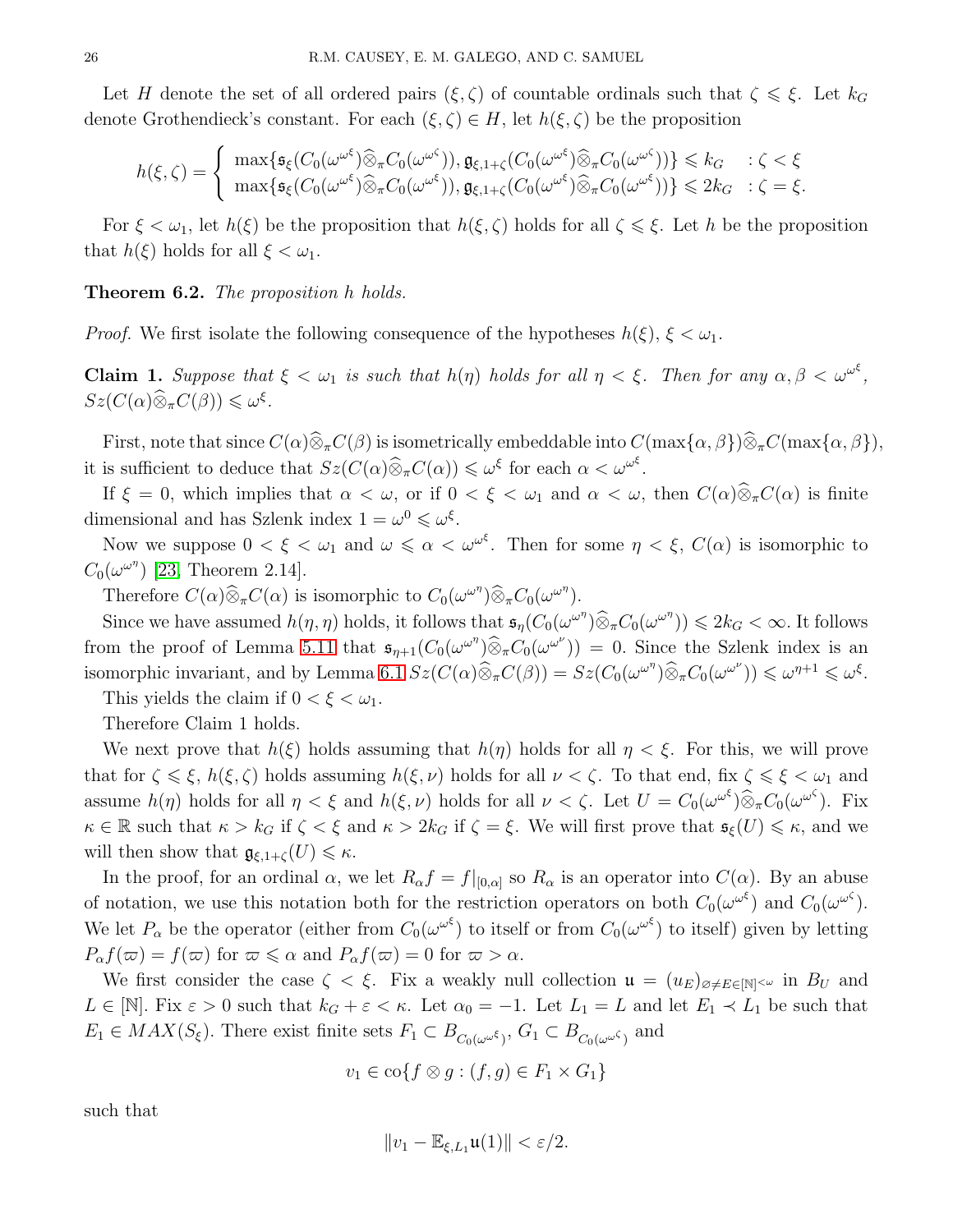By replacing the members of  $F_1$  with projections thereof, we can assume there exists  $\alpha_1 < \omega^{\omega^{\xi}}$ such that  $\text{supp}(f) \subset (\alpha_0, \alpha_1]$  for all  $f \in F_1$ . Next, assume  $E_1 < \ldots < E_n$ ,  $M_1 \supset \ldots \supset M_n \in [L]$ ,  $\alpha_0 < \ldots < \alpha_n < \omega^{\omega^{\xi}}, F_1, \ldots, F_n$ , and  $G_1, \ldots, G_n$  have been chosen. Since  $\alpha_n, \omega^{\omega^{\zeta}} < \omega^{\omega^{\xi}},$  we deduce from Claim 1 that  $C(\alpha_n) \widehat{\otimes}_{\pi} C_0(\omega^{\omega^{\zeta}})$  has Szlenk index not exceeding  $\omega^{\xi}$ . Define the collection  $\mathfrak{v} = (v_E)_{\varnothing \neq E \in [\mathbb{N}]^{<\omega}}$  in  $B_{C(\alpha_n)\widehat{\otimes}_\pi C_0(\omega^{\omega \zeta})}$  by letting  $v_E = (R_{\alpha_n} \otimes I)u_{E_1\cup \ldots \cup E_n\cup E}$  if  $E_n < E$  and  $v_E = 0$ otherwise. Then **v** is weakly null. Since  $C(\alpha_n) \widehat{\otimes}_{\pi} C_0(\omega^{\omega^c})$  has Szlenk index not exceeding  $\omega^{\xi}$ , there exists  $M_{n+1} \in [(\max E_n, \infty) \cap M_n]$  such that  $||(R_{\alpha_n} \otimes I)\mathbb{E}_{\xi,M_{n+1}} \mathfrak{v}(1)|| < \varepsilon/3 \cdot 2^{n+1}$ . Let  $E_{n+1} = M_{n+1}|_{\xi,1}$  and note that for any  $E_{n+1} < M \in [\mathbb{N}]$ 

$$
\mathbb{E}_{\xi,E_1\cup\ldots\cup E_{n+1}\cup M}\mathfrak{u}(n+1)=\mathbb{E}_{\xi,M_{n+1}}\mathfrak{v}(1)
$$

and

$$
\|(R_{\alpha_n}\otimes I)\mathbb{E}_{\xi,E_1\cup\ldots\cup E_{n+1}\cup M}\mathfrak{u}(n+1)\|=\|(R_{\alpha_n}\otimes I)\mathbb{E}_{\xi,M_{n+1}}\mathfrak{v}(1)\|<\varepsilon/3\cdot 2^{n+1}.
$$

We can choose finite sets  $F' \subset B_{C_0(\omega^{\omega \xi})}$ ,  $G_{n+1} \subset B_{C_0(\omega^{\omega \xi})}$  and

$$
v' \in \mathrm{co}\{f \otimes g : (f,g) \in F' \times G_{n+1}\}\
$$

such that  $||v'-\mathbb{E}_{\xi,M_{n+1}}\mathfrak{v}(1)|| < \varepsilon/3 \cdot 2^{n+1}$ . By replacing the members of F' with small perturbations thereof, we can assume there exists  $\alpha_{n+1} \in (\alpha_n, \omega^{\omega^{\xi}})$  such that  $\text{supp}(f) \subset [0, \alpha_{n+1}]$  for all  $f \in F'$ . Define

$$
F_{n+1} = \{(I - P_{\alpha_n})f : f \in F'\} \subset B_{C_0(\omega^{\omega^\xi})}
$$

and

$$
v_{n+1} = ((I - P_{\alpha_n}) \otimes I)v'.
$$

Note that supp $(f) \subset (\alpha_n, \alpha_{n+1}]$  for all  $f \in F_{n+1}$ . Note also that

$$
||v_{n+1} - \mathbb{E}_{\xi, M_{n+1}} \mathfrak{v}(1)|| = ||v' - \mathbb{E}_{\xi, M_{n+1}} \mathfrak{v}(1) - (P_{\alpha_n} \otimes I)v'||
$$
  
\n
$$
\leq ||v' - \mathbb{E}_{\xi, M_{n+1}} \mathfrak{v}(1) - (P_{\alpha_n} \otimes I)(v' - \mathbb{E}_{\xi, M_{n+1}} \mathfrak{v}(1))|| + ||(P_{\alpha_n} \otimes I)\mathbb{E}_{\xi, M_{n+1}} \mathfrak{v}(1)||
$$
  
\n
$$
= ||v' - \mathbb{E}_{\xi, M_{n+1}} \mathfrak{v}(1) - (P_{\alpha_n} \otimes I)(v' - \mathbb{E}_{\xi, M_{n+1}} \mathfrak{v}(1))|| + ||(R_{\alpha_n} \otimes I)\mathbb{E}_{\xi, M_{n+1}} \mathfrak{v}(1)||
$$
  
\n
$$
\leq 2||v' - \mathbb{E}_{\xi, M_{n+1}} \mathfrak{v}(1)|| + \varepsilon/3 \cdot 2^{n+1}
$$
  
\n
$$
< \varepsilon/2^{n+1}.
$$

This completes our recursive construction. Let  $M = \bigcup_{n=1}^{\infty} E_n$ . By the recursive construction,  $||v_n-\mathbb{E}_{\xi,M}\mathfrak{u}(n)|| < \varepsilon_n$  for all  $n \in \mathbb{N}$ . Therefore we can deduce that  $||\mathbb{E}_{\xi,M}\mathfrak{u}||_2^w \leqslant k_G+\varepsilon$  by showing that  $||(v_n)_{n=1}^{\infty}||_2^w \leq k_G$ . Since  $v_n \in \text{co}\lbrace f \otimes g : (f,g) \in F_n \times G_n \rbrace$  for all  $n \in \mathbb{N}$ , by the triangle inequality, we only need to observe that  $\|(f_n \otimes g_n)_{n=1}^{\infty}\|_{2}^w \leq k_G$  for all  $(f_n, g_n)_{n=1}^{\infty} \in \prod_{n=1}^{\infty} F_n \times G_n$ . For this, we apply Proposition [3.1.](#page-7-0) Here we note that for any  $(f_n)_{n=1}^{\infty} \in \prod_{n=1}^{\infty} F_n$ ,  $||(f_n)_{n=1}^{\infty}||_2^w \leq ||(f_n)_{n=1}^{\infty}||_1^w \leq 1$ , since  $(f_n)_{n=1}^{\infty}$  have pairwise disjoint supports. This shows that  $\mathfrak{s}_{\xi}(U) \leq k_G$  if  $\zeta < \xi$ .

We next show that  $\mathfrak{s}_{\xi}(U) \leq 2k_G$  if  $\zeta = \xi$ . The proof proceeds as in the previous paragraph, except that we recursively choose  $E_1, E_2, \ldots, M_1, M_2, \ldots, -1 = \alpha_0 < \alpha_1 < \ldots, F_n, \Phi_n, G_n, \Gamma_n \subset B_{C_0(\omega^{\omega^{\xi}})}$ and

$$
v_n \in \text{co}\lbrace f \otimes g : (f, g) \in F_n \times G_n \rbrace,
$$
  

$$
w_n \in \text{co}\lbrace f \otimes g : (f, g) \in \Phi_n \times \Gamma_n \rbrace
$$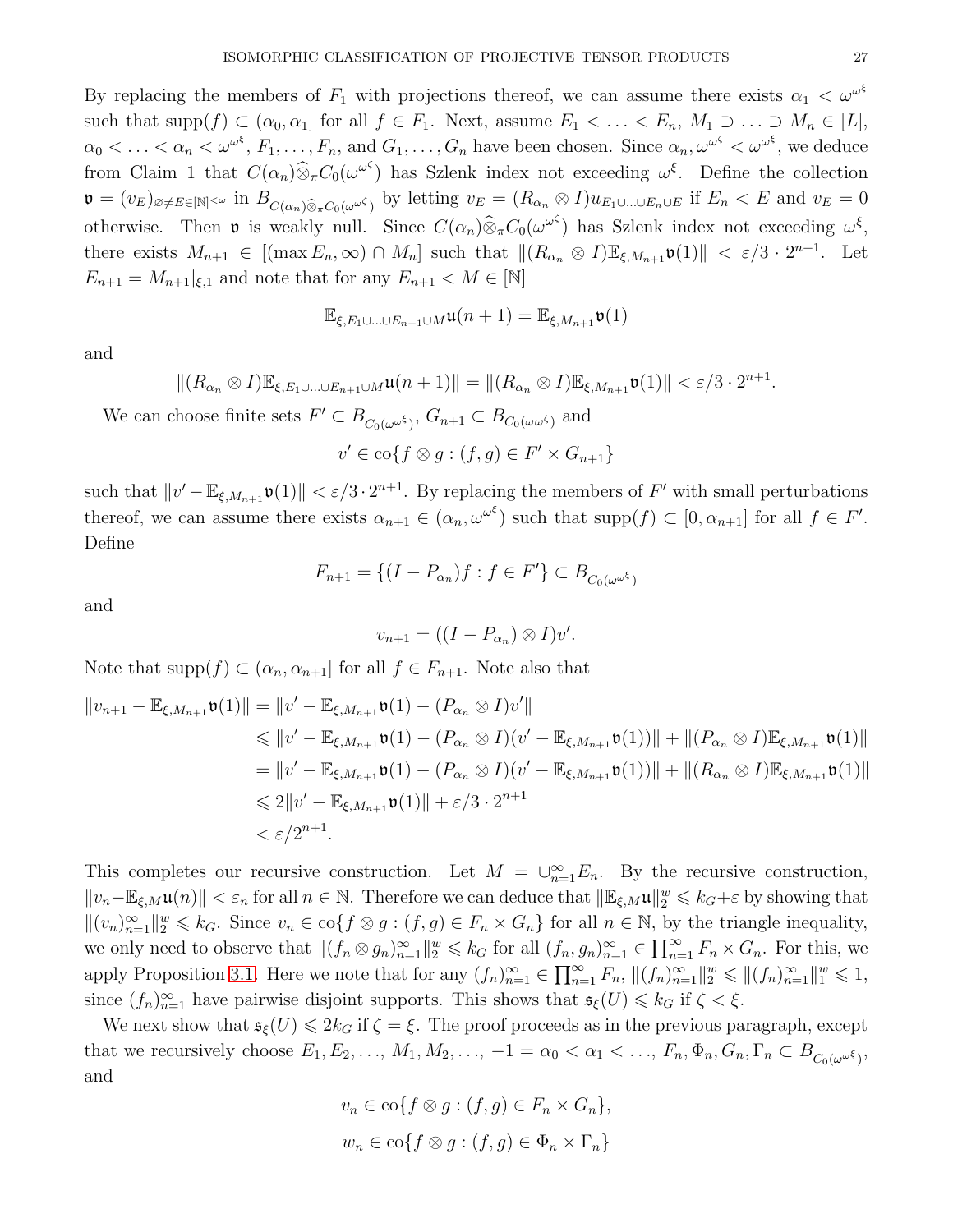such that, with  $M = \bigcup_{n=1}^{\infty} E_n$ ,  $||v_n + w_n - \mathbb{E}_{\xi,M}\mathfrak{u}(n)|| < \varepsilon_n$  for all  $n \in \mathbb{N}$ , and such that supp $(f) \subset$  $(\alpha_{n-1}, \alpha_n]$  for all  $n \in \mathbb{N}$  and  $f \in F_n \cup \Gamma_n$ . From here, we argue as in the previous paragraph to deduce that  $\|(f_n \otimes g_n)_{n=1}^{\infty}\|_{2}^{w} \leq k_G$  for all  $(f_n, g_n)_{n=1}^{\infty} \in \prod_{n=1}^{\infty} F_n \times G_n$ , since in this case the functions  $(f_n)_{n=1}^{\infty}$  have pairwise disjoint supports. Similarly,  $\|(f_n \otimes g_n)_{n=1}^{\infty}\|_{2}^w \leq k_G$  for all  $(f_n, g_n)_{n=1}^{\infty} \in$  $\prod_{n=1}^{\infty} \Phi_n \times \Gamma_n$ , since  $(g_n)_{n=1}^{\infty}$  have pairwise disjoint supports. Again, by the triangle inequality,  $||(v_n)_{n=1}^{\infty}||_2^w, ||(w_n)_{n=1}^{\infty}||_2^w \leq k_G$ , and

$$
\|\mathbb{E}_{\xi,M}\mathfrak{u}\| \leq \| (v_n)_{n=1}^{\infty} \|_{2}^{w} + \| (w_n)_{n=1}^{\infty} \|_{2}^{w} + \sum_{n=1}^{\infty} \| v_n + w_n - \mathbb{E}_{\xi,M}\mathfrak{u}(n) \| \leq 2k_G + \varepsilon.
$$

The base step of making this sequence of choices is arbitrary, as in the previous paragraph. We indicate how to complete the recursive step. Assume  $E_1, \ldots, E_n, M_1, \ldots, M_n, \alpha_0, \ldots, \alpha_n$  have been chosen. We now consider the collection  $\mathfrak{v} = (v_E)_{\emptyset \neq E \in [\mathbb{N}]^{<\omega}}$  of  $B_{C(\alpha_n)\widehat{\otimes}_{\pi}C(\alpha_n)}$  given by  $v_E = (R_{\alpha_n}\otimes$  $R_{\alpha_n}$  $(u_{E_1\cup...\cup E_n\cup E}$  if  $E_n < E$  and  $v_E = 0$  otherwise. By Claim 1,  $C(\alpha_n)\otimes {}_{\pi}C(\alpha_n)$  has Szlenk index not exceeding  $\omega^{\xi}$ , so as in the previous paragraph, we can choose  $M_{n+1}$  such that, if  $E_{n+1} \prec M_{n+1}$ is such that  $E_{n+1} \in MAX(\mathcal{S}_{\xi})$ , then for any  $M \in [M_{n+1}]$  with  $E_{n+1} \prec M$ ,

$$
\mathbb{E}_{\xi,E_1\cup\ldots\cup E_{n+1}\cup M}\mathfrak{u}(n+1)=\mathbb{E}_{\xi,M_{n+1}}\mathfrak{v}(1)
$$

and

$$
\|(R_{\alpha_n}\otimes R_{\alpha_n})\mathbb{E}_{\xi,M_{n+1}}\mathfrak{v}(1)\| < \varepsilon/3\cdot 2^{n+1}.
$$

We then choose a finite set  $F \subset B_{C_0(\omega^{\omega^\xi})}$  and  $\alpha_{n+1} \in (\alpha_n, \omega^{\omega^\xi})$  such that  $\text{supp}(f) \subset [0, \alpha_{n+1}]$  for all  $f \in F$  and

$$
v' \in \mathrm{co}\{f \otimes g : (f, g) \in F \times F\}
$$

such that  $||v' - \mathbb{E}_{\xi, M_{n+1}} \mathfrak{v}(1)|| < \varepsilon/3 \cdot 2^{n+1}$ . We then let

$$
F_{n+1} = \Gamma_{n+1} = \{(I - P_{\alpha_n})f : f \in F\},\
$$

$$
G_{n+1} = F,
$$

$$
\Phi_{n+1} = \{P_{\alpha_n}f : f \in F\},\
$$

$$
v_{n+1} = ((I - P_{\alpha_n}) \otimes I)v',
$$

and

$$
w_{n+1} = (P_{\alpha_n} \otimes (I - P_{\alpha_n}))v'.
$$

We compute

$$
||v_{n+1} - w_{n+1} - \mathbb{E}_{\xi, M_{n+1}} \mathfrak{v}(1)|| = ||v' - \mathbb{E}_{\xi, M_{n+1}} \mathfrak{v}(1) + (P_{\alpha_n} \otimes P_{\alpha_n})v'||
$$
  
\$\leq 2||v' - \mathbb{E}\_{\xi, M\_{n+1}} \mathfrak{v}(1)|| + ||(P\_{\alpha\_n} \otimes P\_{\alpha\_n})\mathbb{E}\_{\xi, M\_{n+1}} \mathfrak{v}(1)||\$ $\epsilon/2^{n+1}$ .

This completes the proof that  $\mathfrak{s}_{\xi}(U) \leq 2k_G$  in the case that  $\zeta = \xi$ .

We next isolate the analogue of Claim 1 which will be used to prove our results about  $\mathfrak{g}_{\xi,\zeta}$ .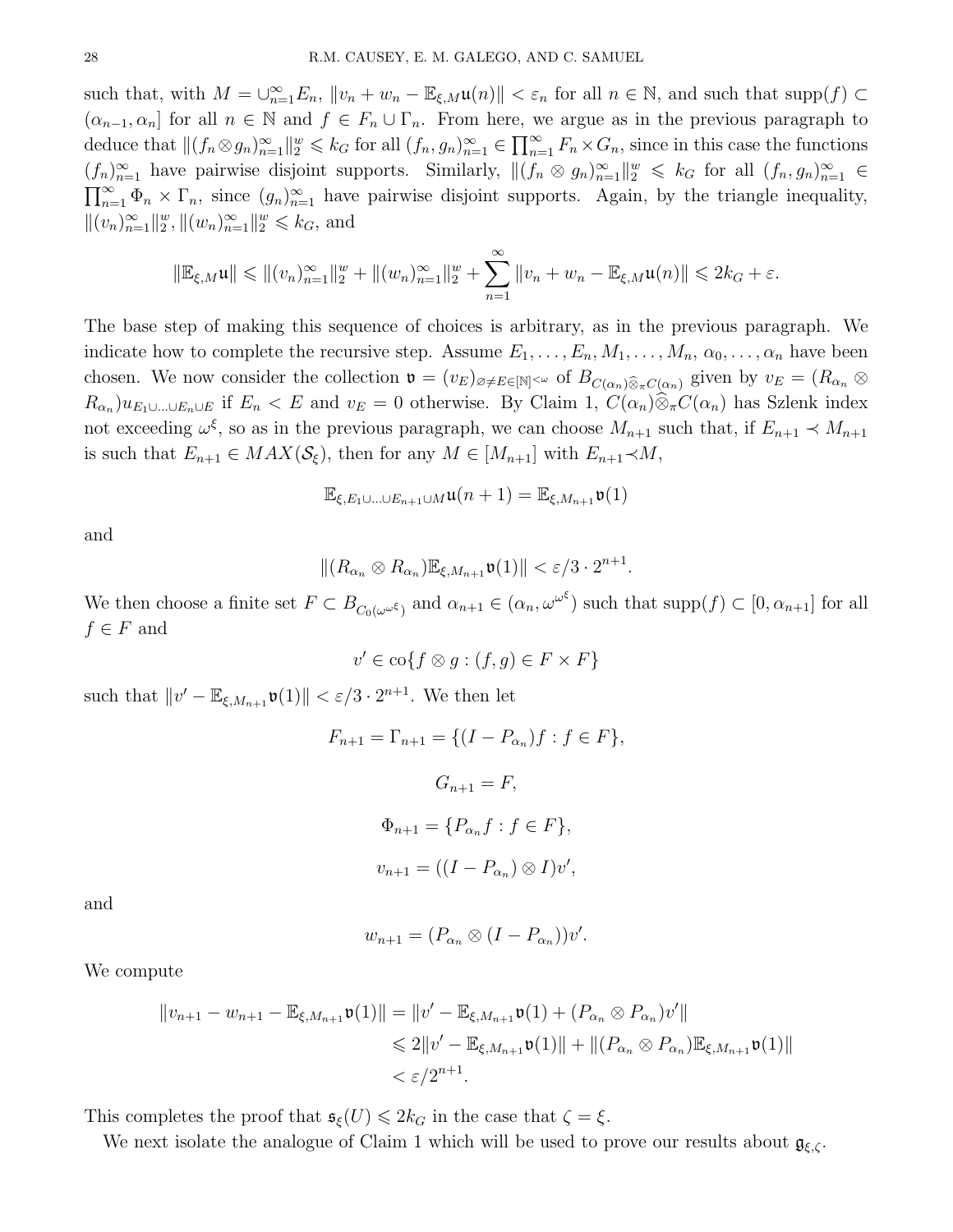**Claim 2.** Still assuming that  $\zeta \leq \xi$  are such that  $h(\xi, \nu)$  holds for all  $\nu < \zeta$  and  $h(\eta)$  holds for any  $\eta < \xi$ , then for any  $\alpha < \omega^{\omega^{\xi}}$ , any  $\beta < \omega^{\omega^{\zeta}}$ , any  $\varepsilon > 0$ , any weakly null collection  $\mathfrak{v} = (v_E)_{\varnothing \neq E \in [\mathbb{N}]^{<\omega}}$ of  $B_U$ , and any  $L \in [\mathbb{N}]$ , there exists  $M \in [L]$  such that

$$
\|\mathbb{E}^{(2)}_{\xi,1+\zeta,M}\mathfrak{v}(1)-((I-P_\alpha)\otimes (I-P_\beta))\mathbb{E}^{(2)}_{\xi,1+\zeta,M}\mathfrak{v}(1)\|<\varepsilon.
$$

Let us show the claim. We first consider the operator  $I \otimes R_\beta : C_0(\omega^{\omega^\xi}) \widehat{\otimes}_\pi C(\omega^{\omega^\zeta}) \to C_0(\omega^{\omega^\xi}) \widehat{\otimes}_\pi C(\beta)$ for  $\beta < \omega^{\omega^{\zeta}}$ . We claim that there exists  $\mu < 1 + \zeta$  such that  $\mathfrak{g}_{\xi,\mu}(C_0(\omega^{\omega^{\xi}})\widehat{\otimes}_{\pi}C(\beta)) < \infty$ . If  $\beta$  is finite, then  $\mathfrak{g}_{\xi,0}(C_0(\omega^{\omega^{\xi}})\widehat{\otimes}_{\pi}C(\beta)) \leq \infty$  by [6.1.](#page-24-1) In this case, let  $\mu = 0 \leq 1 + \zeta$ . If  $\beta$  is infinite, then  $C(\beta)$  is isomorphic to  $C_0(\omega^{\omega^{\nu}})$  for some  $\nu < \zeta$ . In this case,  $C_0(\omega^{\omega^{\zeta}}) \widehat{\otimes}_{\pi} C(\beta)$  is isomorphic to  $C_0(\omega^{\omega^{\xi}}) \widehat{\otimes}_{\pi} C_0(\omega^{\omega^{\nu}})$ . Since  $h(\xi, \nu)$  is assumed to hold, it follows that  $\mathfrak{g}_{\xi, 1+\nu}(C_0(\omega^{\omega^{\xi}}) \widehat{\otimes}_{\pi} C_0(\omega^{\omega^{\nu}})) < \infty$ , and therefore  $\mathfrak{g}_{\xi,1+\nu}(C_0(\omega^{\omega^{\xi}})\widehat{\otimes}_{\pi}C(\beta)) < \infty$ . Note also that since  $\nu < \zeta$ ,  $1+\nu < 1+\zeta$ . In this case, let  $\mu = 1 + \nu < 1 + \zeta$ .

It follows from Lemma [5.11](#page-19-1) combined with the infinite Ramsey theorem that for any  $\varepsilon > 0$ , any weakly null collection  $\mathfrak{w} = (w_E)_{\emptyset \neq E \in [\mathbb{N}]^{<\omega}}$  in  $B_{C_0(\omega^{\omega^{\xi}}) \widehat{\otimes}_{\pi} C(\beta)}$ , and  $L \in [\mathbb{N}]$ , there exists  $M \in [L]$  such that for all  $N \in [M]$ ,  $\|\mathbb{E}_{\xi,1+\zeta,N}^{(2)}\mathfrak{w}(1)\| < \varepsilon$ . Therefore for any  $\varepsilon > 0$ , any weakly null collection  $\mathfrak{v} = (v_E)_{\emptyset \neq E \in [\mathbb{N}]^{< \omega}}$  in  $B_U$ , and  $L \in [\mathbb{N}]$ , by letting  $\mathfrak{w} = (w_E)_{\emptyset \neq E \in [\mathbb{N}]^{< \omega}} = ((I \otimes R_\beta) v_E)_{\emptyset \neq E \in [\mathbb{N}]^{< \omega}}$ , we deduce that there exists  $M \in [L]$  such that for all  $N \in [M]$ ,  $\|(I \otimes R_{\beta})\mathbb{E}_{\xi,1+\zeta,N}^{(2)}\mathfrak{v}(1)\| < \varepsilon$ .

If  $\xi = \zeta$ , by symmetry, we can apply the same argument to deduce that for any  $\varepsilon > 0$ , any weakly null collection  $\mathfrak{v} = (v_E)_{\emptyset \neq E \in [\mathbb{N}]^{<\omega}}$  in  $B_U$ , and  $L \in [\mathbb{N}]$ , there exists  $M \in [L]$  such that for all  $N \in [M], \| (R_\alpha \otimes I) \mathbb{E}_{\xi,1+\zeta,N}^{(2)} \mathfrak{v}(1) \| < \varepsilon.$ 

If  $\zeta < \xi$ , then  $Sz(C(\alpha)\widehat{\otimes}_{\pi}C_0(\omega^{\omega^{\zeta}})) \leq \omega^{\xi}$  by Claim 1, which implies that  $\mathfrak{g}_{\xi,0}(C(\alpha)\widehat{\otimes}_{\pi}C_0(\omega^{\omega^{\zeta}})) =$ 0. Again by Lemma [5.11,](#page-19-1) we deduce that for any weakly null collection  $\mathfrak{w} = (w_E)_{\emptyset \neq E \in [\mathbb{N}]^{< \omega}}$  in  $B_{C(\alpha)\widehat{\otimes}_{\pi}C_0(\omega^{\omega\zeta})}$ , and  $L \in [\mathbb{N}]$ , there exists  $M \in [L]$  such that for all  $N \in [M]$ ,  $\|\mathbb{E}_{\zeta,1+\zeta,N}^{(2)}\mathfrak{w}(1)\| < \varepsilon$ . Therefore for any  $\varepsilon > 0$ , any weakly null collection  $\mathfrak{v} = (v_E)_{\varnothing \neq E \in [\mathbb{N}]^{<\omega}}$  in  $B_U$ , and  $L \in [\mathbb{N}]$ , by letting  $\mathfrak{w} = (w_E)_{\emptyset \neq E \in [\mathbb{N}]^{<\omega}} = ((R_\alpha \otimes I) v_E)_{\emptyset \neq E \in [\mathbb{N}]^{<\omega}},$  we deduce that there exists  $M \in [L]$  such that for all  $N \in [M], \| (R_\alpha \otimes I) \mathbb{E}_{\xi,1+\zeta,N}^{(2)} \mathfrak{v}(1) \| < \varepsilon.$ 

Fix a weakly null collection  $\mathfrak{v} = (v_E)_{\emptyset \neq E \in [\mathbb{N}]^{< \omega}}$  in  $B_U$ ,  $\varepsilon > 0$ , and  $L \in [\mathbb{N}]$ . By the first paragraph of the proof of the claim, there exists  $M \in [L]$  such that for all  $N \in [M]$ ,  $\|(I \otimes R_{\beta})\mathbb{E}_{\xi,1+\zeta,N}^{(2)}\mathfrak{v}(1)\|$  < ε/2. By the second paragraph of the proof of the claim, there exists  $N \in [M]$  such that  $|| (R_{\alpha} \otimes$  $I \big| \mathbb{E}_{\xi, 1+\zeta, N}^{(2)} \mathfrak{v}(1) \big| < \varepsilon/2$ . Note that

$$
\|(I\otimes P_{\beta})\mathbb{E}^{(2)}_{\xi,1+\zeta,N}\mathfrak{v}(1)\|=\|(I\otimes R_{\beta})\mathbb{E}^{(2)}_{\xi,1+\zeta,N}\mathfrak{v}(1)\|<\varepsilon/2
$$

and

$$
\|(P_\alpha\otimes I)\mathbb{E}^{(2)}_{\xi,1+\zeta,N}\mathfrak{v}(1)\|=\|(R_\alpha\otimes I)\mathbb{E}^{(2)}_{\xi,1+\zeta,N}\mathfrak{v}(1)\|<\varepsilon/2.
$$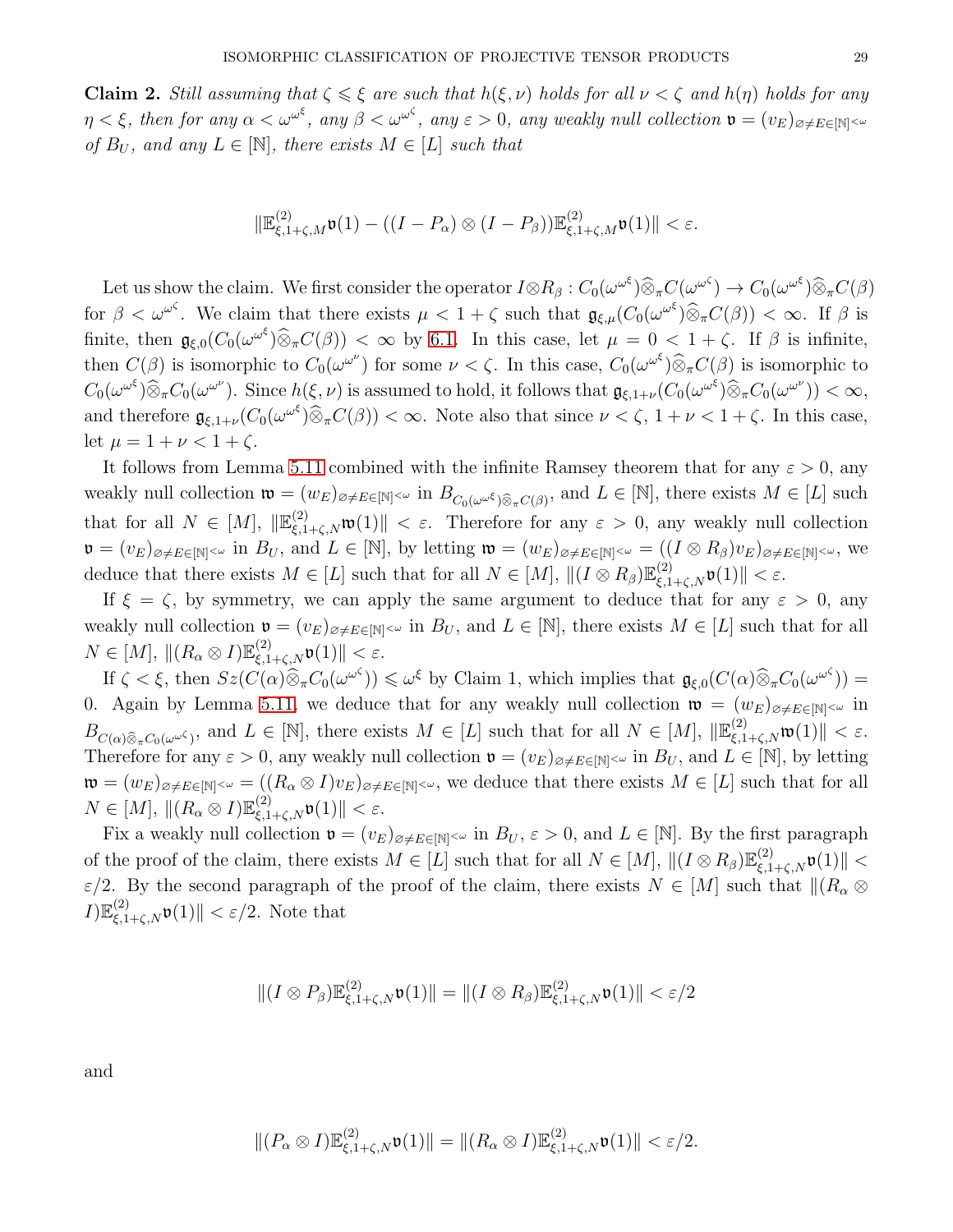Therefore

$$
\|\mathbb{E}_{\xi,1+\zeta,N}^{(2)}\mathfrak{v}(1) - ((I - P_{\alpha}) \otimes (I - P_{\beta}))\mathbb{E}_{\xi,1+\zeta,N}^{(2)}\mathfrak{v}(1)\| \leq \|(P_{\alpha} \otimes (I - P_{\beta}))\mathbb{E}_{\xi,1+\zeta,N}^{(2)}\mathfrak{v}(1)\| \n+ \|(I \otimes P_{\beta})\mathbb{E}_{\xi,1+\zeta,N}^{(2)}\mathfrak{v}(1)\| \n\leq \|(I \otimes (I - P_{\beta}))(P_{\alpha} \otimes I)\mathbb{E}_{\xi,1+\zeta,N}^{(2)}\mathfrak{v}(1)\| \n+ \|(I \otimes P_{\beta})\mathbb{E}_{\xi,1+\zeta,N}^{(2)}\mathfrak{v}(1)\| \n= \|(R_{\alpha} \otimes I)\mathbb{E}_{\xi,1+\zeta,N}^{(2)}\mathfrak{v}(1)\| \n+ \|(I \otimes R_{\beta})\mathbb{E}_{\xi,1+\zeta,N}^{(2)}\mathfrak{v}(1)\| < \varepsilon/2 + \varepsilon/2 = \varepsilon.
$$

This finishes the proof of Claim 2.

If  $\zeta < \xi$ , fix  $\kappa > k_G$ . If  $\zeta = \xi$ , fix  $\kappa > 2k_G$ . Fix a sequence  $(\varepsilon_n)_{n=1}^{\infty}$  in  $(0, \infty)$  such that  $k_G + \sum_{n=1}^{\infty} \varepsilon_n < \kappa$  if  $\zeta < \xi$  or  $2k_G + \sum_{n=1}^{\infty} \varepsilon_n < \kappa$  if  $\zeta = \xi$ .

Fix a weakly null collection  $\mathfrak{u} = (u_E)_{\emptyset \neq E \in [\mathbb{N}]^{<\omega}}$  in  $B_U$  and  $L \in [\mathbb{N}]$ . Since  $\mathfrak{s}_{\xi}(U) < \kappa$ , we can, by replacing L with a subset, assume that for all  $M \in [L]$  and all  $n \in \mathbb{N}$ ,  $\|\mathbb{E}_{\xi,1+\zeta,M}^{(2)}\mathfrak{u}(n)\| \leq \kappa$ . Let  $\alpha_0 = \beta_0 = -1$ . Let  $M_1 = M$  and let  $E_1 \prec M_1$  be such that  $E_1 \in MAX(\mathcal{S}_{1+\zeta}[\mathcal{S}_{\xi}])$ . Since  $\mathbb{E}^{(2)}_{\xi,1}$  $\mathcal{L}_{\xi,1+\zeta,M_1}\mathfrak{u}(1)\| \leq \kappa$ , we can select finite sets  $F_1 \subset \kappa B_{C_0(\omega^{\omega^{\zeta}})}$ ,  $G_1 \subset B_{C_0(\omega^{\omega^{\zeta}})}$ ,  $\alpha_1 < \omega^{\omega^{\zeta}}$ ,  $\beta_1 < \omega^{\omega^{\zeta}}$ , and

$$
v_1 \in \mathrm{co}\{f \otimes g : (f,g) \in F_1 \times G_1\}
$$

such that  $\text{supp}(f) \subset (\alpha_0, \alpha_1]$  for all  $f \in F_1$ ,  $\text{supp}(g) \subset (\beta_0, \beta_1]$  for all  $g \in G_1$ , and

$$
||v_1-\mathbb{E}_{\xi,1+\zeta,M_1}^{(2)}\mathfrak{u}(1)||<\varepsilon_1.
$$

Now assume that  $E_1 < \ldots < E_n$ ,  $M_1 \supset \ldots \supset M_n$ ,  $\alpha_0 < \ldots < \alpha_n < \omega^{\omega^\xi}$ ,  $\beta_0 < \ldots < \beta_n < \omega^{\omega^\zeta}$ ,  $F_1, \ldots, F_n, G_1, \ldots, G_n$ , and  $v_1, \ldots, v_n$  have been chosen. Define  $\mathfrak{v} = (v_E)_{\emptyset \neq E \in [\mathbb{N}]^{<\omega}} \subset B_U$  by letting  $v_E = u_{E_1 \cup \ldots \cup E_n \cup E}$  if  $E_n < E$  and  $v_E = 0$  otherwise. Using Claim 2 and our choice of M, we can select  $M_{n+1} \in [(\max E_n, \infty) \cap M_n]$  such that

$$
\|\mathbb{E}^{(2)}_{\xi,1+\zeta,M_{n+1}}\mathfrak{v}(1)\|\leqslant \kappa
$$

and

$$
\|\mathbb{E}^{(2)}_{\xi,1+\zeta,M_{n+1}}\mathfrak{v}(1)-((I-P_{\alpha_n})\otimes (I-P_{\beta_n}))\mathbb{E}^{(2)}_{\xi,1+\zeta,M_{n+1}}\mathfrak{v}(1)\|<\varepsilon_{n+1}/2.
$$

We can choose finite sets  $F \subset \kappa B_{C_0(\omega^{\omega^\xi})}$  and  $G \subset B_{C_0(\omega^{\omega^\zeta})}$ , ordinals  $\alpha_{n+1} \in (\alpha_n, \omega^{\omega^\xi})$ ,  $\beta_{n+1} \in$  $(\beta_n, \omega^{\omega^{\zeta}})$ , and

$$
v' \in \text{co}\{f \otimes g : (f, g) \in F \times G\}
$$

such that  $\text{supp}(f) \subset [0, \alpha_{n+1}]$  for all  $f \in F$ ,  $\text{supp}(g) \subset [0, \beta_{n+1}]$  for all  $g \in G$ , and  $||v' \mathbb{E}^{(2)}$  $\|\xi_{\xi,1+\zeta,M_{n+1}}^{(2)}\mathfrak{v}(1)\| < \varepsilon_{n+1}/2.$  Define

$$
F_{n+1} = \{ (I - P_{\alpha_n})f : f \in F \},\
$$
  

$$
G_{n+1} = \{ (I - P_{\beta_n})g : g \in G \},\
$$

and

$$
v_{n+1} = ((I - P_{\alpha_n}) \otimes (I - P_{\beta_n}))v'.
$$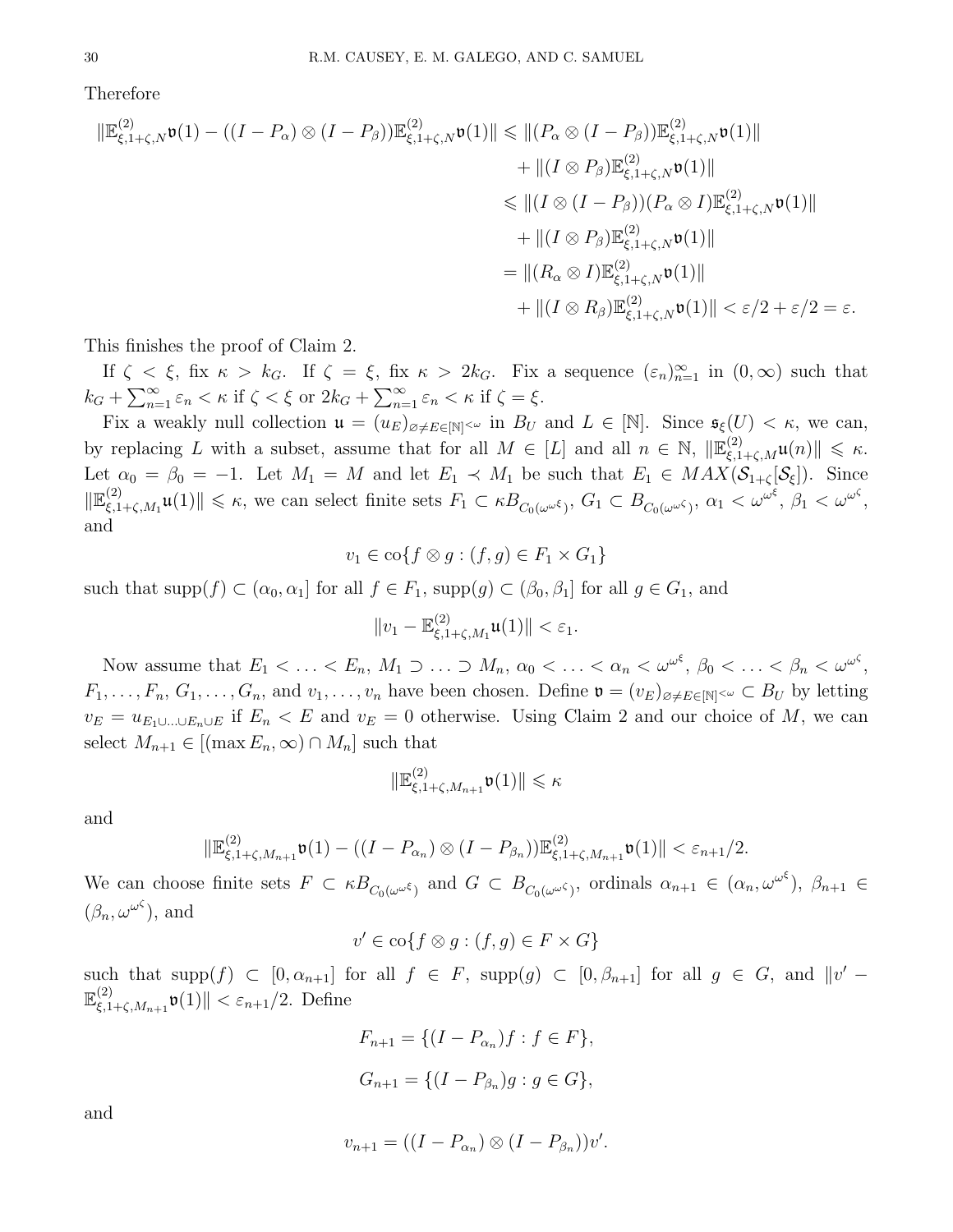Note that  $\text{supp}(f) \subset (\alpha_n, \alpha_{n+1}]$  for each  $f \in F_{n+1}$ ,  $\text{supp}(g) \subset (\beta_n, \beta_{n+1}]$  for each  $g \in G_{n+1}$ , and

$$
||v_{n+1} - \mathbb{E}^{(2)}_{\xi,1+\zeta,M_{n+1}} \mathfrak{v}(1)|| \le ||((I - P_{\alpha_n}) \otimes (I - P_{\beta_n}))(v' - \mathbb{E}^{(2)}_{\xi,1+\zeta,M_{n+1}} \mathfrak{v}(1))||
$$
  
+  $||\mathbb{E}^{(2)}_{\xi,1+\zeta,M_{n+1}} \mathfrak{v}(1) - ((I - P_{\alpha_n}) \otimes (I - P_{\beta_n}))\mathbb{E}^{(2)}_{\xi,1+\zeta,M_{n+1}} \mathfrak{v}(1)||$   
<  $\le \varepsilon_{n+1}/2 + \varepsilon_{n+1}/2 = \varepsilon_{n+1}.$ 

This completes the recursive construction. Let  $N = \bigcup_{n=1}^{\infty} E_n$ .

We note that for each  $(f_n, g_n)_{n=1}^{\infty} \in \prod_{n=1}^{\infty} F_n \times G_n$ ,  $||(f_n)_{n=1}^{\infty}||_1^w \leq \kappa$ , since the functions  $f_n \in$  $\kappa B_{C_0(\omega^{\omega^\zeta})}$  have pairwise disjoint supports, and  $\|(g_n)_{n=1}^{\infty}\|_{1}^w \leq 1$ , since the functions  $g_n \in B_{C_0(\omega^{\omega^\zeta})}$ have pairwise disjoint supports. Therefore by Proposition [3.2,](#page-7-1)  $\|(f_n \otimes g_n)_{n=1}^{\infty}\|_{L_{\infty}}^w \le \kappa$  for each  $(f_n, g_n)_{n=1}^{\infty} \in \prod_{n=1}^{\infty} F_n \times G_n$ . By the triangle inequality,  $\|(v_n)_{n=1}^{\infty}\|_{1}^w \leq \kappa$ . Since  $\mathbb{E}_{\xi,1}^{(2)}$  $\zeta^{(2)}_{\xi,1+\zeta,M_{n+1}}\mathfrak{v}(1)=$  $\mathbb{E}_{\xi,1+\zeta,N}^{(2)}\mathfrak{u}(n+1)$ , it follows that

$$
\|\mathbb{E}^{(2)}_{\xi,1+\zeta,N}\mathfrak{u}\|^1_w\leqslant\|(v_n)_{n=1}^\infty\|_1^w+\sum_{n=1}^\infty\|v_n-\mathbb{E}^{(2)}_{\xi,1+\zeta,N}\mathfrak{u}(n)\|\leqslant\kappa+\sum_{n=1}^\infty\varepsilon_n.
$$

Since this holds for any  $(\varepsilon_n)_{n=1}^{\infty} \subset (0,\infty)$ , any weakly null collection  $\mathfrak{u} = (u_E)_{E \in [\mathbb{N}] \le \omega \setminus \{\varnothing\}} \subset B_U$ , and  $L \in [\mathbb{N}]$ , it follows that  $\mathfrak{g}_{\xi,1+\zeta}(U) \leq \kappa$ . Since  $\kappa > k_G$  was arbitrary in the  $\zeta < \xi$  case, and  $\kappa > 2k_G$ was arbitrary in the  $\zeta = \xi$  case, we are done.

 $\Box$ 

#### 7. Sharpness

<span id="page-30-0"></span>In this section, let K be a compact, Hausdorff space. We let  $\mathcal{M}(K) = C(K)^*$ , the space of Radon measures on K. For each  $\varpi \in K$ , we denote by  $\delta_{\varpi}$  the Dirac evaluation functional given by  $\delta_{\varpi}(f) = f(\varpi).$ 

Let  $\Delta_m = \{ (\varepsilon_n)_{n=1}^m : \varepsilon_n \in \{\pm 1\} \}.$  We let  $\Delta_0 = \{ \varnothing \}, \Delta_{\leq m} = \bigcup_{n=0}^m \Delta_n$ , and  $\Delta_{\leq m} \cup_{n=0}^{m-1} \Delta_n$ .

A Cantor scheme on K will refer to a family of non-empty subsets  $D = (A_d)_{d \in \Delta_{\leq m}}$  of K such that for each  $d \in \Delta_{\leq m}$ ,  $A_d \supset A_{d \cap (-1)} \cup A_{d \cap (1)}$  and  $A_{d \cap (-1)} \cap A_{d \cap (1)} = \emptyset$ . Note that we do not have any requirement that  $A_{\varnothing}$  be equal to K. Given a Cantor scheme D on K, a D-selector is a function  $\psi: \Delta_m \to K$  such that for each  $d \in \Delta_m$ ,  $\psi(d) \in A_d$ .

Given a Cantor scheme  $D = (A_d)_{d \in \Delta_{\leq m}}$  on K, we say that a sequence  $(f_i)_{i=1}^m$  in  $C(K)$  is *compatible* with the Cantor scheme D provided that for any  $1 \leq i \leq m$  and any  $d \in \Delta_{i-1}$ ,  $f_i|_{A_{d \cap \{\varepsilon\}}} \equiv \varepsilon$  for  $\varepsilon \in {\pm 1}$ . Note that if  $(f_i)_{i=1}^m$  is compatible with D, then for any D-selector  $\psi$  and  $1 \leq i \leq m$ ,  $f_i(\psi(\varepsilon_1,\ldots,\varepsilon_m))=\varepsilon_i$ , since  $\psi(\varepsilon_1,\ldots,\varepsilon_m)\in A_{(\varepsilon_1,\ldots,\varepsilon_i)}$  and  $f_i|_{A_{(\varepsilon_1,\ldots,\varepsilon_i)}}\equiv\varepsilon_i$ .

Given a Cantor scheme  $D = (A_d)_{d \in \Delta_{\leq m}}$  on K and a D-selector  $\psi$ , we define the associated Rademacher sequence  $(\mu_i^{\psi})$  $\binom{w}{i}$ <sub>i-1</sub> by letting

$$
\mu_i^{\psi} = \frac{1}{2^m} \sum_{(\varepsilon_1,\ldots,\varepsilon_m) \in \Delta_{\Delta_m}} \varepsilon_i \delta_{\psi(\varepsilon_1,\ldots,\varepsilon_m)}.
$$

If  $\mu$  denotes the uniform probability measure on  $\{\psi(d) : d \in \Delta_m\}$ , then  $\mu_i^{\psi} \ll \mu$  for each  $1 \leq i \leq m$ . Then if  $r_i = \frac{d\mu_i^{\psi}}{d\mu}$  is the Radon-Nikodym derivative of  $\mu_i$  with respect to  $\mu$ ,  $(\mu_i^{\psi})$  $_{i}^{\psi})_{i=1}^{m}$  is isometrically equivalent to  $(r_i)_{i=1}^m \subset L_1(\mu)$ . Moreover,  $(r_i)_{i=1}^m$  is an orthonormal system in  $L_2(\mu)$ , which means it is weakly 2-summing with 2-weakly summing norm equal to 1 when considered as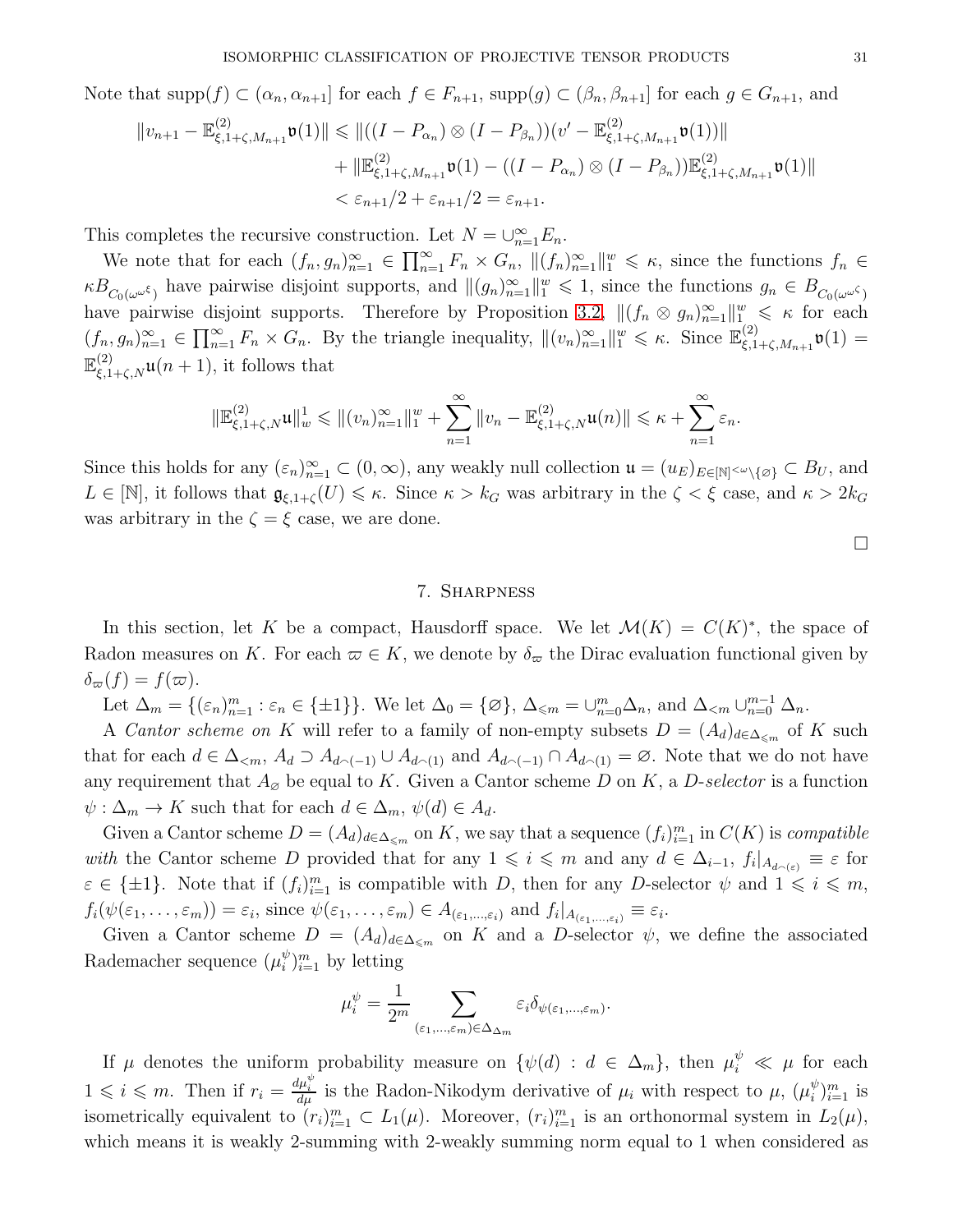a sequence in  $L_2(\mu)$ . Since  $\mu$  is a probability measure, the formal inclusion from  $L_2(\mu)$  to  $L_1(\mu)$  is norm 1, which means that  $(r_i)_{i=1}^m$  is weakly 2-summing in  $L_1(\mu)$  with 2-weakly summing norm in  $L_1(\mu)$  not exceeding 1. It is clear that the 2-weakly summing norm of  $(r_i)_{i=1}^m$ , when considered as a sequence in  $L_1(\mu)$  is exactly 1, since  $||r_i||_{L_1(\mu)} = 1$  for each  $1 \leq i \leq m$ . Therefore  $(\mu_i^{\psi})$  $_{i}^{\psi}$ <sub>i=1</sub> satisfies  $\|(\mu_i^{\psi}$  $_{i}^{\psi}$ <sub>i=1</sub> $\|_{2}^{w} \leq 1$ .

**Remark 7.1.** Note that if  $D = (A_d)_{d \in \Delta_{\leq m}}$  is a Cantor scheme on K,  $(f_i)_{i=1}^m$  is compatible with D, and  $\psi$  is a D-selector, then  $(f_i)_{i=1}^m$  and  $(\mu_i^{\psi})$  $\binom{\psi}{i}$ <sub>i'</sub> are biorthogonal. Indeed,

$$
\langle \mu_j^{\psi}, f_i \rangle = \frac{1}{2^m} \sum_{(\varepsilon_1, \ldots, \varepsilon_m) \in \Delta_m} \varepsilon_j f_i(\psi(\varepsilon_1, \ldots, \varepsilon_m)) = \frac{1}{2^m} \sum_{(\varepsilon_1, \ldots, \varepsilon_m) \in \Delta_m} \varepsilon_i \varepsilon_j = \delta_{i,j}.
$$

We now arrive at the following consequence for witnessing our eventual lower estimates. The following proposition and its proof deal with both projective and injective tensor norms. Therefore we distinguish between projective and injective tensor norms within the following proposition, and thereafter return to considering only projective tensor norms.

<span id="page-31-0"></span>**Proposition 7.2.** Let K be compact, Hausdorff space and let X be a Banach space. Let  $D =$  $(A_d)_{d \in \Delta_{\leq l}}$  be a Cantor scheme on K and let  $(f_i)_{i=1}^l$  be compatible with D. Fix  $1 \leq s_1 < \ldots < s_m \leq l$ and suppose that  $(x_j)_{j=1}^n \subset X$ ,  $(x_j^*)_{j=1}^m \subset B_{X^*}$ , and  $0 = r_0 < \ldots < r_m = n$  are such that  $\langle x_i^*, x_j \rangle = 1$ if  $j \in (r_{i-1}, r_i]$ , and  $\langle x_i^*, x_j \rangle = 0$  otherwise. Then for any sequences  $(a_i)_{i=1}^m$ ,  $(b_j)_{j=1}^n$  of positive numbers such that  $\sum_{i=1}^{m} a_i^2 = 1$  and  $\sum_{j=r_{i-1}+1}^{r_i} b_j = 1$  for each  $1 \leq i \leq m$ ,

$$
\Big\|\sum_{i=1}^m\sum_{j=1}^n a_ib_jf_{s_i}\otimes x_j\Big\|_{\pi}\geq 1.
$$

*Proof.* Let  $\psi$  be any *D*-selector and let  $(\mu_i)_{i=1}^l = (\mu_i^{\psi})$  $\psi_i^{\psi}$ <sub>i=1</sub> be the associated Rademacher sequence. Since  $\|(\mu_{s_k})_{i=k}^m\|_2^w \leq \|\mu_i\|_{i=1}^l\|_2^w \leq 1$ . By Proposition [3.2,](#page-7-1)

$$
\|(\mu_{s_k} \otimes x_k^*)_{k=1}^m\|_{2,\varepsilon}^w \leq \|\mu_{s_k}\|_{k=1}^m\|_{2}^w \|\mu_{s_k}\|_{k=1}^m\|_{\infty} \leq 1.
$$

Here,  $\mu_{s_i} \otimes x_i^*$  is treated as a member of  $\mathcal{M}(K) \otimes_{\varepsilon} X^* \subset (C(K) \otimes_{\pi} X)^*$ . Therefore

$$
\left\|\sum_{i=1}^m a_i \mu_{s_i} \otimes x_i^*\right\|_{\varepsilon} \leq 1.
$$

Note that

$$
\left\| \sum_{i=1}^{m} \sum_{j=1}^{n} a_{i} b_{j} f_{m_{i}} \otimes x_{j} \right\|_{\pi} \geq \left\langle \sum_{i=1}^{m} a_{i} \mu_{s_{i}} \otimes x_{i}^{*}, \sum_{i=1}^{m} \sum_{j=1}^{n} a_{i} b_{j} f_{s_{i}} \otimes x_{j} \right\rangle
$$

$$
= \sum_{i=1}^{m} \sum_{j=1}^{n} \sum_{k=1}^{m} a_{i} a_{k} b_{j} \langle \mu_{s_{k}}, f_{s_{i}} \rangle \langle x_{k}^{*}, x_{j} \rangle
$$

$$
= \sum_{i=1}^{m} a_{i}^{2} \sum_{j=r_{i-1}+1}^{r_{i}} b_{j} = 1.
$$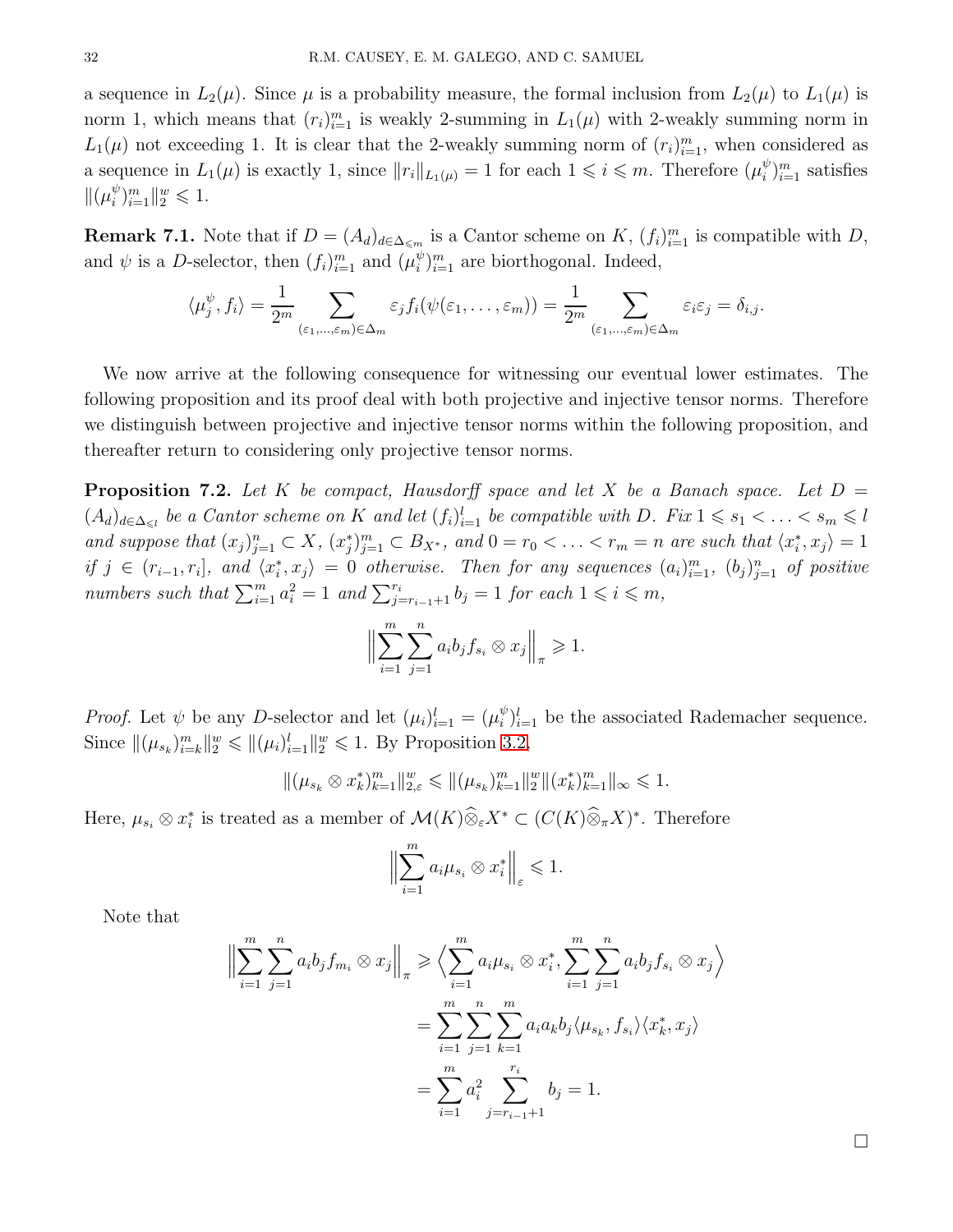The following proof is similar to the computation of the Bourgain  $\ell_1$  index of the spaces  $C(\omega^{\omega^{\zeta}})$ found in the work of Alspach, Judd, and Odell [\[1\]](#page-37-5).

<span id="page-32-0"></span>**Lemma 7.3.** For any ordinal  $\gamma \geq 1$ , there exists a tree  $T_{\gamma}$  on  $[0, \omega^{\gamma})$  with  $\text{rank}(T_{\gamma}) = \omega \gamma$  and a collection  $(f_t)_{t\in T_\gamma}$  in  $B_{C_0(\omega\gamma)}$  such that for each  $t\in MAX(T_\gamma)$ , there exists a Cantor scheme on  $[1, \omega^{\gamma}]$  with respect to which  $(f_s)_{s \preceq t}$  is compatible.

*Proof.* We work by induction. We will also define the functions  $(f_t)_{t \in T_\gamma}$  to satisfy  $f_t(0) = 0$ . For the  $\gamma = 1$  case, we first define

$$
T_{0,n} = \{(n-1, n-2, \dots, n-k) : 1 \leq k \leq n\}
$$

and define  $T_1 = \bigcup_{n=1}^{\infty} T_{0,n}$ . Note that  $\text{rank}(T_1) = \omega = \omega \cdot 1$ , since  $T_1 = \bigcup_{n=1}^{\infty} T_{0,n}$  is a totally incomparable union and the rank of  $T_{0,n}$  is n. It suffices to define  $(f_s)_{s\in T_{0,n}}$  for each  $n \in \mathbb{N}$ . To that end, fix  $n \in \mathbb{N}$ . We define

$$
f_{(n-1,...,n-k)} = \sum_{i=1}^{2^k} (-1)^{i-1} 1_{(2^{n-k}(i-1),2^{n-k}i]}
$$

where  $1_{(2^{n-k}(i-1),2^{n-k}i]}$  is the indicator function of  $(2^{n-k}(i-1),2^{n-k}i]$  in  $[0,\omega]$ .

The sequence  $(f_{(n-1,...,n-k)})_{k=1}^n$  is compatible with the Cantor scheme defined by  $A_{\varnothing} = (0, 2^n]$  and for  $d = (\varepsilon_1, ..., \varepsilon_k) \in \Delta_k$  by

$$
A_{(\varepsilon_1,\ldots,\varepsilon_k)} = \bigcap_{l=1}^k f_{(n-1,\ldots,n-l)}^{-1}(\varepsilon_l).
$$

Assume the result holds for some ordinal  $\gamma$ . Fix a tree  $T_{\gamma}$  on  $[0,\omega^{\gamma})$  with rank $(T_{\gamma}) = \omega \gamma$  and a collection  $(g_t)_{t\in T_\gamma}$  as in the conclusion, and also satisfying  $g_t(0) = 0$  for all  $t \in T_\gamma$ . As in the previous paragraph, it suffices to produce pairwise incomparable trees  $T_{\gamma,n}$  on  $[0, \omega\gamma+n] \subset [0, \omega(\gamma+1))$  with rank $(T_{\gamma,n}) = \omega \gamma + n$  and a collection of functions  $(f_t)_{t \in T_{\gamma,n}}$  in  $B_{C_0(\omega^{\gamma+1})}$  satisfying the conclusions, and then let  $T_{\gamma+1} = \bigcup_{n=1}^{\infty} T_{\gamma,n}$ . To that end, fix  $n \in \mathbb{N}$ . Let

$$
R_n = \{ (\omega \gamma + n - 1, \dots, \omega \gamma + n - k) : 1 \leq k \leq n \},
$$
  

$$
S_n = \{ (\omega \gamma + n - 1, \dots, \omega \gamma) \cap t : t \in T_{\gamma} \},
$$

and let

$$
T_{\gamma,n} = R_n \cup S_n.
$$

It is clear that  $\text{rank}(T_{\gamma,n}) = \omega \gamma + n$ .

In order to define the collection  $(f_t)_{t \in T_{\gamma,n}}$ , we first define  $(f_t)_{t \in R_{\gamma,n}}$  by

$$
f_{(\omega\gamma+n-1,...,\omega\gamma+n-k)} = \sum_{i=1}^{2^k} (-1)^{i-1} 1_{(\omega\gamma 2^{n-k}(i-1),\omega\gamma 2^{n-k}i]}
$$

where, for  $k = 1, ..., n$  and  $i = 1, ..., 2^k$ ,  $1_{(\omega^{\gamma}2^{n-k}(i-1), \omega^{\gamma}2^{n-k}i]}$  denotes the indicator function of the interval  $(\omega^{\gamma}2^{n-k}(i-1), \omega^{\gamma}2^{n-k}i]$  in  $[0, \omega^{\gamma+1}]$ . For  $t = (\omega \gamma + n - 1, \ldots, \omega \gamma) \wedge s$  with  $s \in T_{\gamma}$ , we define  $f_t$  on each interval  $(\omega^{\gamma}(i-1), \omega^{\gamma}i]$  for  $1 \leqslant i \leqslant 2^m$  by letting  $f_t(\omega^{\gamma}(i-1)+\eta) = g_s(\eta), \eta \in [0, \omega^{\gamma}]$  and we define  $f_t$  on  $(\omega^{\gamma}2^{n}, \omega^{\gamma+1}]$  by letting  $f_t(\eta) = 0$  for all  $\eta \in (\omega^{\gamma}2^{n}, \omega^{\gamma+1}]$ . It is easy to see that each  $f_t \in C_0(\omega^{\gamma+1})$ . Let  $t = (\omega \gamma + n - 1, ..., \omega \gamma) \cap s \in MAX(T_{\gamma,n})$ . By construction  $(f_r)_{r \le t}$  is compatible with a Cantor scheme on  $[0, \omega^{\gamma+1}]$ .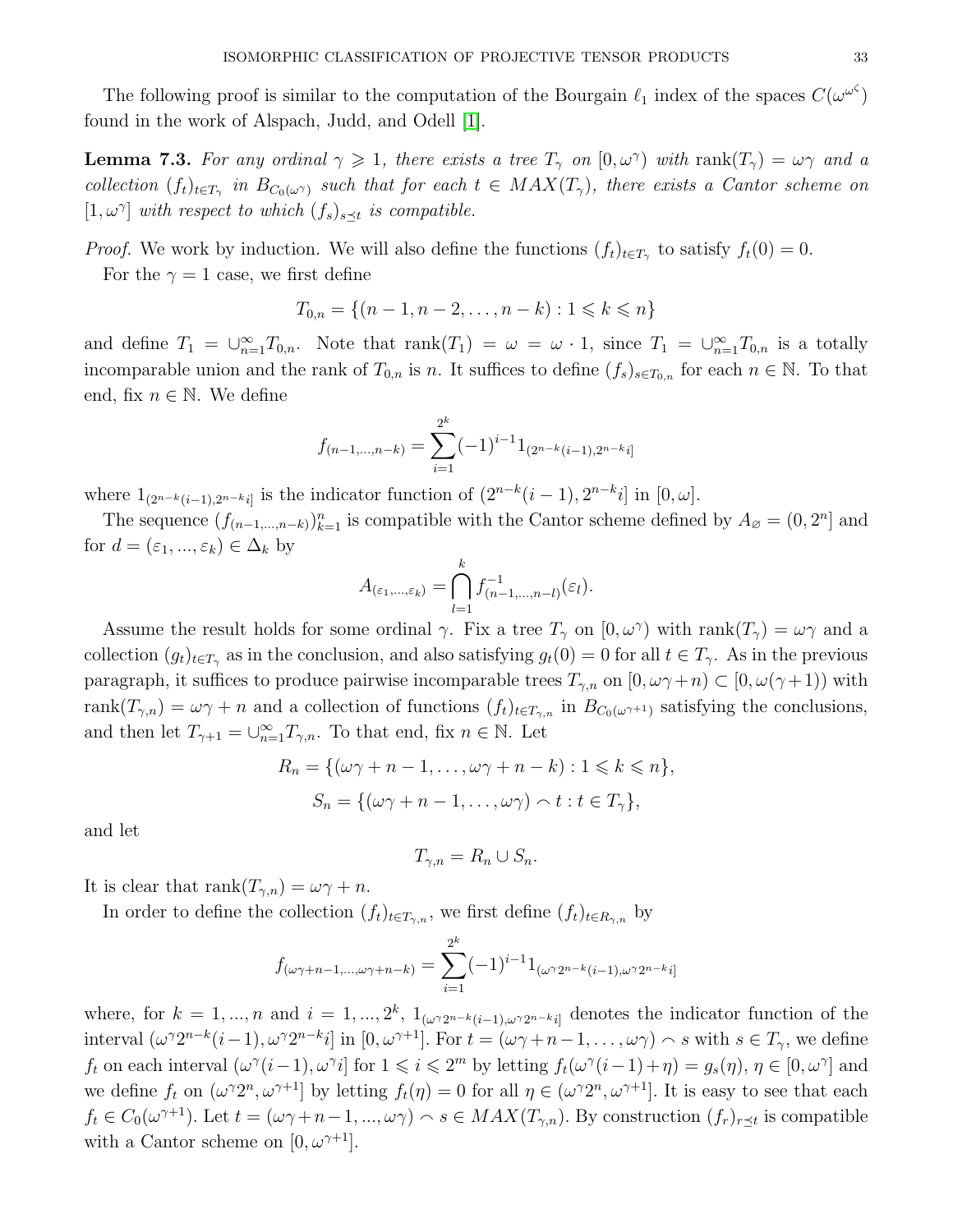Now assume that  $\gamma$  is a limit ordinal and the result holds for all  $1 \leq \zeta < \gamma$ . For each  $1 \leq \zeta < \gamma$ , let  $T_{\zeta}$  be a tree on  $[1, \omega^{\zeta}]$  with  $rank(T_{\zeta}) = \omega \zeta$  and let  $(g_t)_{t \in T_{\zeta}}$  be a family in  $B_{C_0(\omega^{\zeta})}$  be as in the statement of the lemma. Let

$$
U_{\zeta+1} = \{ (\omega^{\zeta} + \nu_i)_{i=1}^n : (\nu_i)_{i=1}^n \in T_{\zeta+1} \}.
$$

Note that the function  $\eta \in [0, \omega^{\zeta+1}) \longrightarrow \omega^{\zeta} + \eta \in [\omega^{\zeta}, \omega^{\zeta+1})$  is bijective, Therefore the function function  $\nu = (\nu_i)_{i=1}^n \in T_{\zeta+1} \mapsto \phi_{\zeta}(\nu) = (\omega^{\zeta} + \nu_i)_{i=1}^n \in U_{\zeta+1}$  is a tree isomorphism, and  $U_{\zeta+1}$  is a tree on  $[\omega^{\zeta}+1,\omega^{\zeta+1})$  with rank  $\omega(\zeta+1)$ . This construction guarantees that the trees  $(U_{\zeta+1})_{\zeta<\gamma}$  are pairwise incomparable. From this it follows that  $T_{\gamma} = \bigcup_{\zeta \leq \gamma} U_{\zeta+1}$  has rank  $\omega \gamma$ .

For  $t \in U_{\zeta+1}$ , define  $f_t \in C_0(\omega^{\gamma+1})$  to be the function defined by

$$
f_t(\eta) = \begin{cases} g_{\phi_{\zeta}^{-1}(t)}(\eta) & : \eta \leq \omega^{\zeta+1} \\ 0 & : \omega^{\zeta+1} < \eta \leq \omega^{\gamma}. \end{cases}
$$

It is easy to see that  $(f_t)_{t\in T_\gamma}$  satisfies the conclusion. Indeed, for any  $t\in MAX(T_\gamma), \phi_{\zeta}^{-1}(t) \in$  $MAX(T_{\zeta+1})$  for some  $\zeta < \gamma$ . By construction, there exists a Cantor scheme on  $[1, \omega^{\zeta+1}]$  with respect to which  $(g_s)_{s \preceq \phi_{\zeta}^{-1}(t)} = (g_{\phi_{\zeta}^{-1}(s)})_{s \preceq t}$  is compatible. Since  $f_s|_{[1,\omega^{\zeta+1}]} = g_{\phi_{\zeta}^{-1}(s)}$  for each  $s \preceq t$ , it follows that if D is a Cantor scheme on  $[1, \omega^{\zeta+1}]$  with respect to which  $(g_s)_{s \preceq \phi_{\zeta}^{-1}(t)}$  is compatible, then D is also a Cantor scheme on  $[1, \omega^{\gamma}]$  with respect to which  $(f_s)_{s \leq t}$  is also compatible.

<span id="page-33-0"></span>**Lemma 7.4.** For any  $1 \le \xi, \zeta < \omega_1$  and any tree T with rank(T) =  $\omega^{1+\zeta}$ , there exists a monotone  $map \Phi : S_{1+\zeta}[\mathcal{S}_{\xi}] \setminus \{\varnothing\} \rightarrow T$  such that for each  $E \in MAX(S_{1+\zeta}[\mathcal{S}_{\xi}])$  if  $E = \bigcup_{n=1}^{m} E_n$  with  $E_1 < \cdots < E_m$  and  $E_n \in MAX(S_{\xi})$  for each  $1 \leqslant n \leqslant m$ , then, for each  $1 \leqslant i \leqslant m$ ,  $\Phi(\bigcup_{n=1}^{i} E_n) = t_i$ and  $\Phi(F) = t_i$  for each  $\bigcup_{n=1}^{i-1} E_n \prec F \preceq \bigcup_{n=1}^{i} E_n$ .

Proof. In the proof, we use the following fact about rank functions on trees. For a well-founded tree S and  $s \in S$ , let  $\varrho(s) = \sup\{\mu : s \in S^{\mu}\}\$ . First, note that the supremum exists, since  $S^{\text{rank}(S)} = \varnothing$ . Second, the preceding fact shows that  $\rho(s) < \text{rank}(S)$ . Next, it is easy to see that this supremum is actually a maximum. In fact, there is only something to be shown if  $\rho(s)$  is a limit ordinal, in which case, since  $s \in S^{\mu}$  for all  $\mu < \varrho(s)$ , it holds that  $s \in \bigcap_{\mu < \varrho(s)} S^{\mu} = S^{\varrho(s)}$ . We also note that if  $s \prec s'$ , then  $\varrho(s) > \varrho(s')$ . More precisely,

$$
\varrho(s) = \sup \{ \varrho(s') + 1 : s \prec s' \in S \},\
$$

with the convention that the supremum of the empty set is 0.

We note that  $\text{rank}(\mathcal{S}_{1+\zeta}) = \omega^{1+\zeta} + 1$  and  $\text{rank}(\mathcal{S}_{1+\zeta}\setminus\{\varnothing\}) = \omega^{1+\zeta}$ . Define  $h: \mathcal{S}_{1+\zeta}\setminus\{\varnothing\} \to [0, \omega^{1+\zeta})$ by  $h(E) = \max\{\mu : E \in \mathcal{S}_{1+\zeta}^{\mu}\}\$ and define  $g: T \to [0, \omega^{1+\zeta})$  by  $g(t) = \max\{\mu : t \in T^{\mu}\}.$ 

We will define  $\Phi(E)$  by induction on the cardinality of E to have the property that for  $E =$  $\bigcup_{n=1}^m E_n \in \mathcal{S}_{1+\zeta}[\mathcal{S}_{\xi}]$  such that  $E_1 < \ldots < E_m$  and  $E_n \in MAX(\mathcal{S}_{\xi})$  for  $1 \leqslant n < m$ ,  $h((\min E_n)_{n=1}^m) \leqslant$  $g(\Phi(E)).$ 

The case  $|E| = 1$ . For  $(n) \in S_{1+\zeta}[\mathcal{S}_{\xi}], h((n)) < \omega^{1+\zeta}$ , so there exists  $t \in T$  such that  $h((n)) \leq g(t)$ . Define  $\Phi((n)) = t$ .

Fix  $G \in \mathcal{S}_{1+\zeta}[\mathcal{S}_{\xi}]$  with  $|G| > 1$  and assume that  $\Phi(E)$  has been defined for each E with  $|E| < |G|$ . Let  $p = \max G$  and let  $E = G \setminus \{p\}$ . Then  $G = E \cap (p)$  and  $E \in S_{1+\zeta}[S_{\xi}] \setminus MAX(S_{1+\zeta}[S_{\xi}])$ . Write

 $\Box$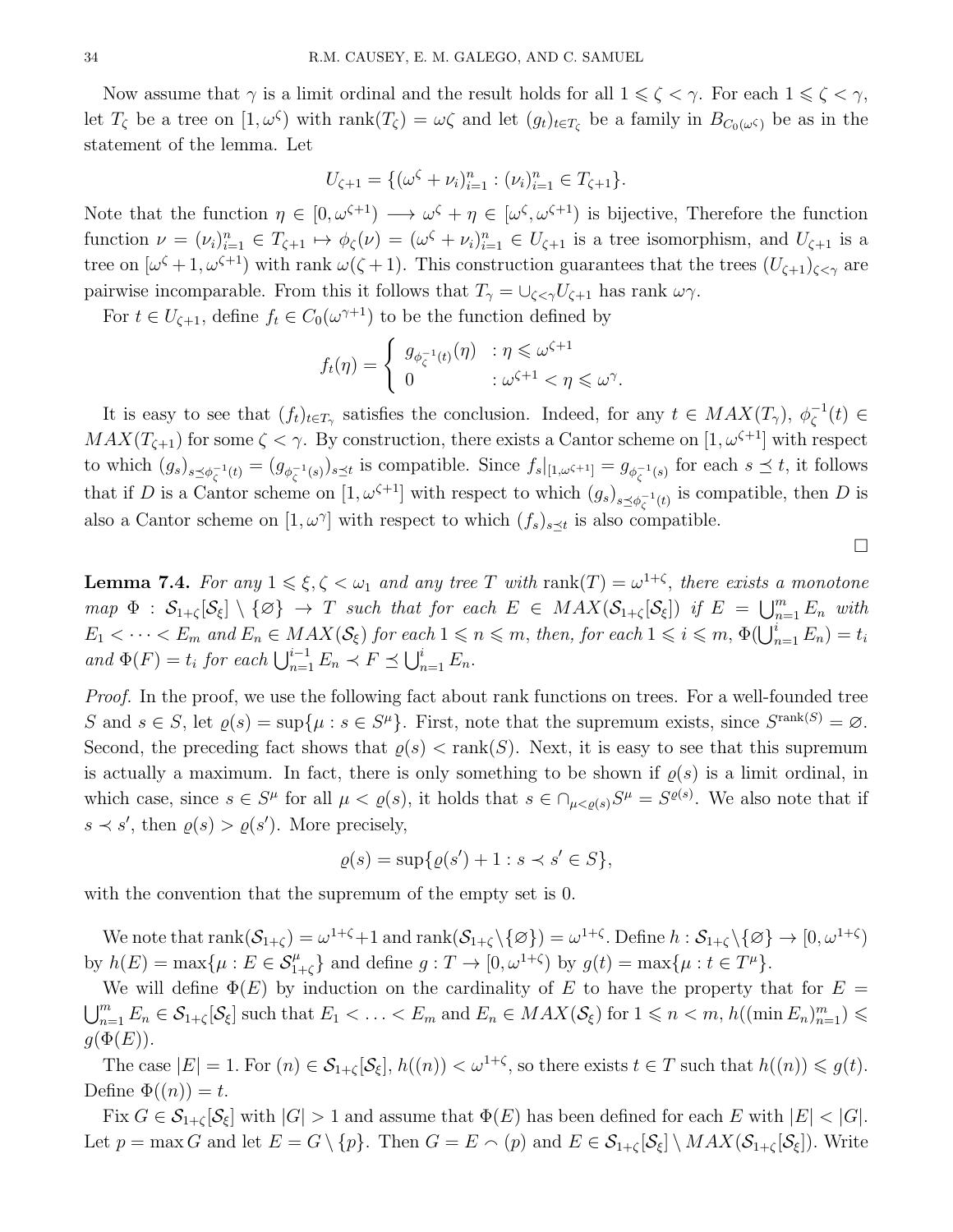$E = \bigcup_{n=1}^{m} E_n$  with  $E_1 < \cdots < E_m$ ,  $E_n \in MAX(S_{\xi})$  for  $1 \leq n < m$  and  $E_m \in S_{\xi}$ . If  $E_m \notin MAX(S_{\xi})$ we define  $\Phi(G) = \Phi(E)$ . If  $E_m \in MAX(S_{\xi})$ , let  $t_m = \Phi(E)$ . Let  $H = (\min E_n)_{n=1}^m$  and note that, by construction,  $h(H) \leq g(t_m)$ . Note that  $h(H \cap (p)) < h(H) \leq g(t_m)$ . Therefore there exists  $s \in T$ such that  $t \prec s$  and  $g(s) \geq h(H \cap (p))$ . Define  $\Phi(G) = s$ . This complete the recursive construction. It is clear that the conclusions are satisfied in this case.

For a compact, Hausdorff space K, we let  $d(K)$  denote the Cantor-Bendixson derivative of K, which consists of the points of K which are not isolated in K. We let  $d(\emptyset) = \emptyset$ . Note that either  $d(K)$  is empty, or  $d(K)$  is also compact, Hausdorff. We define

$$
d0(K) = K,
$$
  

$$
d\eta+1(K) = d(d\eta(K)),
$$

and if  $\eta$  is a limit ordinal,

$$
d^n(K) = \bigcap_{\nu < \eta} d^{\nu}(K).
$$

By the Baire category theorem, every non-empty subset of a countable, compact, Hausdorff space  $K$ has an isolated point. From this and a cardinality argument, for each countable, compact, Hausdorff space, there exists a countable ordinal  $\eta$  such that  $d^{\eta}(K) \neq \emptyset$  and  $d^{\eta+1}(K) = \emptyset$ . Moreover,  $d^{\eta}(K)$ is finite. The ordinal  $\eta + 1$  is called the *Cantor-Bendixson index* of K. We denote the Cantor-Bendixson index of K by  $CB(K)$ , and since  $CB(K)$  is a successor, we let  $CB(K) - 1$  denote the immediate predecessor of  $CB(K)$ . We let

$$
C_0(K) = \{ f \in C(K) : f|_{d^{CB(K)-1}(K)} \equiv 0 \}.
$$

It is easy to see that  $[0, \omega^{\omega^{\xi}}]^{\omega^{\xi}} = {\{\omega^{\xi}\}}$ , so this notation is consistent with the usual notation of  $C_0(\omega^{\omega^\xi}).$ 

By classical facts about countable, compact, Hausdorff spaces, two countable, compact, Hausdorff spaces K, L are homeomorphic if and only if  $CB(K) = CB(L)$  and  $K^{CB(K)-1}$  and  $L^{CB(K)-1}$  have the same cardinality. Moreover, any homeomorphism between K and L must map  $K^{CB(K)-1}$  to  $L^{CB(L)-1}$ . In this case,  $C_0(K)$  is isometrically isomorphic to  $C_0(L)$ . Indeed, if  $\phi: L \to K$  is a homeomorphism, then the restriction of the map  $\Phi: C(K) \to C(L)$ ,  $\Phi f = f \circ \phi$ , to  $C_0(K)$  is an isometric isomorphism between  $C_0(K)$  and  $C_0(L)$ .

We also note that  $\mathcal{S}_{\xi}$  with the Cantor topology is compact, and  $d^{\omega^{\xi}}(\mathcal{S}_{\xi}) = {\varnothing}$ . From this and the preceding discussion, it follows that  $C_0(\omega^{\omega^{\xi}})$  is isometrically isomorphic to

$$
C_0(\mathcal{S}_{\xi}) = \{f \in C(\mathcal{S}_{\xi}) : f(\varnothing) = 0\}.
$$

We will use this in the following result.

**Theorem 7.5.** For each  $\zeta \leq \xi < \omega_1$ ,  $\mathfrak{g}_{\xi,1+\zeta}(C_0(\omega^{\omega^{\xi}})) \widehat{\otimes}_{\pi} C_0(\omega^{\omega^{\zeta}})) \geq 1$ .

*Proof.* As noted prior to the statement of the theorem,  $C_0(\omega^{\omega^{\xi}})$  is isometrically isomorphic to  $C_0(\mathcal{S}_{\xi})$ . We will use  $C_0(\mathcal{S}_{\xi})$  in place of  $C_0(\omega^{\omega^{\xi}})$ .

Define the normalized sequence  $(e_n)_{n=1}^{\infty} \subset C_0(\mathcal{S}_{\xi})$  by letting  $e_n(E) = 1_E(n)$ , where  $1_E$  is the indicator function of E. Since  $e_n(\emptyset) = 0$ ,  $e_n \in C_0(\mathcal{S}_{\xi})$ . Since each  $E \in \mathcal{S}_{\xi}$  is finite,  $\lim_n e_n(E) = 0$ for all  $n \in \mathbb{N}$ . Since  $(e_n)_{n=1}^{\infty}$  is bounded and pointwise null, it is weakly null.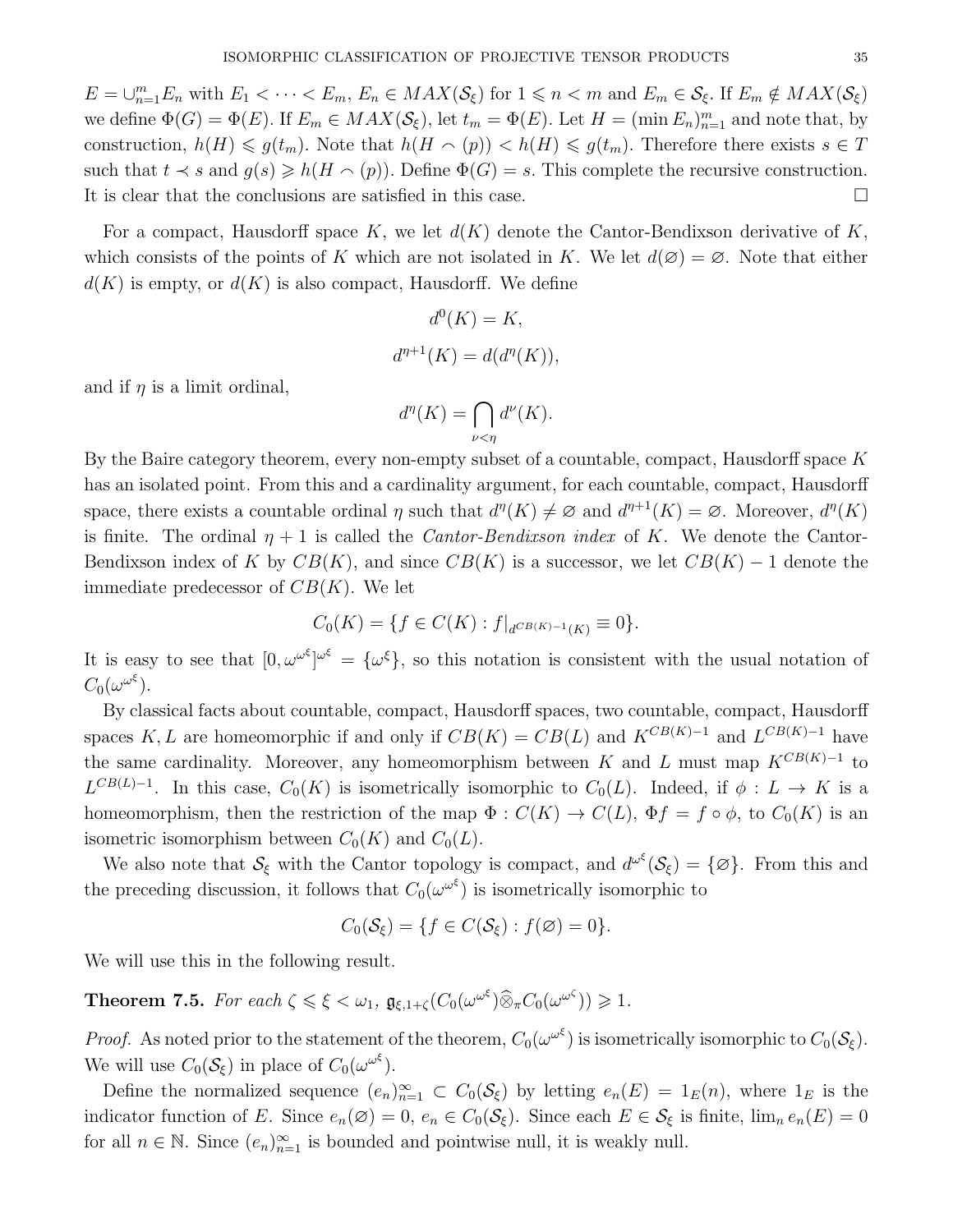By Lemma [7.3,](#page-32-0) there exist a tree T with  $rank(T) = \omega^{1+\zeta}$  and a collection  $(f_t)_{t \in T}$  in  $B_{C_0(\omega^{\omega^{\zeta}})}$  such that for every  $t \in MAX(T)$ ,  $(f_s)_{s \leq t}$  is compatible with a Cantor scheme on  $[0, \omega^{\omega^{\zeta}}]$ .

By Lemma [7.4,](#page-33-0) there exists a map  $\Phi : \mathcal{S}_{1+\zeta}[\mathcal{S}_{\xi}]\backslash\{\varnothing\} \to T$  such that for each  $E \in MAX(\mathcal{S}_{1+\zeta}[\mathcal{S}_{\xi}]),$ if  $E = \bigcup_{n=1}^m E_n$  with  $E_1 < \ldots < E_m$  and  $E_n \in MAX(S_{\xi})$  for each  $1 \leq n \leq m$ , then there exist  $s_1 \prec \ldots \prec s_m$ ,  $s_n \in T$ , such that for each  $1 \leqslant i \leqslant m$ ,  $\Phi(F) = s_i$  whenever  $\cup_{n=1}^{i-1} E_n \prec F \preceq \cup_{n=1}^{i} E_n$ .

For each  $E \in [\mathbb{N}]^{<\omega}$ , define

$$
u_E = \begin{cases} e_{\max E} \otimes f_{\Phi(E)} & \text{if } E \in \mathcal{S}_{1+\zeta}[\mathcal{S}_{\xi}] \setminus \{\varnothing\} \\ 0 & \text{otherwise} \end{cases}
$$

**Claim 3.** The collection  $\mathfrak{u} = (u_E)_{\emptyset \neq E \in [\mathbb{N}]^{<\omega}}$  in  $B_{C_0(S_{\xi}) \widehat{\otimes}_{\pi} C_0(\omega^{\omega^{\zeta}})}$  is weakly null and  $\|\mathbb{E}_{\xi,1+\zeta,M}^{(2)}\mathfrak{u}(1)\| \geq 1$ for all  $M \in \mathbb{N}$ .

It is obvious that the claim gives the theorem.

In order to prove the claim we first show that u is weakly null. Note that  $(C(S_\xi) \widehat{\otimes}_\pi C(\omega^{\omega^\zeta}))^* =$  $\mathcal{B}(C(\mathcal{S}_{\xi})\times C(\omega^{\omega^{\zeta}})) = \mathcal{L}(C(\mathcal{S}_{\xi}), \ell_1(\omega^{\omega^{\zeta}})).$  Fix  $E \in [\mathbb{N}]^{<\omega}, b \in \mathcal{B}(C(\mathcal{S}_{\xi})\times C(\omega^{\omega^{\zeta}})), T \in \mathcal{L}(C(\mathcal{S}_{\xi}), \ell_1(\omega^{\omega^{\zeta}}))$ the operator given by  $T(f)(g) = b(f, g)$ .

By standard properties of  $S_{1+\zeta}[\mathcal{S}_{\xi}]$ , if  $E \cap (m) \in S_{1+\zeta}[\mathcal{S}_{\xi}]$  for some  $m > E$ , then  $E \cap$  $(n) \in S_{1+\zeta}[\mathcal{S}_{\xi}]$  for all  $n > E$ . In this case, for each  $E < n$ ,  $u_{E(\alpha)} = e_n \otimes f_{\Phi(E(\alpha))}$  and  $b(u_{E_{\cap}(n)}) = T(e_n)(f_{\Phi(E_{\cap}(n))})$ . The sequence  $(T(e_n))_{n=1}^{\infty}$  is weakly null in the Schur space  $\ell_1(\omega^{\omega^{\zeta}})$ , so  $\lim_{n} ||T(e_n)|| = 0$ . Since the sequence  $(f_{\Phi(E \cap (n))})_{n=1}^{\infty}$  is bounded,  $\lim_{n} b(u_{E \cap (n)}) = 0$ . Therefore  $(u_{E<sub>n</sub>)}|_{E<sub>n</sub>}$  is weakly null in the case that  $E \n\sim (n) \in \mathcal{S}_{1+\zeta}[\mathcal{S}_{\xi}]$  for some (equivalently, every)  $E < n$ .

If  $E \n\cap (n) \in [\mathbb{N}]^{\lt \omega} \setminus \mathcal{S}_{1+\zeta}[\mathcal{S}_{\xi}]$  for all  $n > E$ , then the sequence  $(u_{E\wedge(n)})_{n>E}$  is identically zero. Therefore **u** is weakly null.

Next, fix  $M \in [\mathbb{N}]$  and let  $E \in MAX(\mathcal{S}_{1+\zeta}[\mathcal{S}_{\xi}])$  be such that  $E \prec M$ . We can write  $E = \cup_{n=1}^m E_n$ , where  $E_1 < \ldots < E_m$  and  $E_n \in MAX(S_{\xi})$  for each  $1 \leq n \leq m$ .

For  $1 \leq i \leq m$ , let  $a_i$  be the common value of  $q_F^{\xi,1+\zeta}$  $E_F^{\xi,1+\zeta}$  for  $\bigcup_{n=1}^{i-1} E_n \prec F \preceq \bigcup_{n=1}^{i} E_n$ . Note that  $a_i$  are positive and  $\sum_{i=1}^{m} a_i^2 = 1$ .

For  $1 \leq i \leq m$ , let  $x_i^* = \delta_{E_i} \in \mathcal{M}(\mathcal{S}_{\xi})$ . Note that for  $\varnothing \prec F \preceq E$ ,  $\langle x_i^*, e_{\max F} \rangle = 1$  if and only if  $\bigcup_{n=1}^{i-1} E_n \prec F \preceq \bigcup_{n=1}^{i} E_n$ , and  $\langle x_i^*, e_{\max F} \rangle = 0$  otherwise.

Therefore

$$
\mathbb{E}^{2}_{\xi,1+\zeta,M}\mathfrak{u}(1)=\sum_{i=1}^{m}\sum_{\cup_{n=1}^{i-1}E_{n}\prec F\preceq\cup_{n=1}^{i}E_{n}}q_{F}^{\xi,1+\zeta}p_{F}^{\xi}e_{\max F}\otimes f_{\Phi(f)}=\sum_{i=1}^{m}a_{i}\sum_{\cup_{n=1}^{i-1}E_{n}\prec F\preceq\cup_{n=1}^{i}E_{n}}p_{F}^{\xi}e_{\max F}\otimes f_{s_{i}}
$$

For  $\bigcup_{n=1}^{i-1} E_n \prec F \preceq \bigcup_{n=1}^{i} E_n$ ,  $p_F^{\xi} \geq 0$  and  $\sum_{\bigcup_{n=1}^{i-1} E_n \prec F \preceq \bigcup_{n=1}^{i} E_n} p_F^{\xi} = 1$  by [\(5.1\)](#page-13-0). By Proposition [7.2,](#page-31-0)  $\|\mathbb{E}^{(2)}_{\xi,1+\zeta,M}\mathfrak{u}(1)\|\geqslant 1.$  This finishes the claim and the theorem.

 $\Box$ 

#### 8. Conclusion

We conclude by describing the isomorphism classes of  $C(K)\widehat{\otimes}_\pi C(L)$  for countable, compact, Hausdorff spaces K, L. We note that the spaces  $C(K)$ , K countable, compact, Hausdorff fit into the classification as  $C(K)\widehat{\otimes}_{\pi}C({0})$ . Of course, the situation in which K and L are both finite and isomorphism is determined by the dimension of  $C(K)\widehat{\otimes}_{\pi}C(L)$ , which is  $|K||L|$ . Therefore we omit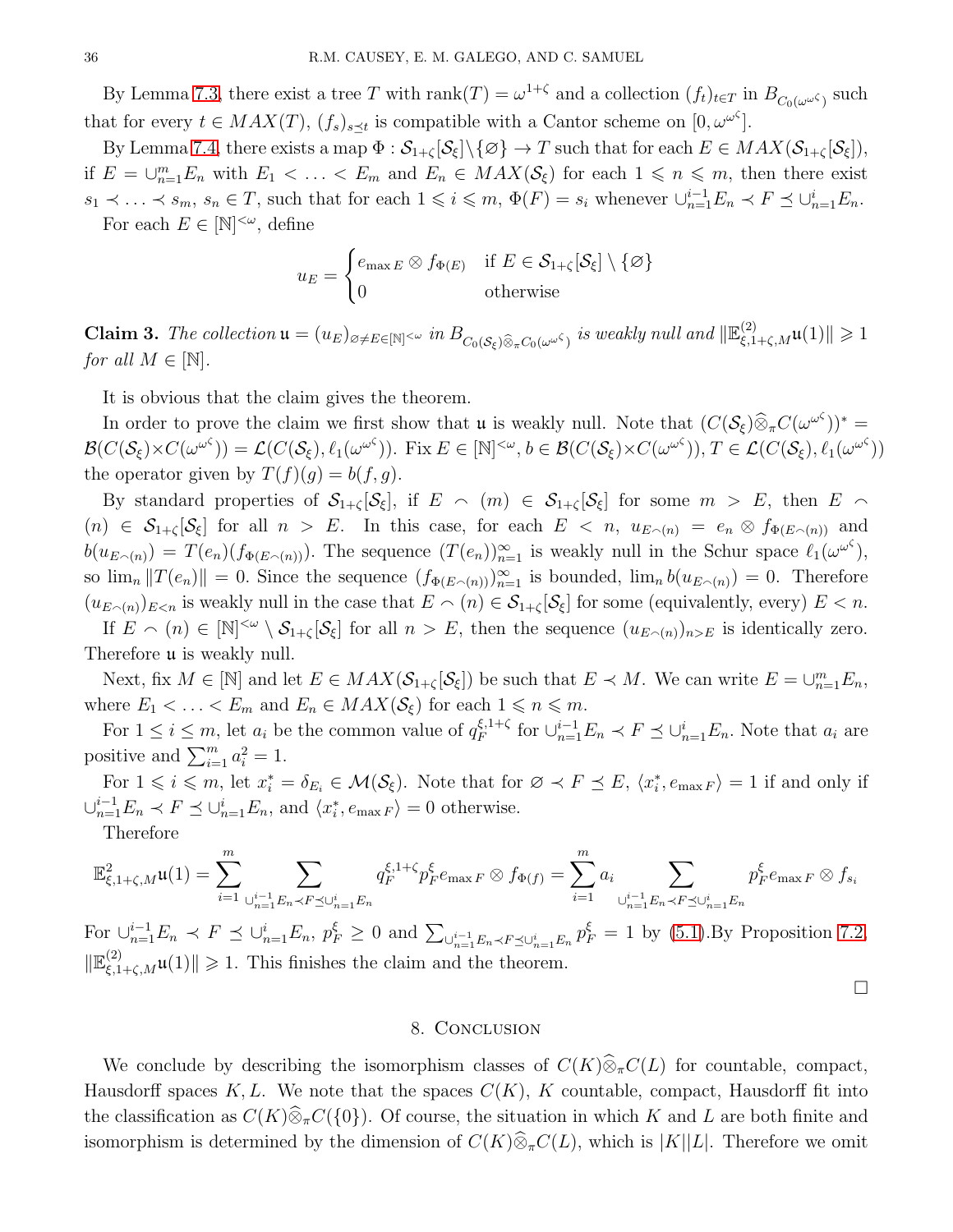the situation in which both  $K$  and  $L$  are finite, but include the case in which at most one of the spaces  $K, L$  is finite in our classification.

**Theorem 8.1.** Let  $K, L, M, N$  be countable, compact, Hausdorff spaces such that  $K, M, N$  are infinite,  $CB(L) \leqslant CB(K)$ , and  $CB(N) \leqslant CB(M)$ . The following are equivalent.

(i)  $C(K)\widehat{\otimes}_{\pi}C(L)$  and  $C(M)\widehat{\otimes}_{\pi}C(N)$  are isomorphic to subspaces of quotients of each other.

<span id="page-36-0"></span>(ii)  $C(K)\widehat{\otimes}_{\pi}C(L)$  and  $C(M)\widehat{\otimes}_{\pi}C(N)$  are isomorphic.

(iii)  $C(K)$  is isomorphic to  $C(M)$  and  $C(L)$  is isomorphic to  $C(N)$ .

*Proof.* Of course,  $(iii) \Rightarrow (ii) \Rightarrow (i)$ . Assume (i) holds. This implies that for any countable  $\alpha, \beta$ ,  $\mathfrak{g}_{\alpha,\beta}(C(K)\widehat{\otimes}_{\pi}C(L))=0$  if and only if  $\mathfrak{g}_{\alpha,\beta}(C(M)\widehat{\otimes}_{\pi}C(N))=0$ , and  $\mathfrak{g}_{\alpha,\beta}(C(K)\widehat{\otimes}_{\pi}C(L))<\infty$  if and only if  $\mathfrak{g}_{\alpha,\beta}(C(M)\widehat{\otimes}_{\pi}C(N)) < \infty$ .

Let  $\xi < \omega_1$  be such that  $C(K)$  is isomorphic to  $C(\omega^{\omega^{\xi}})$ . Let  $\mu < \omega_1$  be such that  $C(M)$  is isomorphic to  $C(\omega^{\omega^{\mu}})$ . Note that  $Sz(C(K)\widehat{\otimes}_{\pi}C(L)) = \omega^{\xi+1}$  and  $Sz(C(M)\widehat{\otimes}_{\pi}C(N)) = \omega^{\mu+1}$ , since  $CB(L) \leq CB(K)$  and  $CB(N) \leq CB(M)$ . By properties of the Szlenk index, since  $C(K)\widehat{\otimes}_{\pi}C(L)$ and  $C(M)\widehat{\otimes}_{\pi}C(N)$  are isomorphic to subspaces of each other,  $\omega^{\xi+1} \leq \omega^{\mu+1} \leq \omega^{\xi+1}$ , and  $\xi = \mu$ . Therefore  $C(K)$  and  $C(M)$  are isomorphic to  $C(\omega^{\omega^{\xi}}) = C(\omega^{\omega^{\mu}})$ , and are therefore also isomorphic to each other.

We first show that  $L$  must be infinite. We work by contradiction. Assume that  $L$  is finite, in which case  $C(K)\widehat{\otimes}_{\pi}C(L)$  is isomorphic to  $C(K)$  and  $\mathfrak{g}_{\xi,0}(C(K)\widehat{\otimes}_{\pi}C(L)) < \infty$ . Therefore  $\mathfrak{g}_{\xi,0}(C(M)\widehat{\otimes}_{\pi}C(N)) < \infty$ , which implies that  $\mathfrak{g}_{\xi,\beta}(C(M)\widehat{\otimes}_{\pi}C(N)) = 0$  for all  $\beta > 0$ . Since N is infinite,  $C(N)$  is isomorphic to  $C(\omega^{\omega^{\nu}})$  for some  $\nu < \omega_1$ , and  $\mathfrak{g}_{\xi,1+\nu}(C(M)\widehat{\otimes}_{\pi}C(N)) > 0$ . But this is a contradiction, since  $1 + \nu > 0$ . Therefore L must be infinite.

Let  $\zeta < \omega_1$  be such that  $C(L)$  is isomorphic to  $C(\omega^{\omega^{\zeta}})$  and let  $\nu < \omega_1$  be such that  $C(N)$  is isomorphic to  $C(\omega^{\omega^{\nu}})$ . Then  $\mathfrak{g}_{\xi,1+\zeta}(C(K)\widehat{\otimes}_{\pi}C(L)) < \infty$ , and therefore  $\mathfrak{g}_{\xi,1+\zeta}(C(M)\widehat{\otimes}_{\pi}C(N)) <$  $\infty$ . This implies that  $\mathfrak{g}_{\xi,\beta}(C(M)\widehat{\otimes}_{\pi}C(N)) = 0$  for all  $\beta > 1 + \zeta$ . But we also know that  $\mathfrak{g}_{\xi,1+\nu}(C(M)\widehat{\otimes}_{\pi}C(N)) > 0$ , so  $1+\nu \leq 1+\zeta$ , and  $\nu \leq \zeta$ . By symmetry,  $\zeta \leq \nu$ , and  $C(L)$  is isomorphic to  $C(N)$ .

**Theorem 8.2.** Let  $K, L$  be countable, compact, Hausdorff spaces such that  $K$  is infinite and  $CB(L) \leqslant CB(K)$ . The following are equivalent.

- (i) There exists a compact, Hausdorff space M such that  $C(K)\widehat{\otimes}_{\pi}C(L)$  and  $C(M)$  are isomorphic to subspaces of quotients of each other.
- $(ii)$  L is finite.

*Proof.* As in the proof of Theorem [8.1,](#page-36-0) we deduce that  $C(K)$  is isomorphic to  $C(M)$ , and each is isomorphic to  $C(\omega^{\omega^{\xi}})$  for some countable ordinal  $\xi$ . If L were infinite, then  $\mathfrak{g}_{\xi,1}(C(K)\widehat{\otimes}_{\pi}C(L)) > 0$ . But since  $\mathfrak{g}_{\xi,0}(C(M)) < \infty$ ,  $\mathfrak{g}_{\xi,1}(C(M)) = 0$ . Since  $C(K)\widehat{\otimes}_{\pi}C(L)$  and  $C(M)$  are isomorphic to subspaces of quotients of each other,  $\mathfrak{g}_{\xi,1}(C(K)\widehat{\otimes}_{\pi}C(L)) = 0$ , a contradiction.

 $\Box$ 

 $\Box$ 

**Corollary 8.3.** If K, L, M are infinite, countable, compact, Hausdorff spaces, then  $C(K)\widehat{\otimes}_{\pi}C(L)$ and  $C(M)$  are not isomorphic.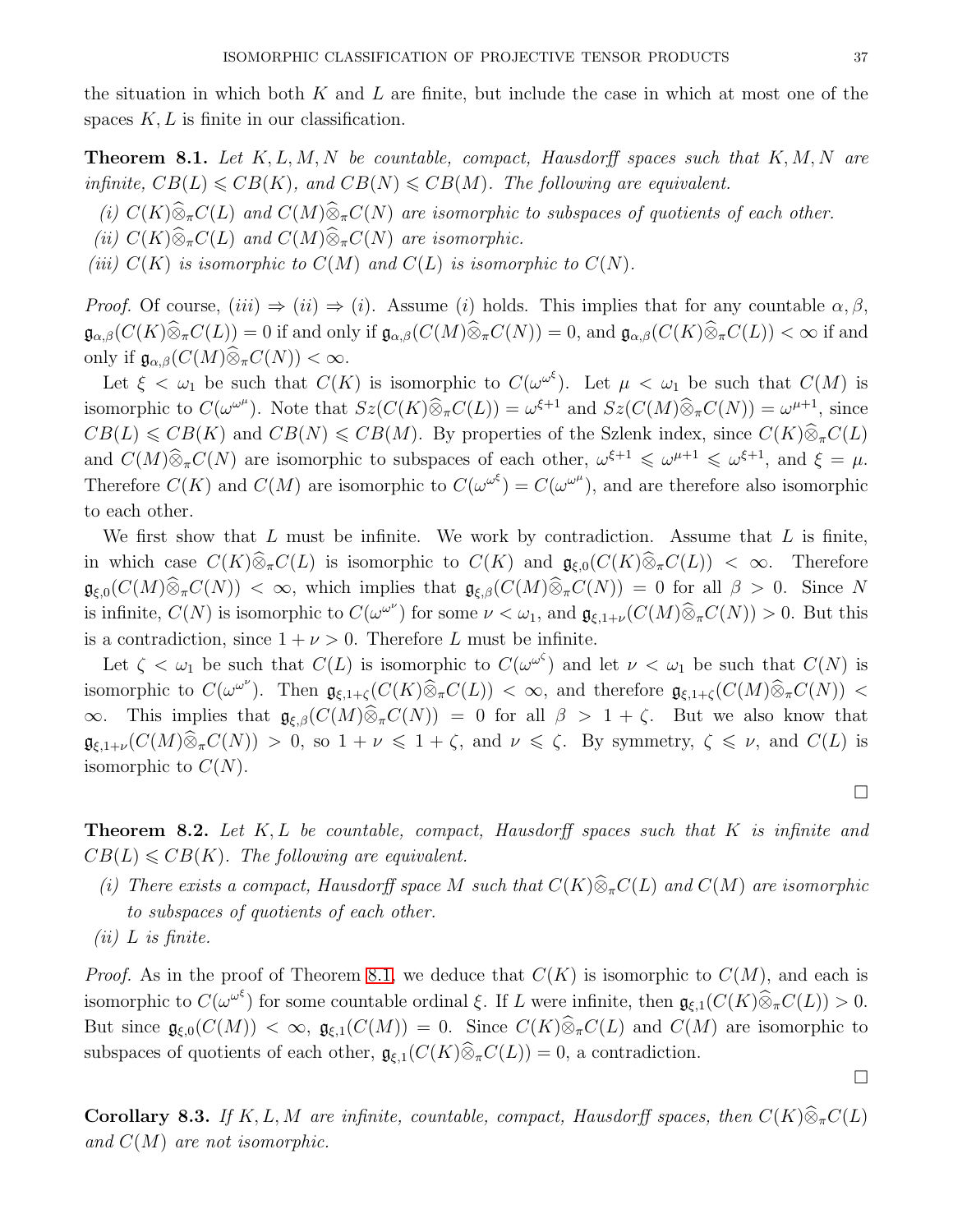The following corollary includes the promised isomorphic classification, and contains within it the classical result of Bessaga and Pelcynski.

**Corollary 8.4.** Let  $C(\omega^{\omega^{-1}}) = C({0})$ . Then for each countable, compact, Hausdorff spaces K, L such that  $K \cup L$  is infinite,  $C(K) \widehat{\otimes}_{\pi} C(L)$  is isomorphic to exactly one of the spaces  $C(\omega^{\omega^{\xi}}) \widehat{\otimes}_{\pi} C(\omega^{\omega^{\zeta}})$ ,  $\xi < \omega_1, -1 \leqslant \zeta \leqslant \xi.$ 

#### **REFERENCES**

- <span id="page-37-5"></span>[1] D. Alspach, R. Judd, E. Odell, *The Slenk index and local*  $\ell_1$ -*indices*, Positivity, 9 (2005), 1-44.
- [2] S. Argyros, I. Gasparis, Unconditional structures of weakly null sequences, Trans. Amer. Math. Soc. 353(5) (2001), 2019-2058.
- [3] C. Bessaga, A. Pełczyński, Spaces of continuous functions  $(IV)$ , Studia Math., 19(1) (1960), 53-62.
- <span id="page-37-1"></span>[4] P.A.H. Brooker, Szlenk and w<sup>\*</sup>-dentability indices of the Banach spaces  $C([0,\alpha])$ , J. Math. Anal. Appl., 399 (2013), 559-564.
- [5] R.M. Causey, *Concerning the Szlenk index*, Studia Math., 236 (2017), 201-244.
- [6] R.M. Causey, The Szlenk index of convex hulls and injective tensor products, J. Funct. Anal., 272 (2) (2017), 3375-3409.
- [7] R.M. Causey, Power type ξ-asymptotically uniformly smooth norms, Trans. Amer. Math. Soc. 371 (2019), 1509-1546.
- [8] R.M. Causey, Power type ξ-Asymptotically uniformly smooth and ξ-asymptotically uniformly flat norms, J. Math. Anal. Appl., 462(2), (2018), 1482-1518.
- <span id="page-37-0"></span>[9] R.M. Causey, S.J. Dilworth, ξ asymptotically uniformly smooth, ξ asymptotically uniformly convex, and (β) operators, (with S.J. Dilworth),  $(2016)$ , J. Funct. Anal.,  $274(10)$ ,  $2906-2954$ .
- <span id="page-37-4"></span>[10] R.M. Causey, E. Galego, C. Samuel, The Szlenk index of  $C(K)\widehat{\otimes}_{\pi}C(L)$ , to appear in Journal of Functional Analysis.
- [11] R.M. Causey, K. Navoyan, ξ-Completely continuous operators and ξ-Schur Banach spaces, J. Funct. Anal., 276(7) (2019), 2052-2102.
- [12] S. J. Dilworth, D. Kutzarova, Kadec-Klee properties for  $L(\ell_p, \ell_q)$ , Function spaces (Edwardsville, IL, 1994), 71-83, Lecture Notes in Pure and Appl. Math., 172, Dekker, New York, 1995
- <span id="page-37-3"></span><span id="page-37-2"></span>[13] E. Ellentuck, A new proof that analytic sets are Ramsey, J. Symbolic Logic 39 (1974), 163-165.
- [14] F. Galvin and K. Prikry, Borel sets and Ramsey's theorem, J. Symbolic Logic 38 (1973), 193- 198.
- [15] I. Gasparis, A dichotomy theorem for subsets of the power subsets of the power set of the natural numbers, Proc. Am. Math. Soc. 129, (2001), 759-764.
- [16] A. Grothendieck,  $R\acute{e}sum\acute{e}$  de la théorie métrique des produits tensoriels topologiques, Boll. Soc. Mat. S`ao-Paulo 8 (1953), 1-79. Reprinted in Resenhas 2(4), (1996), 401-480.
- [17] A. Grothendieck, *Produits tensoriels topologiques et espaces nucléaires*, Mem. Amer. Math. Soc. 16 (1955).